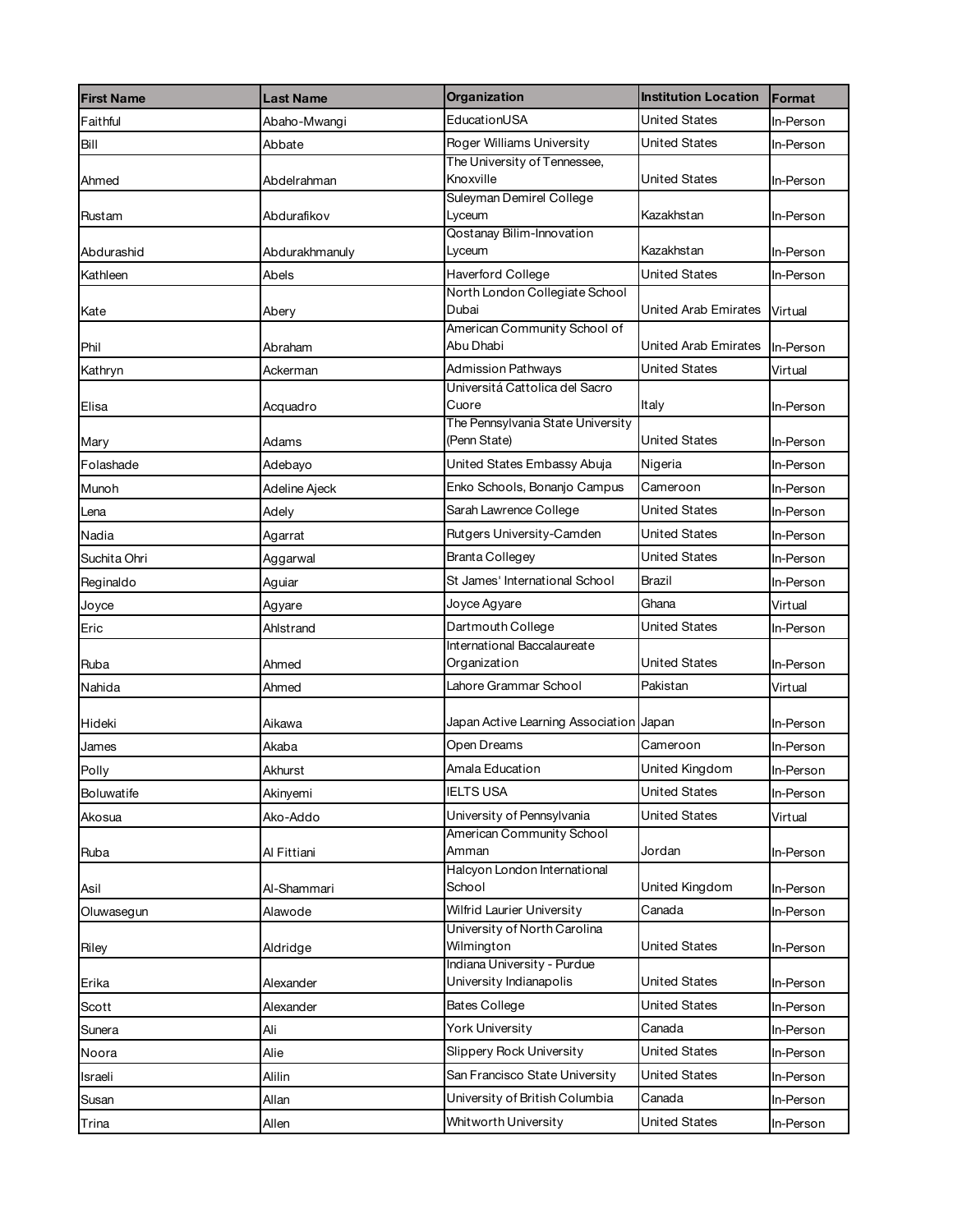|                 |                   | Macquarie University                                      | Australia            |           |
|-----------------|-------------------|-----------------------------------------------------------|----------------------|-----------|
| Lea-Anne        | Allen             |                                                           |                      | In-Person |
| David           | Allen             | Global College Counselors Ltd<br>Columbus State Community | United Kingdom       | In-Person |
| Candace         | Allen             | College                                                   | United States        | Virtual   |
| Emily           | Allen             | American College of Sofia                                 | Bulgaria             | Virtual   |
| Madar           | AlRagheb          | International Programs School                             | Saudi Arabia         | In-Person |
| Jose Luis       | Altamirano        | The American School Foundation                            | Mexico               | In-Person |
| Alexander       | Alvendia-Wienkers | <b>Rice University</b>                                    | United States        | In-Person |
|                 | Amellal           | International School of Paris                             | France               |           |
| Evangeline      |                   |                                                           |                      | In-Person |
| Hiten           | Amin              | Capilano University<br>Beaconhouse School System,         | Canada               | In-Person |
| Irum            | Amjad             | Potohar Campus                                            | Pakistan             | Virtual   |
|                 |                   | Capital Normal University High                            |                      |           |
| Amanda          | Amorosi           | School                                                    | China                | Virtual   |
| Namra           | Amrohi            | Huron at Western University                               | Canada               | In-Person |
| Mick            | Amundson-Geisel   | The International School Yangon                           | Myanmar              | Virtual   |
| Nicolas         | Ancines           | Gimnasio Campestre                                        | Colombia             | In-Person |
| Aaron           | Andersen          | The University of British Columbia Canada                 |                      | In-Person |
|                 |                   | Savannah College of Art and<br>Design                     | United States        |           |
| Olivia          | Anderson          |                                                           |                      | In-Person |
| Chris           | Andersson         | Nothing But Drama LLC                                     | United States        | Virtual   |
| Margaret        | Andrade           | International ACAC                                        | United States        | In-Person |
| Yao             | Andrew            | Marquette University                                      | United States        | In-Person |
| Mark            | Andrews           | The British School of Brussels                            | Belgium              | In-Person |
| Sherilyn        | Anne              | Singapore Management<br>University                        | Singapore            | In-Person |
| Yasir           | Ansari            | SimplED International Education<br>Pvt. Ltd.              | India                | In-Person |
|                 |                   | The Godolphin and Latymer                                 |                      |           |
| Debbi           | Antebi            | School                                                    | United Kingdom       | Virtual   |
| Lisa            | Anthony           | The George Washington<br>University                       | United States        | In-Person |
| Michael         | Anthony           | Lincoln School                                            | Nepal                | In-Person |
| Mary            | Appiah-Adjei      | St. Louis Senior High School                              | Ghana                | In-Person |
| Johanna         | Araujo            | California Institute of Technology                        | <b>United States</b> | In-Person |
| Carmen          | Aravena           | Millikin University                                       | United States        | In-Person |
| Marlene         | Arellano          | Davidson College                                          | <b>United States</b> | In-Person |
| Juan            | Arellano          | New York University                                       | United Kingdom       | In-Person |
| Diane           | Arguijo           | San Mateo County Community<br>College District            | <b>United States</b> | In-Person |
| Fozia           | Arshad            | International School of Choueifat                         | Pakistan             | Virtual   |
| Péter           | Árvai             | University of Pécs                                        | Hungary              | In-Person |
| Akua            | Asare Anim        | University of Waterloo                                    | Canada               | In-Person |
| Jamie           | Ash               | De Montfort University                                    | United Kingdom       | In-Person |
|                 |                   | Manchester Metropolitan                                   |                      |           |
| Lyndsey         | Ashton            | University                                                | United Kingdom       | In-Person |
| Masresha Esayas | Asres             | African Leadership Academy                                | South Africa         | In-Person |
| Matheus         | Assis             | Saint Leo University                                      | <b>United States</b> | In-Person |
| Jennifer        | Atkins            | University of California, San Diego United States         |                      | In-Person |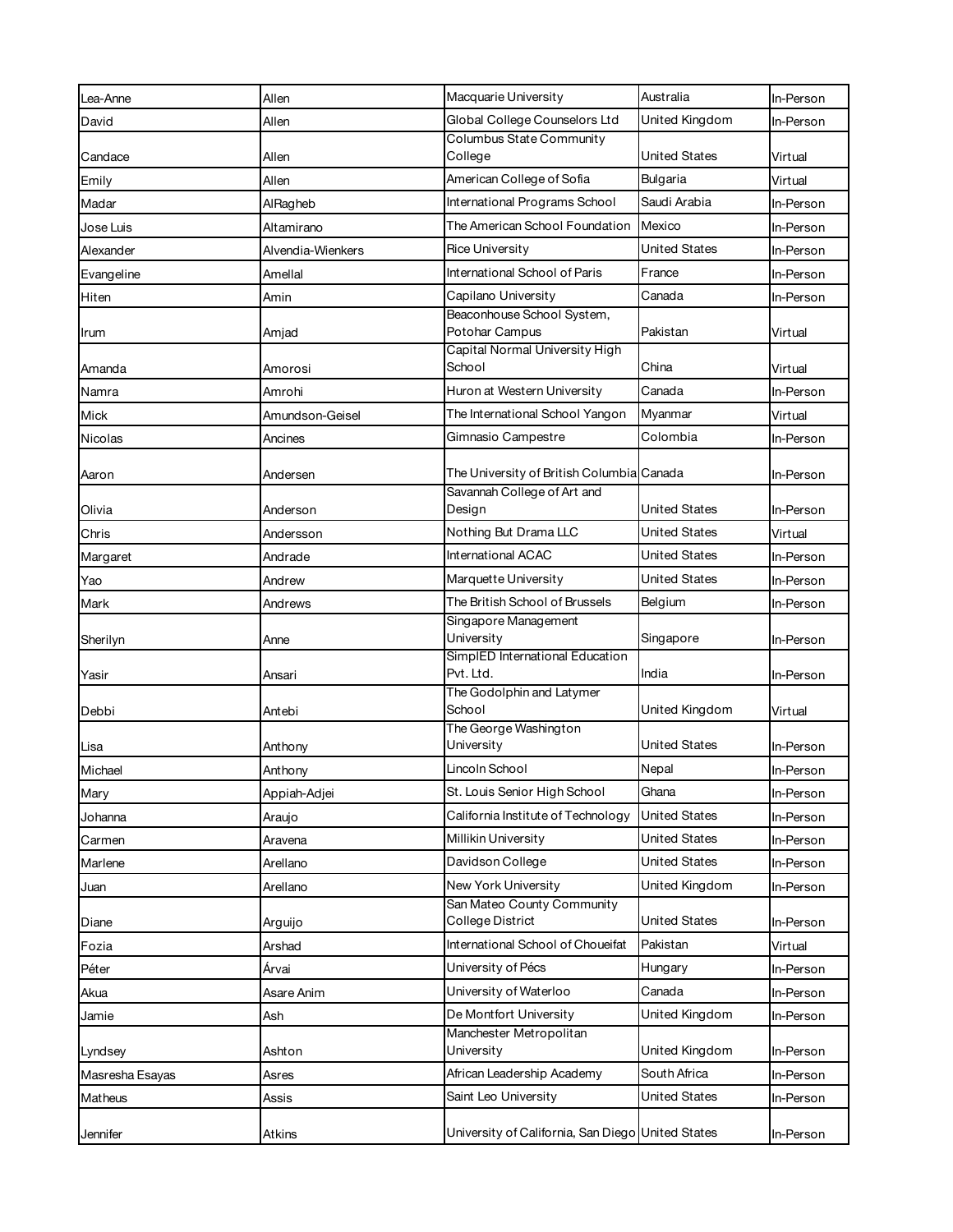| Olivia       | Atkins              | Purdue University                              | <b>United States</b> | Virtual   |
|--------------|---------------------|------------------------------------------------|----------------------|-----------|
| Matthew      | Avara               | Wake Forest University                         | <b>United States</b> | In-Person |
|              |                     | Itir Aydin Higher Education                    |                      |           |
| Acalya       | Aydin               | Consultancy                                    | Turkey               | Virtual   |
| Andre        | Baesa               | <b>Baylor University</b>                       | United States        | In-Person |
| Brian        | Bailey              | University of Waterloo                         | Canada               | In-Person |
| Cristina     | Bain                | Cristina Bain Consulting                       | Vietnam              | In-Person |
| Lee          | Baker               | LightPath Education                            | Vietnam              | Virtual   |
|              |                     | University of Chemistry and                    |                      |           |
| Lenka        | Balíková            | Technology Prague                              | Czech Republic       | In-Person |
| Lisa         | Ball                | International School of Dakar                  | Senegal              | In-Person |
| Girish       | Ballolla            | Gen Next Education, Inc.                       | <b>United States</b> | In-Person |
| Jennifer     | Bamigboye           | Capital Normal University High<br>School       | China                | Virtual   |
|              |                     |                                                |                      |           |
| Laura        | Banes               | King's College School Wimbledon United Kingdom |                      | In-Person |
| Marvin       | Barahona            | Goucher College                                | United States        | In-Person |
| Rabi Prasad  | Baral               | <b>Retired Professional</b>                    | Nepal                | Virtual   |
| Carolyn      | Barr                | Leiden University                              | Netherlands          | In-Person |
| Anna         | Barr                | JCT4Education                                  | United States        | In-Person |
| Abraham      | Barry               | <b>SMART Liberia</b>                           | Liberia              | In-Person |
| Karen        | Bartlett            | Middlebury College                             | United States        | In-Person |
| Nikki        | Baskin              | Duke University                                | <b>United States</b> | In-Person |
| <b>Brett</b> | Basom               | <b>Bucknell University</b>                     | United States        | In-Person |
| Melanie      | Batey               | College du Leman                               | Switzerland          | Virtual   |
| Mirela       | Batista             | Lynn University                                | United States        | In-Person |
|              |                     | Capital Normal University High                 |                      |           |
| Christina    | Baumann             | School                                         | China                | In-Person |
| Claudia      | Bean                | Cairo American College                         | Egypt                | In-Person |
| Ronn         | Beck                | Salve Regina University                        | United States        | In-Person |
| Alex         | Becker              | International School Bangkok                   | Thailand             | In-Person |
| Verne        | Becott              | St. George's School                            | Canada               | In-Person |
| Diana        | Behar               | Colegio Los Nogales                            | Colombia             | In-Person |
|              |                     | University of Wisconsin -                      |                      |           |
| Kevin        | Beisser             | Milwaukee                                      | <b>United States</b> | In-Person |
| Sierra       | Bell                | Slippery Rock University                       | <b>United States</b> | In-Person |
| Michael      | Benincasa           | Western University                             | Canada               | In-Person |
| Marty        | <b>Bennett</b>      | University of Nevada, Las Vegas                | <b>United States</b> | In-Person |
| Beau         | Benson              | Northeastern University                        | <b>United States</b> | In-Person |
| Jane         | Benson-Rivera       | University at Albany, SUNY                     | <b>United States</b> | In-Person |
| Julie        | Bentley             | Kumon Leysin Academy of<br>Switzerland         | Switzerland          | In-Person |
| Skyler       | <b>Bentley Hall</b> | Bentley Hall Educational<br>Consulting         | Denmark              | In-Person |
| <b>Bryce</b> | Benton              | Denison University                             | <b>United States</b> | In-Person |
| Yerik        | Berikov             | Spectrum International School                  | Kazakhstan           | In-Person |
| Yerik        | Berikov             | Spectrum International School                  | Kazakhstan           | Virtual   |
| David        | Bernay              | St. Edward's University                        | United States        | In-Person |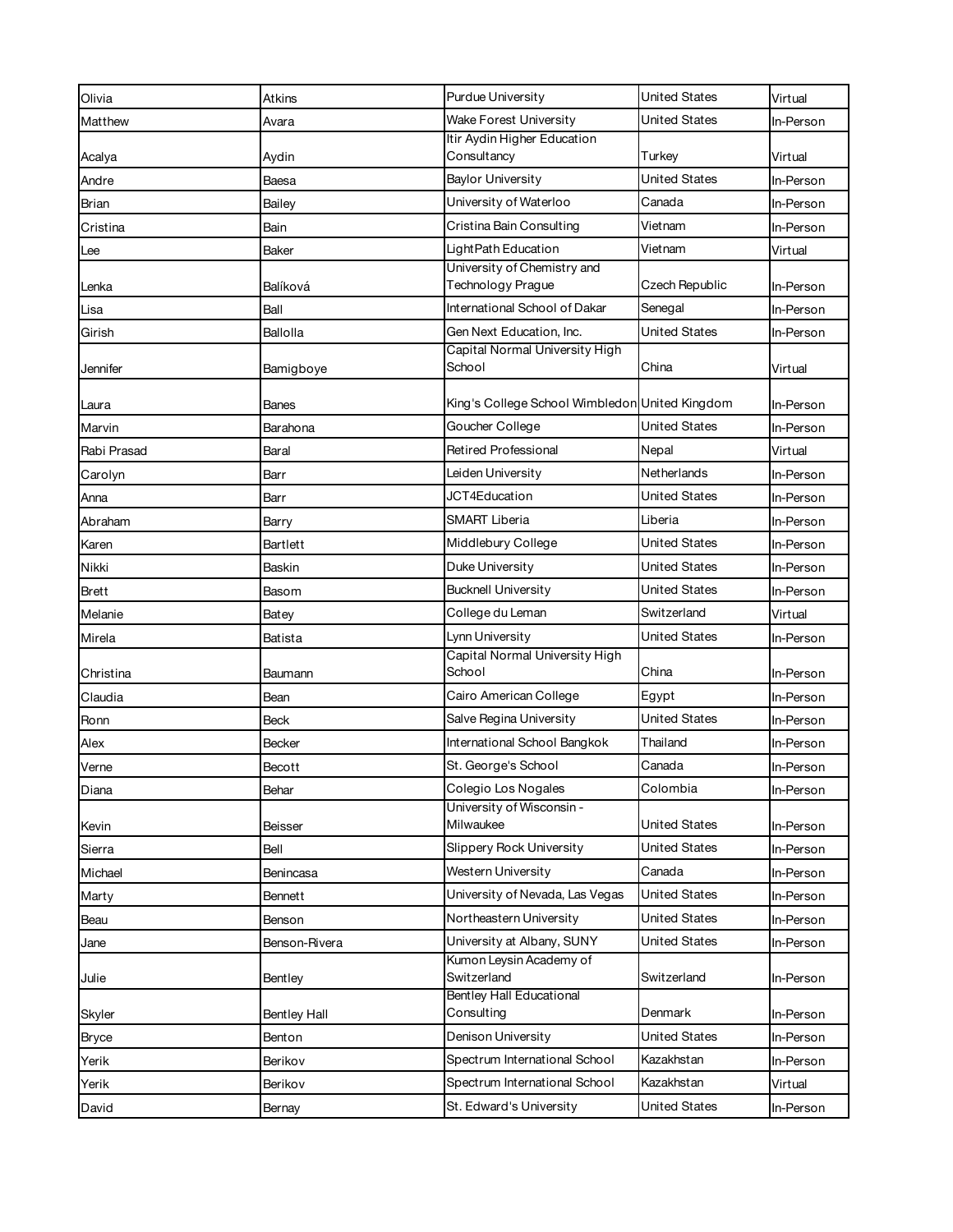|             |                      | Lycée Français de New York                              |                      |           |
|-------------|----------------------|---------------------------------------------------------|----------------------|-----------|
| Gail        | Berson               | (LFNY)                                                  | United States        | Virtual   |
| Lisa        | Besso                | Trinity College London                                  | United Kingdom       | In-Person |
| David       | Bett                 | Tujenge Africa Foundation                               | Burundi              | Virtual   |
|             |                      | UWC South East Asia, Dover                              |                      |           |
| Greer       | <b>Bevel</b>         | Campus<br>School of the Art Institute of                | Singapore            | In-Person |
| Anita       | Bhardwaj             | Chicago                                                 | United States        | In-Person |
| Devyani     | Bhatnagar            | IC3 Movement                                            | <b>United States</b> | In-Person |
| Ruby        | Bhattacharya         | <b>Barnard College</b>                                  | <b>United States</b> | In-Person |
|             |                      | Oberoi International School, JVLR                       |                      |           |
| Maria       | <b>Bibler</b>        | Campus                                                  | India                | In-Person |
| Marta       | Bidoli               | Escola Americana de Campinas                            | Brazil               | In-Person |
| Natasha     | Bijelich             | University of Toronto                                   | Canada               | In-Person |
| Aleka       | Bilan                | Aleka Bilan Consulting                                  | <b>United States</b> | In-Person |
|             |                      | Bangkok International Preparatory<br>& Secondary School | Thailand             |           |
| Ilyas Afiq  | bin Hasshim          |                                                         |                      | In-Person |
| Emily       | Birkett              | Carleton University                                     | Canada               | In-Person |
| Emily       | Birkett              | Carleton University<br>Cambridge Assessment             | Canada               | Virtual   |
| James       | Bishop               | International Education                                 | United States        | In-Person |
| Jessica     | Bishop               | International ACAC                                      | United States        | In-Person |
|             |                      | Lycee Francais de San Francisco                         |                      |           |
| Natalie     | Bitton               | (LFSF)                                                  | United States        | In-Person |
| Jennifer    | <b>Blask</b>         | University of Rochester                                 | United States        | In-Person |
| Beatriz     | <b>Blecher Catto</b> | Les Roches University                                   | <b>United States</b> | In-Person |
| Ethan       | Blum                 | Stevens Institute of Technology                         | United States        | In-Person |
|             |                      | Lycée International of Saint                            |                      |           |
| Catherine   | Boalch               | Germain en Laye                                         | France               | In-Person |
| Christine   | Boensch (Wessler)    | St. George's School                                     | Canada               | In-Person |
| Brendan     | Bond                 | University of Rochester                                 | United States        | In-Person |
| Matthew     | Bonser               | Colorado College                                        | <b>United States</b> | In-Person |
| Christopher | Bordeau              | Dartmouth College                                       | United States        | In-Person |
| Elena       | Borisova             | <b>UWC Maastricht</b>                                   | Netherlands          | Virtual   |
|             |                      | Universita Cattolica del Sacro                          |                      |           |
| iLaria      | Bossi                | Cuore                                                   | Italy                | In-Person |
| Claudia     | Botero               | JCT4Education                                           | Colombia             | In-Person |
| Patrick     | Bourgeacq            | Drake University                                        | <b>United States</b> | In-Person |
| Claire      | Bourgeton            | Audencia                                                | France               | In-Person |
| Renee       | Bowling              | Graduate Student: Ohio State<br>University              | <b>United States</b> | Virtual   |
| Brett       | Bowring              | The KAUST School                                        | Saudi Arabia         | In-Person |
|             |                      | University of North Carolina at                         |                      |           |
| Hayes       | Boylston             | Chapel Hill                                             | <b>United States</b> | In-Person |
| Shannon     | <b>Bracken</b>       | Ontario Tech University                                 | Canada               | In-Person |
|             |                      | University of Massachusetts                             |                      |           |
| Maggie      | Brackenridge         | Amherst                                                 | United States        | In-Person |
| Anna        | <b>Bradford</b>      | Millersville University                                 | <b>United States</b> | In-Person |
| Robert      | Branigan             | Embry-Riddle Aeronautical<br>University                 | <b>United States</b> | In-Person |
| Tara        | Braun                | Calvin University                                       | <b>United States</b> | In-Person |
|             |                      |                                                         |                      |           |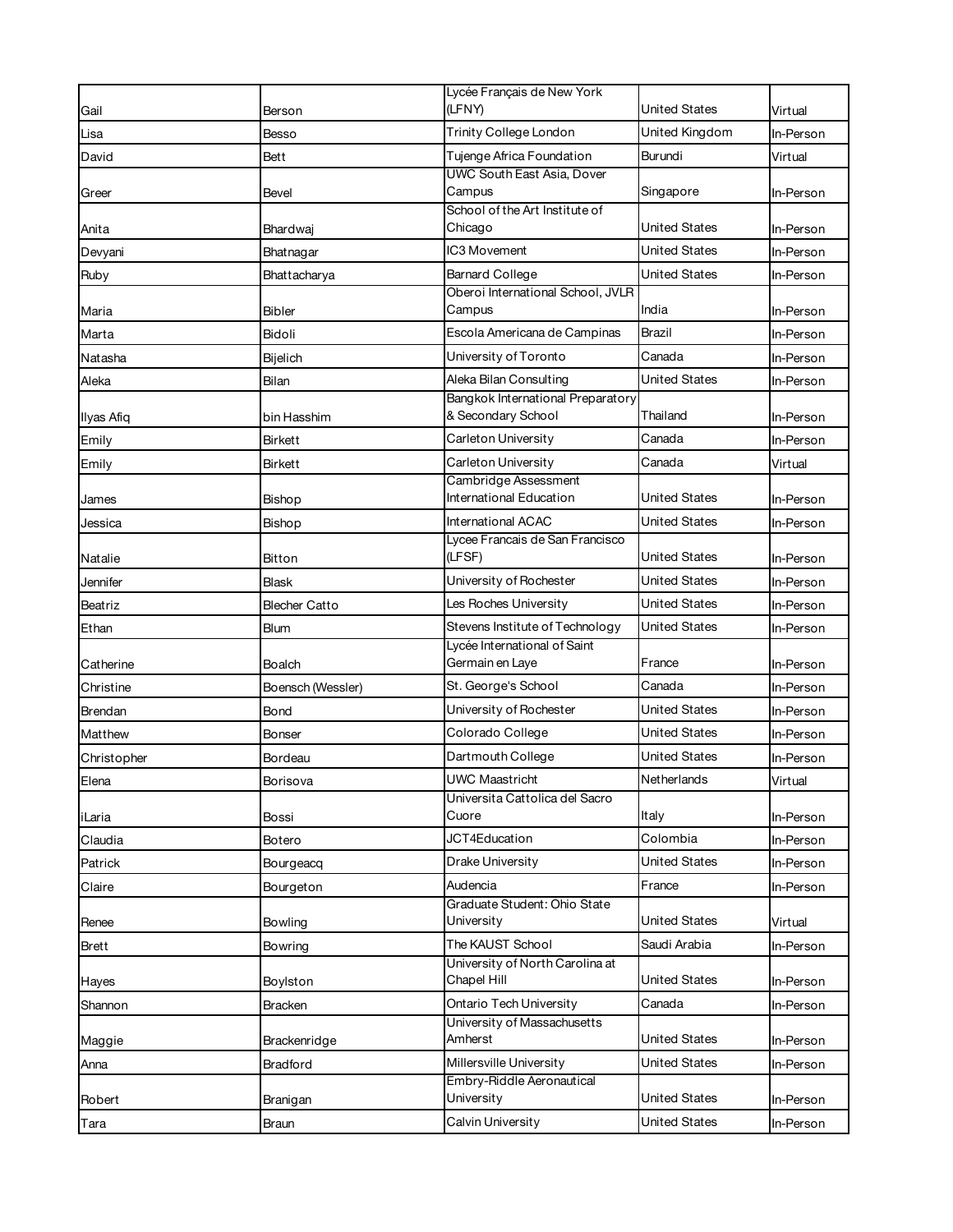| Kelly     | Braun                 | Saigon South International School Vietnam                    |                      | In-Person |
|-----------|-----------------------|--------------------------------------------------------------|----------------------|-----------|
| Melanie   | <b>Brennand Hamre</b> | Taipei American School                                       | Taiwan               | In-Person |
|           |                       | Graduate Student: UC Berkeley                                |                      |           |
| Sara      | <b>Bretthauer</b>     | Extension                                                    | United States        | In-Person |
| Jaime     | <b>Briseno</b>        | Georgetown University                                        | <b>United States</b> | In-Person |
| Luther    | <b>Britt</b>          | The George Washington<br>University                          | United States        | In-Person |
| Jennifer  | <b>Brook</b>          | Foothill and De Anza Colleges                                | <b>United States</b> | In-Person |
| Alexa     | Brown                 | University of Colorado Boulder                               | United States        | In-Person |
| Jeremy    | Brown                 | Southern Methodist University                                | <b>United States</b> | In-Person |
| Craig     | Brown                 | Shawnigan Lake School                                        | Canada               | In-Person |
|           |                       | American School Foundation of                                |                      |           |
| Alexandra | Brown                 | Monterrey                                                    | Mexico               | In-Person |
| Lynn      | <b>Brown</b>          | Shanghai Community International<br>School                   | China                | Virtual   |
|           |                       |                                                              |                      |           |
| Anna      | Bryan                 | University of Wisconsin - Madison United States              |                      | In-Person |
| Mariah    | <b>Bubel</b>          | <b>Binghamton University State</b><br>University of New York | United States        | In-Person |
| Kayleigh  | Buckingham-Pegg       | University of Warwick                                        | United Kingdom       | In-Person |
| Megan     | <b>Buckley</b>        | University of Denver                                         | United States        | In-Person |
| Emerson   | <b>Buczolits</b>      | <b>OCAD University</b>                                       | Canada               | In-Person |
| Nicole    | Buenzli               | University of San Francisco                                  | United States        | In-Person |
|           |                       | Saint Louis University - Madrid                              |                      |           |
| Heidi     | Buffington            | Campus                                                       | Spain                | In-Person |
| Joshua    | <b>Buland</b>         | William Paterson University                                  | <b>United States</b> | Virtual   |
| Jonathan  | <b>Burdick</b>        | Cornell University                                           | <b>United States</b> | In-Person |
| Paul      | <b>Burgess</b>        | Tulane University                                            | United States        | In-Person |
| Michelle  | <b>Burlock</b>        | Jakarta Intercultural School                                 | Indonesia            | In-Person |
| Markus    | <b>Burns</b>          | Williams College                                             | United States        | In-Person |
| Michael   | <b>Burns</b>          | Kent Denver School                                           | United States        | In-Person |
| Harriett  | <b>Burrows</b>        | Green School Bali                                            | Indonesia            | In-Person |
| Alexander | Bustin                | Princeton University                                         | <b>United States</b> | In-Person |
| Edward    | <b>Bustos</b>         | Rollins College                                              | <b>United States</b> | In-Person |
| Holly     | <b>Buttrey</b>        | Carleton College                                             | United States        | In-Person |
| Barbara   | Bylenga               | SHE CAN                                                      | <b>United States</b> | In-Person |
| Qin       | Cai                   | WAY AHEAD EDUCATION LLC                                      | United States        | In-Person |
| Jorge     | Calderon              | lowa State University                                        | <b>United States</b> | In-Person |
| Christina | Callahan              | Northwestern University                                      | United States        | In-Person |
| Kristen   | Cammarata             | Banyan Educational Consultancy                               | <b>United States</b> | In-Person |
| Patriece  | Campbell              | Millersville University                                      | United States        | In-Person |
| Nicole    | Campbell              | American International School of<br>Kingston                 | Jamaica              | In-Person |
| Alejandra | Campos                | University of Chicago                                        | <b>United States</b> | In-Person |
| Ramiro    | Campos                | Haile-Manas Academy                                          | Ethiopia             | In-Person |
| Cristian  | Cano                  | Capilano University                                          | Canada               | In-Person |
| Samantha  | Caras                 | Academia Cotopaxi                                            | Ecuador              | In-Person |
| Margarita | Carbonell             | Margarita Carbonell                                          | Colombia             | Virtual   |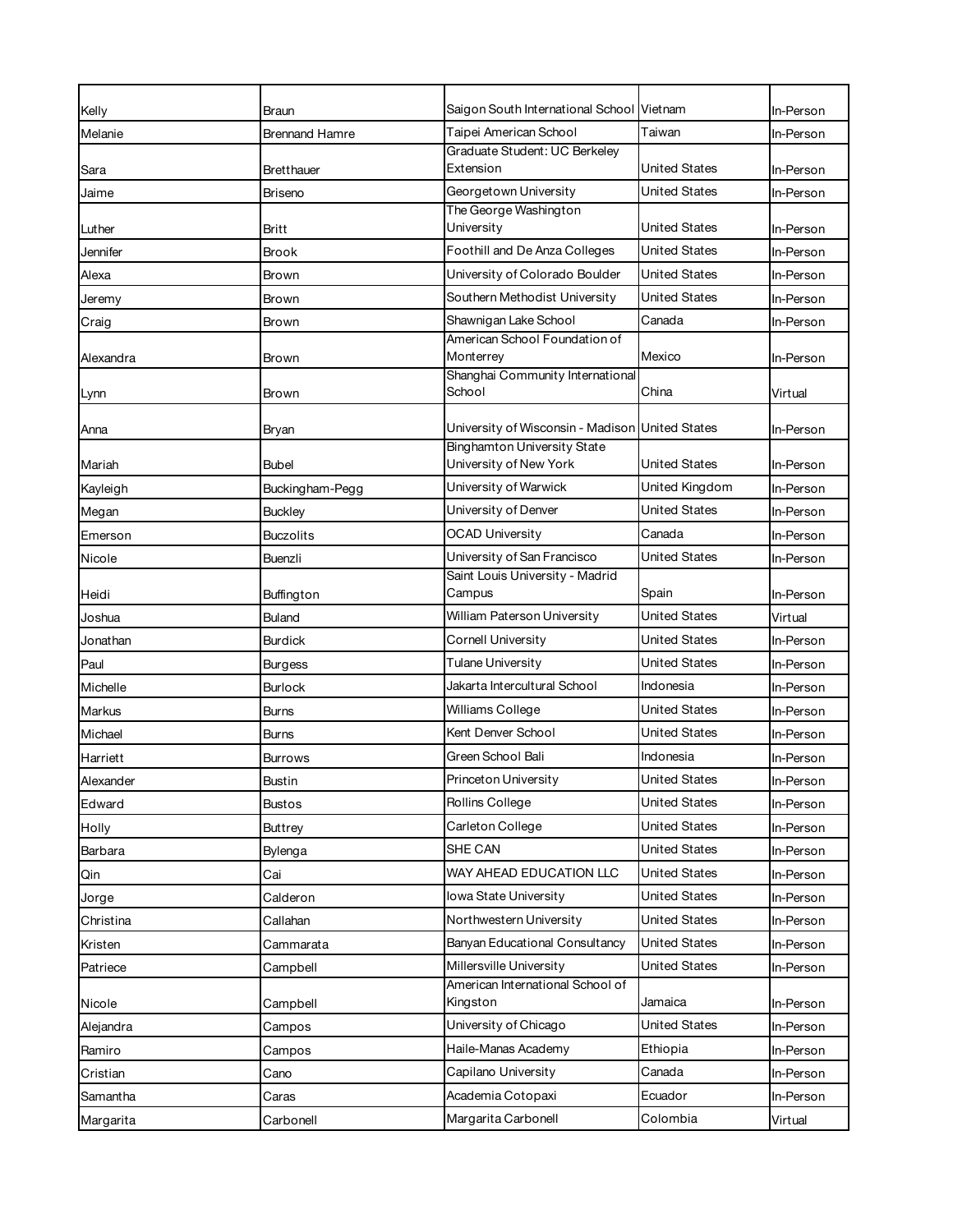| Liana         | Carroll          | Case Western Reserve University                       | <b>United States</b> | In-Person |
|---------------|------------------|-------------------------------------------------------|----------------------|-----------|
| Maria         | Carvalho         | University of Southern California                     | <b>United States</b> | In-Person |
|               |                  | Huili School Shanghai - Wellington                    | China                |           |
| Alyssa        | Casallo          | College                                               |                      | Virtual   |
| Federica      | Casati           | Omni Admissions                                       | Italy                | In-Person |
| Alba          | Castaneda        | Jakarta Intercultural School                          | Indonesia            | In-Person |
| Helena        | Castilho         | Escola Americana De Campinas                          | Brazil               | In-Person |
| Munevver      | Cavusoglu        | Hisar School                                          | Turkey               | In-Person |
| Amy           | Celorio          | Macquarie University                                  | Australia            | Virtual   |
| Ruth          | Chafchalaf       | Colegio Interamericano                                | Guatemala            | Virtual   |
| Candice       | Chan             | Furman University                                     | United States        | In-Person |
| Christina     | Chandler         | Christina Chandler                                    | United States        | Virtual   |
| Kavitalakshmi | Chandran         | UWC Changshu China                                    | China                | In-Person |
| Betty         | Chang            | Western University                                    | Canada               | In-Person |
| Po-Tao        | Chang            | Kang Chiao International School<br>Linkou Campus      | Taiwan               | Virtual   |
| Young Jae     | Chang            | Branksome Hall Asia                                   | Korea, Republic of   | Virtual   |
| Julie         | Chapman          | Rise                                                  | <b>United States</b> | In-Person |
| Isthier       | Chaudhury        | <b>Trinity College</b>                                | United States        | In-Person |
| Ngum Sylvia   | Chemuanguh Ebune | Academic School of Excellence                         | Cameroon             | In-Person |
|               |                  | Second High School Attached to                        |                      |           |
| Mei           | Chen             | Beijing Normal<br>University, international division  | China                | Virtual   |
|               |                  | Zhenhai Cambridge A Level                             |                      |           |
| Jie           | Chen             | Center                                                | China                | Virtual   |
| Pei-Ching     | Chen             | Asia American International<br>Academy                | Taiwan               | Virtual   |
| Zhuoying      | Chen             | Ivy Experimental High School                          | China                | Virtual   |
| Wenqing       | Chen             | Meadowridge School                                    | Canada               | Virtual   |
|               |                  | California State University,                          |                      |           |
| Kunyi         | Cheng            | Sacramento                                            | United States        | In-Person |
| Jennifer      | Cheong           | Crofton House School                                  | Canada               | In-Person |
| Brian         | Chesher          | Western Academy of Beijing                            | China                | Virtual   |
| Fanele        | Chester Fakudze  | The Knowledge Institute                               | Eswatini             | In-Person |
|               |                  | The Hong Kong University of<br>Science and Technology | Hong Kong            |           |
| Billy         | Cheuk            | Li Po Chun United World College                       |                      | Virtual   |
| Tamini        | Cheung           | of Hong Kong                                          | Hong Kong            | In-Person |
|               |                  | American International School of<br>Guangzhou         | China                |           |
| Alan          | Cheung           | Seoul Foreign School                                  | Korea, Republic of   | Virtual   |
| Ah Young      | Chi              | Cialfo                                                |                      | In-Person |
| Stanley       | Chia             | Taipei European School                                | Singapore            | In-Person |
| Nancy         | Chien            | Foundation                                            | Taiwan               | Virtual   |
| Julie         | Chiu             | University of Southern California                     | <b>United States</b> | In-Person |
| Shu-chuan     | Chiu             | Lawrence S. Ting School                               | Vietnam              | Virtual   |
| Eric          | Cho              | Seoul Academy                                         | Korea, Republic of   | Virtual   |
|               |                  | Korean Minjok Leadership                              |                      |           |
| Inhye         | Choi             | Academy                                               | Korea, Republic of   | In-Person |
| Yully         | Choi             | Harbin Wanbang School                                 | China                | In-Person |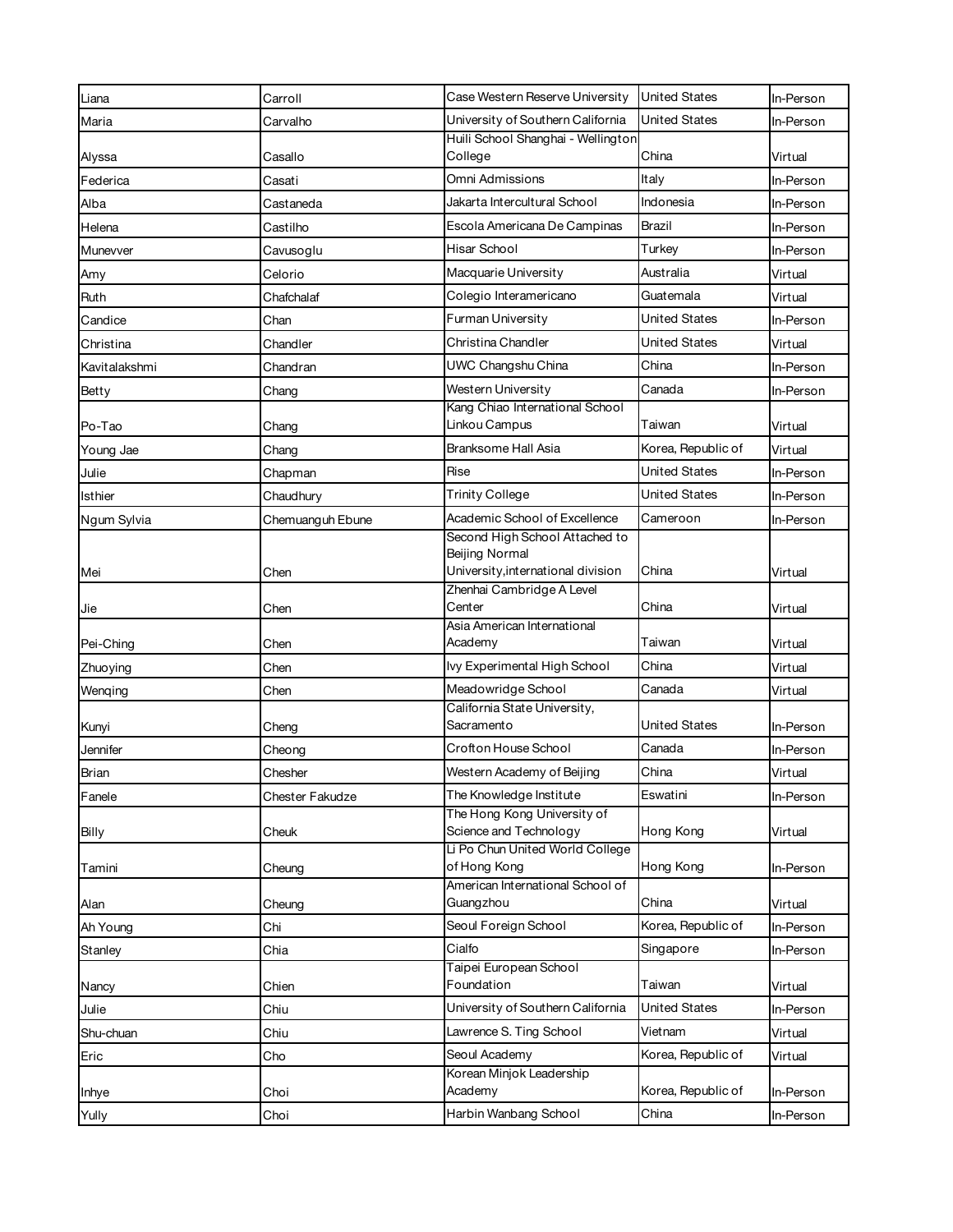| Mu          | Chou           | Malvern College Hong Kong                                | Hong Kong            | In-Person |
|-------------|----------------|----------------------------------------------------------|----------------------|-----------|
| Michelle    | Chow-Liu       | Western Academy of Beijing                               | China                | Virtual   |
| Denby       | Christ         | EF Academy                                               | <b>United States</b> | In-Person |
| Kelley      | Christman      | Branksome Hall Asia                                      | Korea, Republic of   | Virtual   |
| Kelley      | Chung          | George Mason University Korea                            | Korea, Republic of   | In-Person |
| Hee Soo     | Chung          | Asia Pacific International School                        | Korea, Republic of   | Virtual   |
| Aziz        | Cinar          | The Koc School                                           | Turkey               | In-Person |
|             |                | The Catholic University of                               |                      |           |
| Mark        | Ciolli         | America                                                  | <b>United States</b> | In-Person |
| Katie       | Claggett       | Washington College                                       | United States        | In-Person |
| Melanie     | Clare          | Balboa Academy                                           | Panama               | In-Person |
| Melanie     | Clare          | Balboa Academy                                           | Panama               | Virtual   |
| Laura       | Clark          | ArborBridge                                              | <b>United States</b> | In-Person |
| Sven        | Clarke         | The University of British Columbia Canada                |                      | In-Person |
|             |                | Middle Tennessee State                                   |                      |           |
| Caroline    | Clasby         | University                                               | <b>United States</b> | In-Person |
| Freda       | Clement-Willis | University of Miami<br>California State University, Long | <b>United States</b> | In-Person |
| Sean        | Cochran        | Beach                                                    | <b>United States</b> | In-Person |
| Lory Ann    | Coffey         | College of Central Florida                               | <b>United States</b> | In-Person |
|             |                | Shanghai American School - Puxi                          |                      |           |
| Tom         | Colt           | Campus<br>Concordia International School                 | China                | Virtual   |
| Benjamin    | Compton        | Hanoi                                                    | Vietnam              | Virtual   |
| Bernadette  | Condesso       | EF Academy                                               | <b>United States</b> | In-Person |
| Erin        | Conley         | James Madison University                                 | <b>United States</b> | Virtual   |
| Jon         | Conley         | <b>Tufts University</b>                                  | <b>United States</b> | Virtual   |
| Breanna     | Conwell        | Vassar College                                           | <b>United States</b> | Virtual   |
| Nicole      | Cook           | Seoul Foreign School                                     | Korea, Republic of   | In-Person |
| Nicole      | Cooper         | Stanford University                                      | <b>United States</b> | In-Person |
| Megan       | Cooper         | Brent International School Manila                        | Philippines          | In-Person |
|             |                | American International School of                         | China                |           |
| Tiffany     | Corbett        | Lagos<br>Carl Benz School of Engineering -               |                      | In-Person |
| Alan        | Cordell        | KIT                                                      | Germany              | In-Person |
|             |                | Massachusetts College of                                 |                      |           |
| Christina   | Cormier        | Pharmacy and Health Sciences                             | <b>United States</b> | In-Person |
| Christopher | Corporandy     | College for Creative Studies                             | United States        | Virtual   |
| Anne        | Corriveau      | <b>Boston University</b>                                 | United States        | In-Person |
| Brendan     | Corsones       | University of Notre Dame                                 | <b>United States</b> | In-Person |
| Patrick     | Cosh           | Cardiff University                                       | United Kingdom       | In-Person |
| Kesiane     | Costa-String   | Rowan University                                         | <b>United States</b> | In-Person |
| Anca        | Costea         | <b>Tilburg University</b>                                | Netherlands          | In-Person |
| Nicole      | Cote           | Muhlenberg College                                       | <b>United States</b> | In-Person |
| Cory        | Cottingim      | Bard College at Simon's Rock                             | <b>United States</b> | In-Person |
| Katharine   | Cottrell       | Redcol Holding<br>Lycée International of Saint           | Colombia             | In-Person |
| Adrienne    | Covington      | Germain en Laye                                          | France               | In-Person |
| Adam        | Cowling        | NIST International School                                | Thailand             | In-Person |
|             |                |                                                          |                      |           |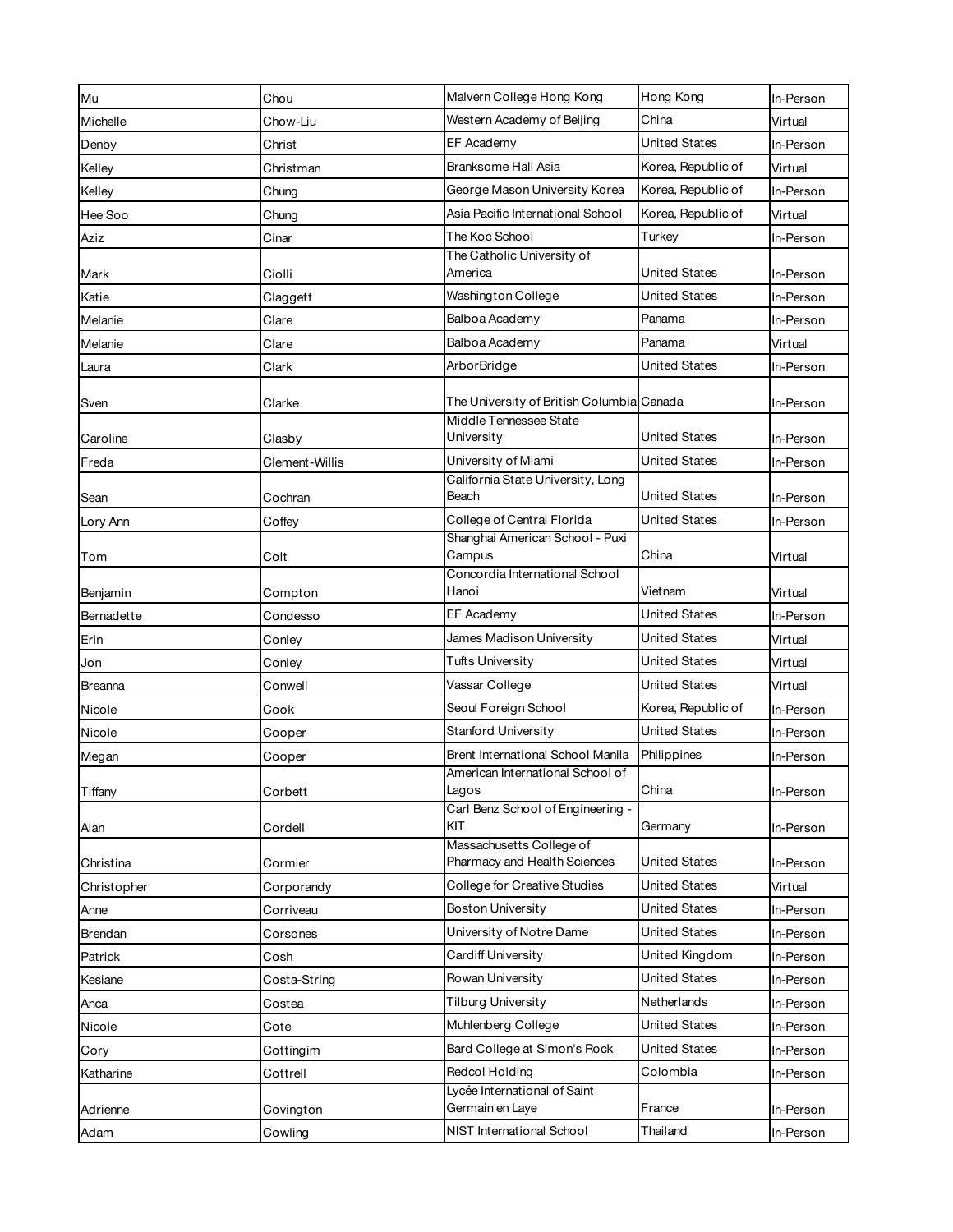|              |             | Mary Immaculate College,                            |                                              |           |
|--------------|-------------|-----------------------------------------------------|----------------------------------------------|-----------|
| Holly        | Cowman      | Limerick, Ireland                                   | Ireland                                      | In-Person |
| April        | Crabtree    | University of San Francisco                         | <b>United States</b>                         | In-Person |
| Gloria Chyou | Crawford    | <b>InitialView</b>                                  | China                                        | In-Person |
| Terry        | Crawford    | <b>InitialView</b>                                  | China                                        | In-Person |
| Jim          | Crawley     | Hope College                                        | United States                                | In-Person |
| Maarten      | Cremers     | Leiden University College                           | Netherlands                                  | Virtual   |
| Antonia      | Creteanu    | DePaul University                                   | United States                                | In-Person |
| Karen        | Crichton    | Embry-Riddle Aeronautical<br>University             | <b>United States</b>                         | In-Person |
| Kristin      |             | Ohio Wesleyan University                            | United States                                | In-Person |
|              | Crosby      | Saint Joseph's Institution                          |                                              |           |
| Aidan        | Crowley     | International School                                | Singapore                                    | In-Person |
| Nathan       | Crowne      | Temple University, Japan Campus Japan               |                                              | In-Person |
| Erika        | Cuevas      | Fox Valley Technical College                        | United States                                | Virtual   |
| Christopher  | Culling     | Lancaster University                                | United Kingdom                               | In-Person |
| Christie     | Culp        | Loyola Marymount University                         | <b>United States</b>                         | In-Person |
| Cathy        | Curtis      | Retired Professional                                | Thailand                                     | Virtual   |
| Wei          | Dai         | University of California, Riverside                 | <b>United States</b>                         | In-Person |
| Joshua       | Daily       | California Baptist University                       | United States                                | In-Person |
| Dioniso      | Dala        | EducationUSA                                        | United States                                | In-Person |
| Karen        | Dancy       | Ontario Tech University                             | Canada                                       | In-Person |
| Issa         | Daoud       | American Embassy School, New<br>Delhi               | India                                        | In-Person |
| Emma         | Daszkiewicz | <b>Trinity College</b>                              | <b>United States</b>                         | In-Person |
| Zachary      | Davey       | Rhode Island School of Design                       | <b>United States</b>                         | In-Person |
| Alan         | Davidson    | KenSAP (Kenya Scholar Access<br>Program)            | Kenya                                        | In-Person |
| Rachel       | Davidson    | Collingwood School                                  | Canada                                       | Virtual   |
| Russell      | Davis       | Duke Kunshan University                             | China                                        | In-Person |
|              |             | University of North Carolina at                     |                                              |           |
| Michael      | Davis       | Chapel Hill<br><b>Emory University</b>              | <b>United States</b><br><b>United States</b> | In-Person |
| Jetaun       | Davis       | Doris Davis Educational                             |                                              | In-Person |
| Doris        | Davis       | Consulting, LLC                                     | <b>United States</b>                         | In-Person |
| Allison      | Davis       | American School of Barcelona                        | Spain                                        | In-Person |
| Ruth         | Davis       | Tonbridge School                                    | United Kingdom                               | In-Person |
| Thomas       | Day         | Newcastle University                                | United Kingdom                               | In-Person |
| Myriah       | Day         | St. Helens High School                              | United States                                | In-Person |
| Priscila     | de Alba     | <b>Baylor University</b>                            | <b>United States</b>                         | In-Person |
| Linda        | De Flavis   | expatcollegeconsulting.com                          | United Kingdom                               | Virtual   |
| Antonio      | de Linares  | Trinity College Dublin, the<br>University of Dublin | Ireland                                      | In-Person |
| Francesca    | De Ros      | New York University                                 | <b>United States</b>                         | In-Person |
| Vítor        | de Souza    | Colegio Etapa                                       | Brazil                                       | In-Person |
| Mary         | de Villiers | University of Notre Dame                            | United States                                | In-Person |
| Anna         | Dechert     | Dartmouth College                                   | <b>United States</b>                         | In-Person |
| Mattia       | Dema        | Florida International University                    | <b>United States</b>                         | In-Person |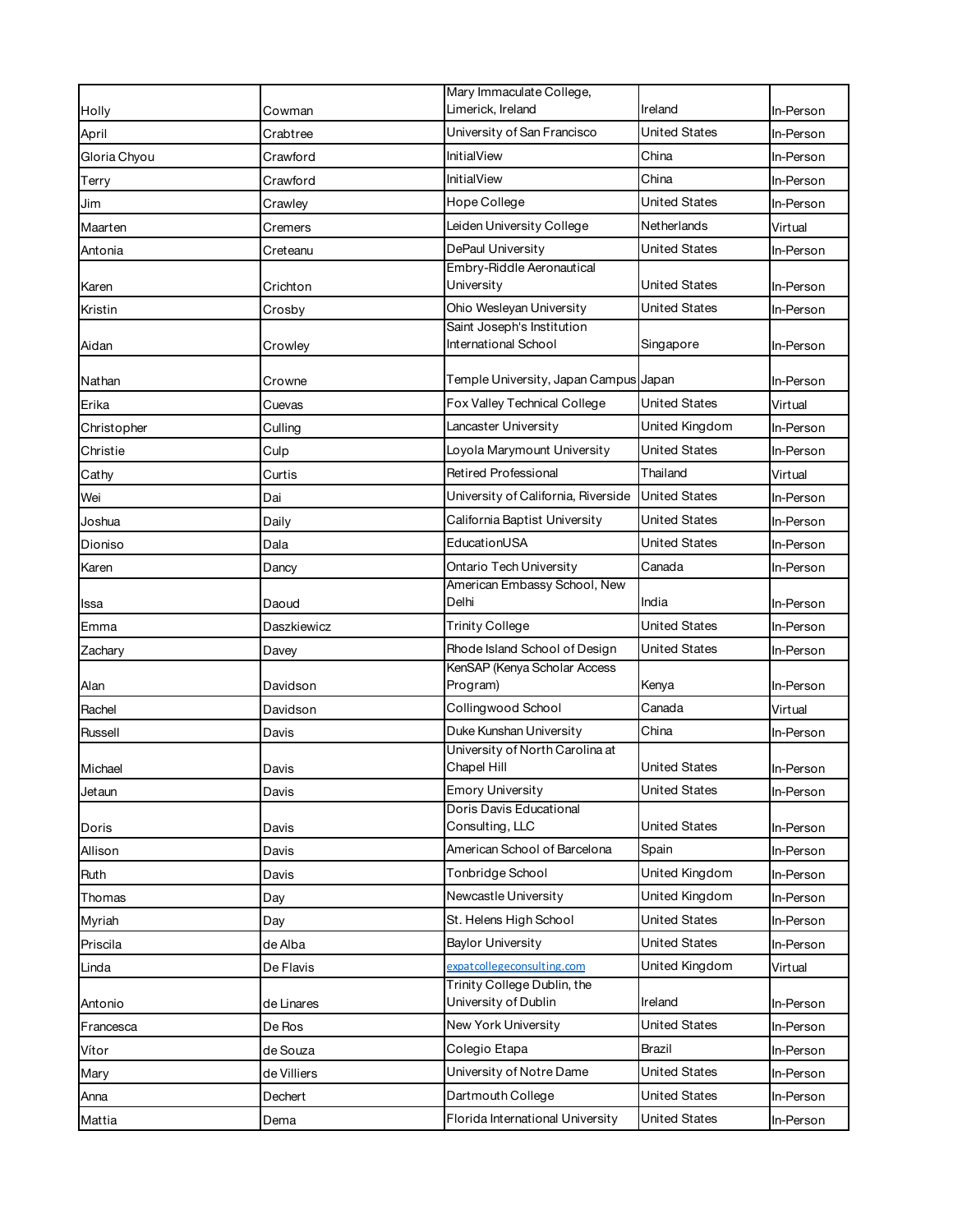| Dine          | DeMarlie            | SHE-CAN                                         | <b>United States</b> | In-Person |
|---------------|---------------------|-------------------------------------------------|----------------------|-----------|
| Jiaxin        | Deng                | University of California, Riverside             | <b>United States</b> | In-Person |
| Ning          | Deng                | Vanke Meisha Academy                            | China                | Virtual   |
|               |                     | Guangdong Country Garden                        |                      |           |
| Huiying       | Deng                | School<br>UWC South East Asia, East             | China                | Virtual   |
| Patrick       | Desbarats           | Campus                                          | Singapore            | In-Person |
|               |                     | International School of Geneva, La              |                      |           |
| Krista        | Despotovic-Jacobson | Chataigneraie                                   | Switzerland          | In-Person |
| Rae           | Deveney             | <b>Tufts University</b>                         | United States        | In-Person |
| Lukas         | Devlin              | Dulwich College Shanghai Pudong Singapore       |                      | In-Person |
| Jennifer      | Dewar               | Duolingo English Test                           | United States        | In-Person |
| Nicole        | Dianzumba           | Swarthmore College                              | United States        | In-Person |
| Benjamin      | Dickensheets        | Tujenge Africa Foundation                       | Burundi              | In-Person |
|               |                     | International School of                         |                      |           |
| Frieda        | Dietrich            | Amsterdam                                       | Netherlands          | In-Person |
| Lori          | Dietrich            | Kaohsiung American School                       | Taiwan               | Virtual   |
| Christian     | DiGregorio          | York College of Pennsylvania                    | <b>United States</b> | In-Person |
| Rachel        | Dillon              | The American School Foundation,<br>A.C.         | Mexico               | In-Person |
|               |                     | Rutgers University-New                          |                      |           |
| Marco         | Dinovelli           | <b>Brunswick</b>                                | United States        | In-Person |
| Danielle      | Ditty               | Gettysburg College                              | United States        | In-Person |
| Chris         | Dixon               | Wabash College                                  | United States        | In-Person |
| Jennifer      | Dixon               | The University of Akron                         | <b>United States</b> | In-Person |
| Adriana       | Dominguez           | California Lutheran University                  | United States        | In-Person |
|               |                     | Dalian American International                   |                      |           |
| Mark          | Donagher            | School                                          | China                | Virtual   |
| Will          | Doran               | Maryville College                               | <b>United States</b> | In-Person |
| Helen         | Dorini              | Princeton University                            | United States        | In-Person |
| Lisa          | Douglas             | Adventus.io                                     | <b>United States</b> | In-Person |
| <b>Bryant</b> | Dowd                | Chapman University                              | United States        | In-Person |
| Elizabeth     | Downing             | Aiglon College                                  | Switzerland          | Virtual   |
| Marcela       | Doylet              | Interamerican Academy                           | Ecuador              | In-Person |
| Darren        | Drabek              | Skidmore College                                | <b>United States</b> | In-Person |
| Kristin       | Dreazen             | Edvice London                                   | United Kingdom       | In-Person |
| Sarah         | Dries               | <b>EDHEC Business School</b>                    | France               | In-Person |
| Nitina        | Dua                 | Shiv Nadar School                               | India                | In-Person |
| Luisa         | Duarte-Silva        | Ashinaga                                        | United States        | In-Person |
| Genevieve     | Dubroof             | Brent International School Manila               | Philippines          | In-Person |
| Audrey        | DuHaime             | Cialfo                                          | Singapore            | In-Person |
| Allison       | Duke                | Dartmouth College                               | United States        | In-Person |
|               |                     |                                                 |                      |           |
| Katherine     | Dunagan             | University of Wisconsin - Madison United States |                      | In-Person |
| Michelle      | Dunavant            | Kenyon College                                  | <b>United States</b> | In-Person |
| Samuel        | Dunlop              | Portland State University                       | <b>United States</b> | In-Person |
| Thomas        | Durigan             | Roger Williams University                       | United States        | In-Person |
| Amy           | Durrant             | International School of Brussels                | Belgium              | Virtual   |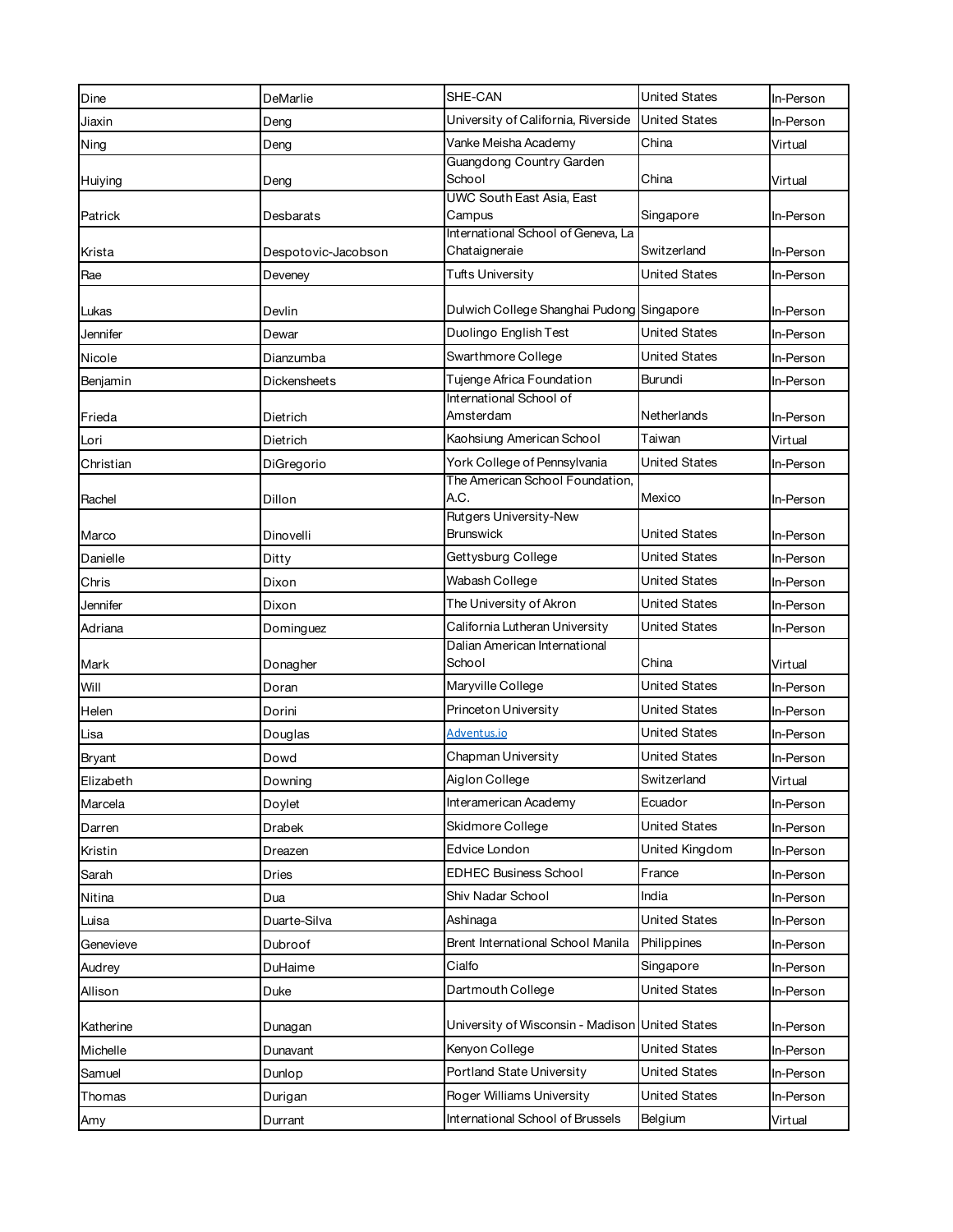| Noah          | Dvorak             | Tsinghua International School                             | China                | In-Person |
|---------------|--------------------|-----------------------------------------------------------|----------------------|-----------|
| Amy           | Easton             | University of Aberdeen                                    | United Kingdom       | In-Person |
| Gregory       | Edleman            | Carnegie Mellon University                                | <b>United States</b> | In-Person |
| Elisa         | Edmondson          | Ashinaga                                                  | United States        | In-Person |
| <b>Ivey</b>   | Edson              | University of Dubuque                                     | <b>United States</b> | In-Person |
| Jonathan      | Edwards            | Grinnell College                                          | United States        | In-Person |
| Ellen         | Egerton            | Wheaton College                                           | <b>United States</b> | In-Person |
| Kimberly      | Eggleston          | Taejon Christian International<br>School                  | Korea, Republic of   | Virtual   |
| Rachelle      | Ehrman             | Claremont McKenna College                                 | United States        | In-Person |
|               |                    | The International School                                  |                      |           |
| Archana       | Ekbote             | Bangalore                                                 | India                | Virtual   |
| Joachim (Kim) | Ekstrom            | International School Manila                               | Philippines          | Virtual   |
| Omolara       | Ekundayo           | Dowen College Lagos                                       | Nigeria              | In-Person |
| Olivia        | Elley              | NOVVA Technology                                          | United States        | In-Person |
| Tiffany       | Elliott            | Windermere Preparatory School                             | United States        | Virtual   |
| Sandi         | Engler             | American International School<br>Chennai AISC             | India                | Virtual   |
| Juan          | Espinoza           | Virginia Tech                                             | United States        | In-Person |
| Monica        | Esser              | Fordham University                                        | <b>United States</b> | In-Person |
| Naz           | Etçioğlu           | EducationUSA                                              | United States        | In-Person |
| Andrew        | Evans              | Temple University, Japan Campus Japan                     |                      | In-Person |
| Richard       | Evans              | Gen Next Education                                        | United Kingdom       | In-Person |
| Moustafa      | Ezz                | Huron at Western University                               | Canada               | In-Person |
| Mike          | Fakih              | The New School, Paris                                     | France               | Virtual   |
| Hyam          | Falconi            | Leiden University                                         | Netherlands          | In-Person |
| Patience      | Fanella-Koch       | Aiglon College                                            | Switzerland          | Virtual   |
| Hala          | Fares              | University of Colorado Boulder                            | United States        | In-Person |
| Caroline      | Feeley             | University of Liverpool                                   | United Kingdom       | Virtual   |
| David         | Feinburg           | Syzygy Global Education                                   | United States        | In-Person |
| Alexandra     | Feinson            | UWC Changshu China                                        | China                | In-Person |
| Oresta        | Felts              | Winona State University                                   | <b>United States</b> | Virtual   |
|               |                    | Mayflower Education Consultants                           |                      |           |
| Stephan       | Fenoglio           | Ltd                                                       | United Kingdom       | In-Person |
| Joshua        | Ferchau            | Lewis & Clark College                                     | United States        | In-Person |
|               |                    | Alamo Colleges District:<br>Northwest Vista College, Palo |                      |           |
|               |                    | Alto College, San Antonio                                 |                      |           |
| Patricia      | Ferguson           | College, St. Philip's College                             | United States        | Virtual   |
| Revelyn       | Fernandes          | Escola Concept                                            | Brazil               | In-Person |
| Hillary       | Fernandes          | French-American School of New<br>York                     | United States        | Virtual   |
| Eduardo       | Fernandez Aguilera | <b>MODUL University Vienna</b>                            | Austria              | In-Person |
| Bobbe         | Fernando           | New York University                                       | United States        | In-Person |
| Alban         | Ferrieu            | Tanglin Trust School                                      | Singapore            | In-Person |
| Miguel        | Ferro              | <b>EDHEC Business School</b>                              | France               | In-Person |
| Berta         | Fiallos            | Highlands International School<br>San Salvador            | El Salvador          | In-Person |
|               |                    |                                                           |                      |           |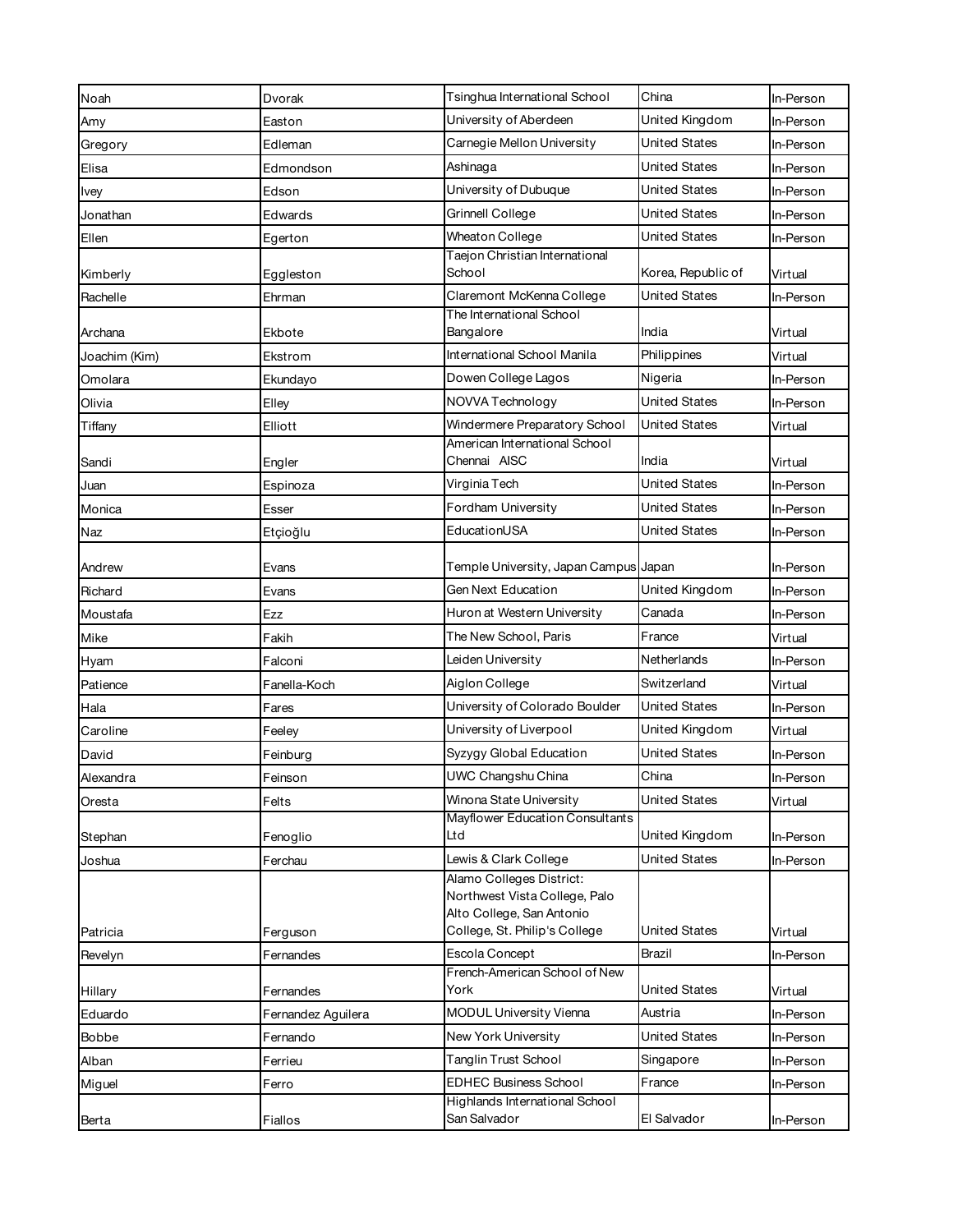| Samantha  | Fifield      | <b>Boston University</b>                                 | <b>United States</b>            | In-Person |
|-----------|--------------|----------------------------------------------------------|---------------------------------|-----------|
|           |              | Rutgers University-New                                   |                                 |           |
| Alyssa    | Filannino    | <b>Brunswick</b>                                         | United States                   | In-Person |
| Patrick   | Firme        | UWC-USA<br>The American School in                        | <b>United States</b>            | In-Person |
| Johanna   | Fishbein     | Switzerland                                              | Switzerland                     | In-Person |
| Kathleen  | Fisher       | Canadian International School                            | India                           | In-Person |
| Sam       | Fleischmann  | Duolingo English Test                                    | <b>United States</b>            | In-Person |
| Heather   | Fomin        | The New School                                           | United States                   | In-Person |
| Carolyn   | Ford         | Western University                                       | Canada                          | In-Person |
| Dale      | Ford         | <b>Retired Professional</b>                              | Thailand                        | In-Person |
| Cassandra | Ford         | UWC East Africa                                          | Tanzania, United<br>Republic of | In-Person |
| Jemison   | Foster       | Independent Member                                       | <b>United States</b>            | In-Person |
| Cindy     | Fowler       | Mercersburg Academy                                      | <b>United States</b>            | In-Person |
| Stephanie | Fox          | <b>Boston University</b>                                 | United States                   | In-Person |
| Michael   | Francisco    | University of Denver                                     | United States                   | In-Person |
| Eric      | Franke       | MacEwan University                                       | Canada                          | In-Person |
| Brandy    | Fransen      | Rollins College                                          | <b>United States</b>            | In-Person |
| Greg      | Friedman     | Massachusetts College of<br>Pharmacy and Health Sciences | <b>United States</b>            | In-Person |
| Raynor    | Friesen      | Ritsumeikan University                                   | Japan                           | Virtual   |
| Conor     | Fritz        | The American School in<br>Switzerland                    | Switzerland                     | In-Person |
|           |              | Graduate Student: University of                          |                                 |           |
| Cornelia  | Fuertes      | California, Irvine                                       | <b>United States</b>            | Virtual   |
| Risa      | Fukaya       | Hesston College                                          | <b>United States</b>            | In-Person |
| Hebe      | Fuller       | Elon University                                          | United States                   | In-Person |
| Sandy     | Furth        | World Student Support                                    | United States                   | In-Person |
| Eugene    | Gabay        | Lafayette College                                        | United States                   | In-Person |
| Nadia     | Gabr         | University of Southampton                                | United Kingdom                  | In-Person |
| Alex      | Gachanja     | The University of Winnipeg                               | Canada                          | In-Person |
| Bibiana   | Gafaro       | Colegio Santa Francisca Romana                           | Colombia                        | In-Person |
| Martine   | Gagnon       | <b>UES Education</b>                                     | United Kingdom                  | In-Person |
| Isabelle  | Gajac        | Burgundy School of Business                              | France                          | In-Person |
| Jordan    | Gakle        | Art Academy of Cincinnati                                | United States                   | In-Person |
| Timothy   | Galbreath    | Clemson University                                       | United States                   | In-Person |
| Michelle  | Gallera Dias | McMaster University                                      | Canada                          | In-Person |
| Emily     | Galloway     | British International School of<br>Kuala Lumpur          | Malaysia                        | Virtual   |
| Carlos    | Galvan       | Wichita State University                                 | United States                   | In-Person |
| Jake      | Ganymede     | Imperial College London                                  | United Kingdom                  | In-Person |
| Susan     | Garcia       | American University                                      | United States                   | In-Person |
| Lesly     | Garcia       | Marist College                                           | United States                   | In-Person |
| Rachel    | Garcia       | Dulwich College Beijing                                  | China                           | Virtual   |
| Abhinav   | Garg         | SAT n paper                                              | India                           | In-Person |
| Sue       | Garrett      | University of Bath                                       | United Kingdom                  | In-Person |
| Logan     | Gauby        | Kansas State University                                  | United States                   | In-Person |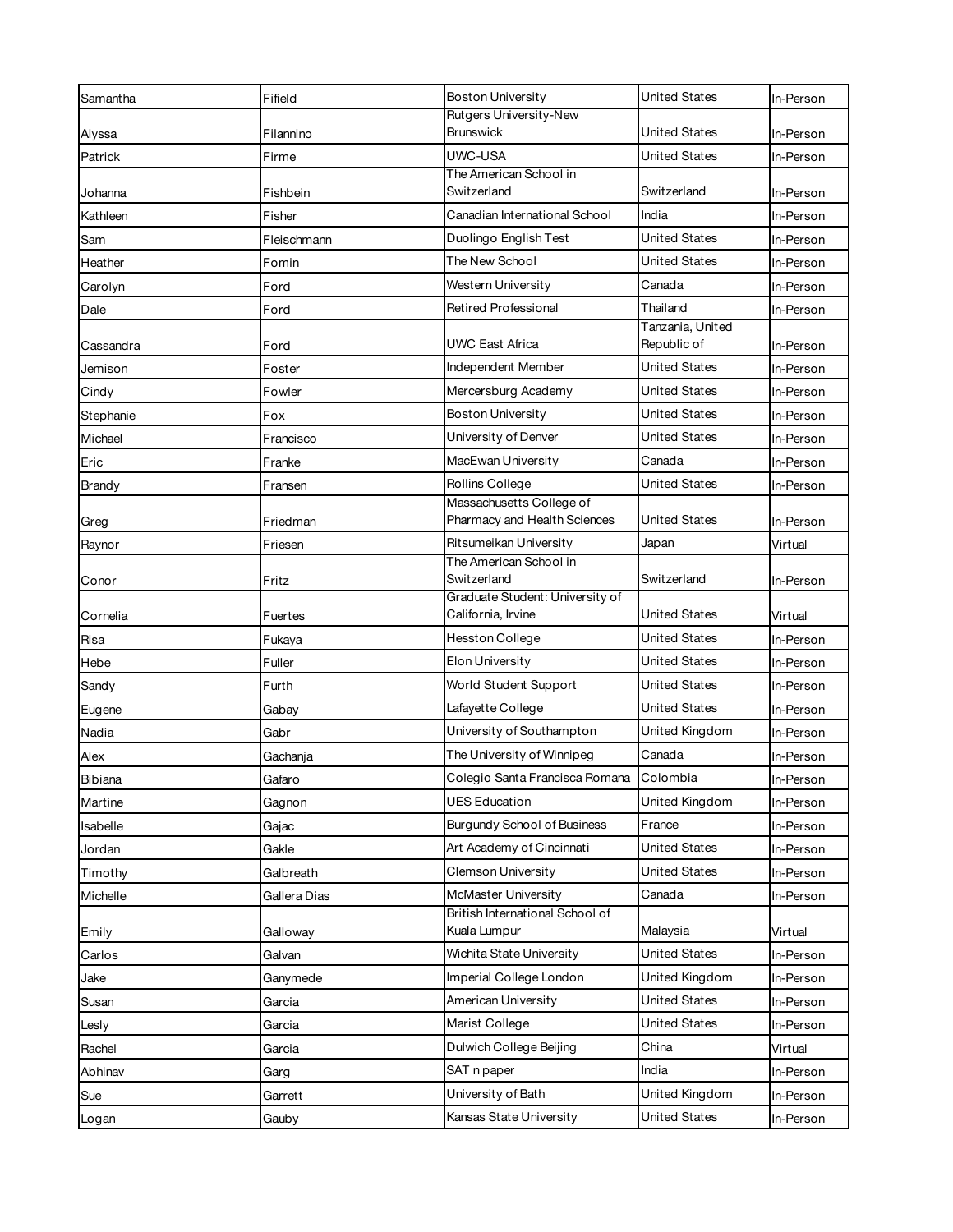|                 |                  | Swiss International Scientific             |                      |           |
|-----------------|------------------|--------------------------------------------|----------------------|-----------|
| Naïma           | Gauthier         | School in Dubai                            | United Arab Emirates | Virtual   |
| Michael         | Gaynor           | Villanova University                       | United States        | In-Person |
| Shellie         | Gazdik           | BridgeU                                    | Hong Kong            | In-Person |
| Sedef           | Gazioglu         | The Koc School                             | Turkey               | In-Person |
| Amanda          | Gearhart         | University of Richmond                     | United States        | In-Person |
| Wade            | Gemar            | Augustana University                       | United States        | In-Person |
| John            | Georgie          | Korea International School Jeju            | Korea, Republic of   | In-Person |
| Daniel          | Gerbatch         | Arizona State University                   | United States        | In-Person |
| Rachael         | Gerbic           | Rabat American School                      | Morocco              | In-Person |
| Meghan          | Ghani            | Nixor College                              | Pakistan             | In-Person |
| Joe             | Giacalone        | Marist College                             | United States        | In-Person |
| Evelyn          | Gilbert-Bair     | King Edward's School<br>Birmingham         | United Kingdom       | Virtual   |
| Paige           | Gillette         | IvyEdge Global                             | Trinidad and Tobago  | In-Person |
| David           | Girvan           | Pitzer College                             | United States        | In-Person |
| Ashley          | Givan            | West Virginia University                   | United States        | In-Person |
| Olgica          | Gjorgjevska      | Nova International Schools                 | Macedonia            | Virtual   |
| Casey           | Glick            | Oregon STate University                    | United States        | In-Person |
|                 |                  | University of Chicago Laboratory           |                      |           |
| Stephan         | Golas            | Schools                                    | United States        | In-Person |
| Maria Alejandra | Gonzalez         | Colegio Los Nogales<br>Rotterdam School of | Colombia             | In-Person |
|                 |                  |                                            |                      |           |
| Johanna         | Goossens         | Management, Erasmus University             | Netherlands          | In-Person |
| Brigid          | Gorman           | Niagara University                         | United States        | In-Person |
| Nathan          | Goss             | <b>Brenau University</b>                   | United States        | In-Person |
| Sue             | Gourlay Prinsloo | SP Consulting Services                     | Hong Kong            | Virtual   |
| Chenelle        | Goyen            | University of Georgia                      | United States        | In-Person |
| Brendan         | Graham           | Northeastern University                    | United States        | In-Person |
| Keith           | Gramling         | Interface Educational Services             | United States        | In-Person |
| Margaret        | Grant            | The St. Michael School                     | <b>Barbados</b>      | In-Person |
| Charles         | Grant            | Beijing City International School          | China                | Virtual   |
| Daniel Dante    | Greeff           | Lawrence S. Ting School                    | Vietnam              | Virtual   |
| Alana           | Green            | Concordia University                       | Canada               | In-Person |
| Whitney         | Green            | Columbia University                        | United States        | In-Person |
| John            | Green            | Sonoma State University                    | United States        | In-Person |
| Debbie          | Greenberg        | <b>Interface Education Services</b>        | <b>United States</b> | In-Person |
| Paul            | Greene           | United Nations International<br>School     | United States        | In-Person |
| Lou             | Greenwald        | Cialfo                                     | United States        | In-Person |
| Brian           | Greenwood        | University of Bristol                      | United Kingdom       | In-Person |
| Hamilton        |                  | Harrow Beijing                             | China                | Virtual   |
| Vera            | Gregg<br>Grek    | Worcester Polytechnic Institute            | <b>United States</b> | In-Person |
| Rachna          | Grewal           | On Point Education Advisory                | India                | Virtual   |
| Loren           | Griffith         | Loren Griffith Education Advisors          | United Kingdom       | In-Person |
| Jessica         | Griffiths        | <b>Rice University</b>                     | United States        | In-Person |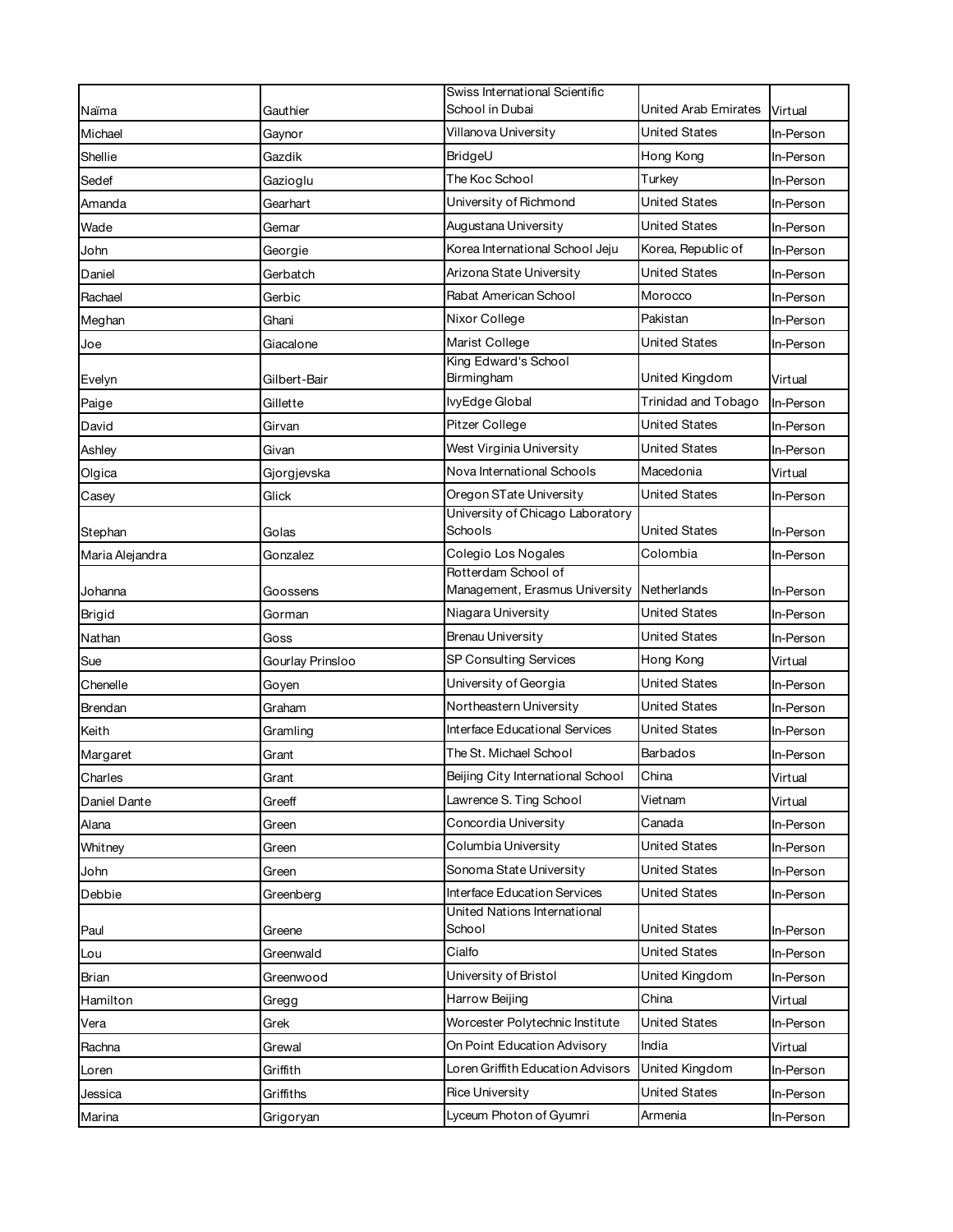| Christina         | Grimes             | QSI International School of Tbilisi                  | Georgia              | Virtual   |
|-------------------|--------------------|------------------------------------------------------|----------------------|-----------|
| Kassy             | Grosser            | Wartburg College                                     | United States        | Virtual   |
|                   |                    | Rutgers University - New                             |                      |           |
| Caelynn           | Grossman           | <b>Brunswick</b>                                     | <b>United States</b> | In-Person |
| Fernanda          | Guimaraes          | <b>Tilburg University</b>                            | Netherlands          | In-Person |
| Fernanda          | Guimaraes          | <b>Tilburg University</b>                            | Netherlands          | Virtual   |
| Tonje             | Guldvik            | Florida Institute of Technology                      | <b>United States</b> | In-Person |
| Bethaney          | Gulla-Devaney      | Smith College                                        | <b>United States</b> | In-Person |
| Abhishek          | Gupta              | <b>High School Moms</b>                              | India                | In-Person |
| Alka              | Gupta              | EducationUSA                                         | <b>United States</b> | In-Person |
| Shilpa            | Gupta              | UWC ISAK Japan                                       | Japan                | In-Person |
| Arpita            | Gupta              | Neerja Modi School                                   | India                | In-Person |
|                   |                    | The International School                             |                      |           |
| Priya             | Gupta              | Bangalore                                            | India                | In-Person |
| Alejandro         | Gutierrez          | Olds College                                         | Canada               | In-Person |
| Benjamin          | Gutierrez          | Johns Hopkins University                             | United States        | Virtual   |
| Jonathan          | Gutmann            | Tulane University                                    | United States        | In-Person |
| Chi               | Ha                 | American Education Group,<br>Vietnam                 | Vietnam              | In-Person |
|                   |                    |                                                      | Congo, the           |           |
|                   |                    |                                                      | Democratic Republic  |           |
| Arnold            | Habyarimana        | Bridge for Future Academy                            | of the               | In-Person |
| Jane              | Haesler            | St George's International School                     | Switzerland          | In-Person |
| Sara              | Hafeez Kazi        | Haque Academy                                        | Pakistan             | Virtual   |
| Karen             | Hafner             | International School of Belgrade                     | Serbia               | In-Person |
| Amanda            | Hager              | University of St. Thomas                             | <b>United States</b> | In-Person |
| Janet             | Hakamiun           | King's Academy                                       | Jordan               | In-Person |
|                   |                    | <b>GEMS International School, Al</b><br>Khail        | United Arab Emirates |           |
| Malin             | Halladay Aladlouni | Concordia University                                 | Canada               | In-Person |
| Kate              | Halliday           |                                                      |                      | In-Person |
| Becky             | Halvorson          | Pearson College UWC                                  | Canada               | Virtual   |
| Robin             | Hamilton           | Occidental College                                   | United States        | In-Person |
| <b>Bruce</b>      | Hammond            | Tsinglan School                                      | China                | In-Person |
|                   |                    | Amsterdam School of<br><b>International Business</b> |                      |           |
|                   |                    | (Amsterdam University of Applied                     |                      |           |
| José              | Hanani Juma        | Sciences)                                            | Netherlands          | In-Person |
| Amanullah Mohamed | Haniffa            | Al Rowad International School                        | Saudi Arabia         | In-Person |
| Susan             | Hanks              | Union College                                        | <b>United States</b> | In-Person |
| Rebecca           | Hansen             | Northern Kentucky University                         | United States        | In-Person |
| Becky             | Hanson             | University of lowa                                   | <b>United States</b> | Virtual   |
| Charles           | Harcourt           | Cazenovia College                                    | United States        | In-Person |
| Amira             | Hariri             | Northwestern University in Qatar                     | Qatar                | In-Person |
| Jeffrey           | Harmon             | Dulwich College Beijing                              | China                | Virtual   |
| Ryan              | Harper             | Dickinson College                                    | <b>United States</b> | In-Person |
| Patrick           | Harris             | <b>Burgundy School of Business</b>                   | France               | In-Person |
| Alexandra         | Hartmann           | University Compass                                   | <b>United States</b> | In-Person |
| Jodi              | Hasekamp           | Knox College                                         | United States        | In-Person |
| Kiyoe             | Hashimoto          | Stanford University                                  | <b>United States</b> | In-Person |
|                   |                    |                                                      |                      |           |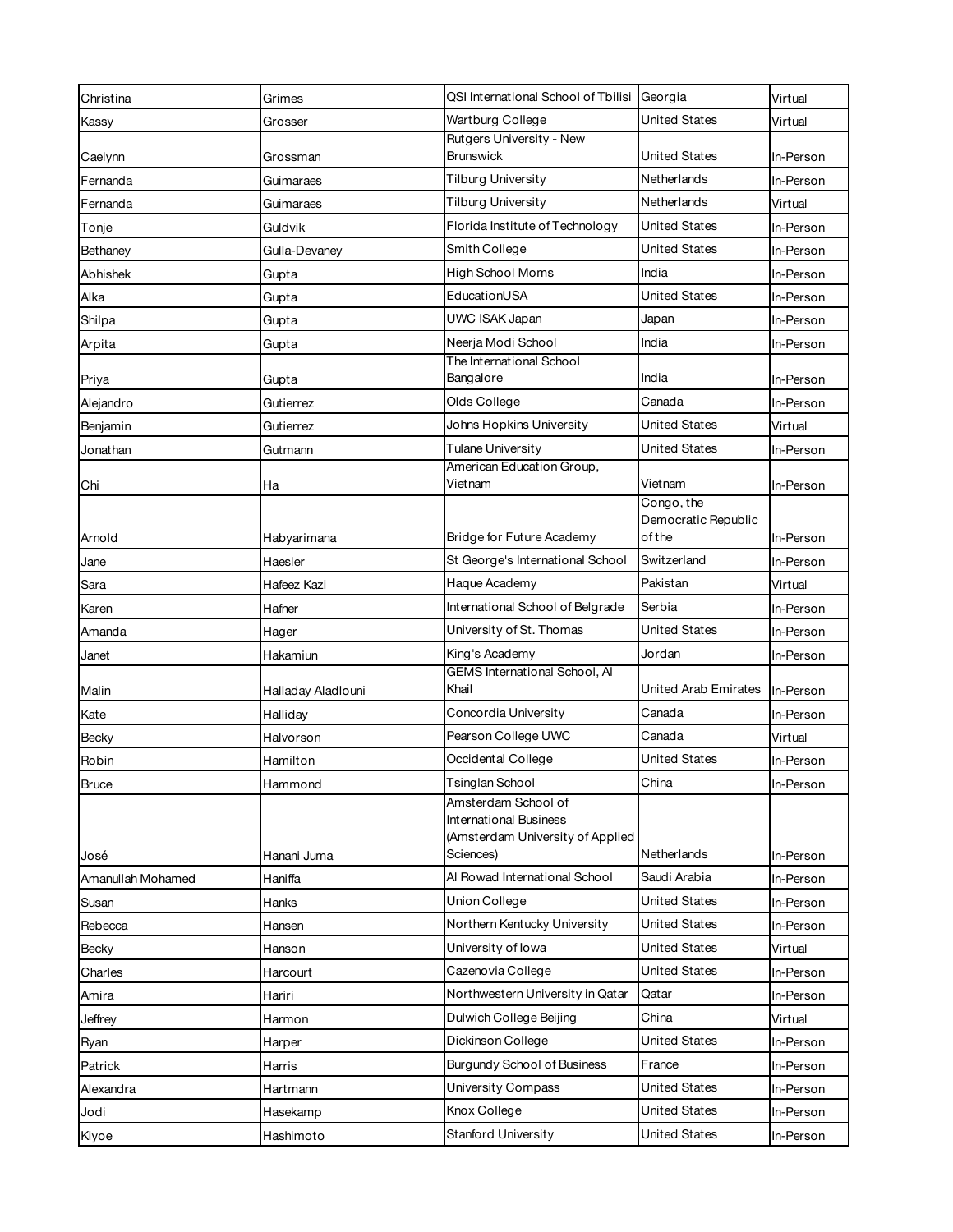| Yukiko   | Hashimoto      | EducationUSA                                                    | United States        | In-Person |
|----------|----------------|-----------------------------------------------------------------|----------------------|-----------|
| Zainab   | Hashmi         | Froebel's International School                                  | Pakistan             | Virtual   |
| Ivan     | Hauck          | The Archer School for Girls                                     | <b>United States</b> | In-Person |
| Peter    | Hauet          | Retired Professional                                            | <b>United States</b> | Virtual   |
| David    | <b>Hawkins</b> | The University Guys                                             | United Kingdom       | In-Person |
| Ryan     | Haynes         | Taipei American School                                          | Taiwan               | In-Person |
| Huizi    | He             | Wuxi No.1 High School                                           | China                | Virtual   |
|          |                | The International School of                                     |                      |           |
| Holly    | Heibein        | Stavanger                                                       | Norway               | In-Person |
| Alan     | Heisterkamp    | American School of Bombay                                       | India                | In-Person |
| Heather  | Hendrickx      | Jakarta Intercultural School<br>International School of Nido de | Indonesia            | In-Person |
| Yik Kun  | Heng           | Aguilas                                                         | Chile                | Virtual   |
| Clay     | Hensley        | Independent Member                                              | United States        | In-Person |
| Reed     | Hepburn        | Indiana University                                              | United States        | In-Person |
| Ludmi    | Herath         | University of Houston-Victoria                                  | <b>United States</b> | In-Person |
| Joseph   | Hernandez      | Georgetown University in Qatar                                  | Qatar                | In-Person |
| Carly    | Hernandez      | Middlebury College                                              | <b>United States</b> | Virtual   |
| Gabriel  | Hernandez III  | University of California, Riverside                             | United States        | In-Person |
|          |                | American International School                                   |                      |           |
| Bridget  | Herrera        | Dhaka                                                           | Bangladesh           | In-Person |
| Kamon    | Hester         | North Carolina State University                                 | <b>United States</b> | In-Person |
| Evelyn   | Hidalgo        | Central Catholic High School                                    | United States        | In-Person |
| Jonny    | Hill           | Ulster University                                               | United Kingdom       | In-Person |
| Daisy    | Hill           | Epsom College                                                   | United Kingdom       | In-Person |
| Laura    | Hille          | Menaul School                                                   | <b>United States</b> | In-Person |
| Ryan     | Hinchey        | ACS Cobham International School United Kingdom                  |                      | In-Person |
| Louisa   | Ho             | University of Hong Kong                                         | Hong Kong            | Virtual   |
| Hung     | Hoang          | VNUHCM High School for the<br>Gifted                            | Vietnam              | In-Person |
| Song     | Hoffman        | University of Delaware                                          | United States        | In-Person |
| Lisa     | Hollett        | International ACAC                                              | <b>United States</b> | In-Person |
| Kindel   | Hollis         | <b>Trinity University</b>                                       | <b>United States</b> | In-Person |
| Sophie   | Holz           | Northland College                                               | United States        | In-Person |
| Jie      | Hong           | <b>IESEG School of Management</b>                               | France               | In-Person |
| Charles  | Hornstra       | EducationUSA                                                    | <b>United States</b> | In-Person |
| Agnes    | Horvath        | Milestone Oktatási Egyesület                                    | Hungary              | In-Person |
| Kevin    | Hostetler      | Duolingo English Test                                           | <b>United States</b> | In-Person |
| Xiaoxu   | Hou            | University of Pittsburgh                                        | United States        | In-Person |
| Caleb    | House          | Czech Technical University in<br>Prague                         | Czech Republic       | In-Person |
| Tracy    | How            | Flintridge Sacred Heart Academy                                 | <b>United States</b> | Virtual   |
| Kelsey   | Howard         | DePaul University                                               | <b>United States</b> | In-Person |
| Jenny    | Howenstine     | St. Olaf College                                                | United States        | In-Person |
| Theresa  | Howlett        | Gonzaga University                                              | United States        | In-Person |
| Rashad   | Howze          | University of California, Irvine                                | United States        | In-Person |
|          |                | Pitzer College                                                  | <b>United States</b> |           |
| Duanduan | Hsieh          |                                                                 |                      | In-Person |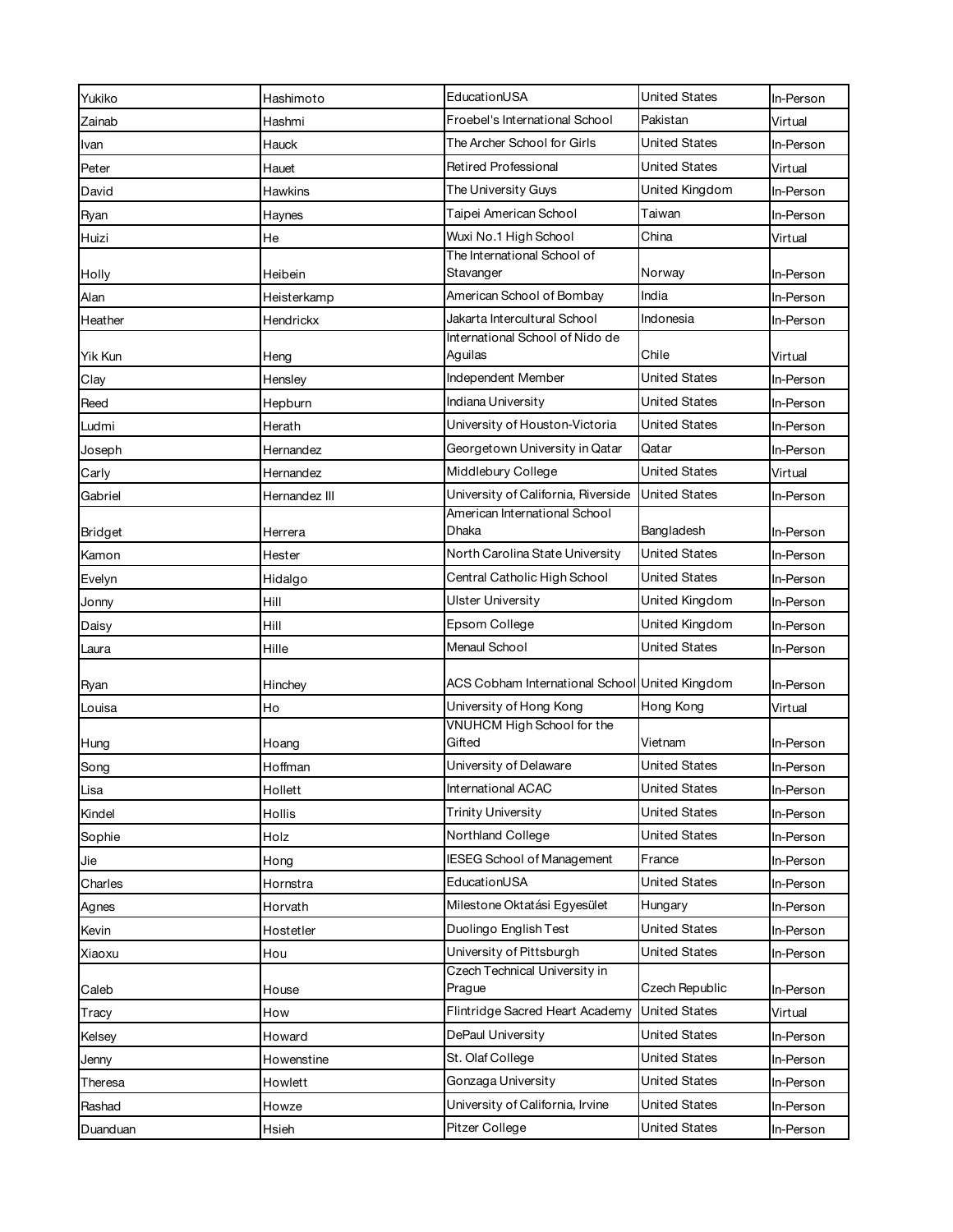| Annie                | Huang              | California College of the Arts                     | <b>United States</b> | In-Person |
|----------------------|--------------------|----------------------------------------------------|----------------------|-----------|
| Ruru                 | Huang              | Shenzhen Vanke Meisha Academy                      | China                | In-Person |
| Yvette               | Huang              | Harrow Beijing                                     | China                | Virtual   |
| Ruru                 | Huang              | Shenzhen Vanke Meisha Academy                      | China                | Virtual   |
| Mekisha              | Hugh-Abban         | International School of Tianjin                    | China                | Virtual   |
| Rosalie              | Hughes             | UNHCR (The UN Refugee Agency)                      | <b>United States</b> | In-Person |
| Philip               | Hull               | Northwest Missouri State<br>University             | United States        | In-Person |
| Lauren               | Humphrey           | Embry-Riddle Aeronautical<br>University            | United States        | In-Person |
| Samantha             | Huner              | American School of Barcelona                       | Spain                | In-Person |
| Geoffrey             | Hunt               | CATES LLC                                          | <b>United States</b> | In-Person |
| Munazza              | Hussain            | Islamabad College of Arts and<br>Sciences          | Pakistan             | Virtual   |
| Jeff                 | Hutcheson          | Trinity College London                             | United Kingdom       | In-Person |
| Sonali               | Hutchison          | Taipei American School                             | Taiwan               | Virtual   |
| Kelsey               | Hutton             | Arizona State University                           | United States        | In-Person |
| Eloise               | Hyman              | SAR High School                                    | <b>United States</b> | In-Person |
| Monique              | Hyppolite          | Institut Le Rosey                                  | Switzerland          | In-Person |
| Monica               | Ibrahim            | French American School of New<br>York              | <b>United States</b> | Virtual   |
| Anuli                | lloabachie         | The University of Manchester                       | United Kingdom       | In-Person |
| Life                 | Ilunga             | Boise State University                             | <b>United States</b> | In-Person |
| Munyangabo Cleo      | Ingabire           | Gashora Girls Academy of Science<br>and Technology | Rwanda               | In-Person |
| Seiju                | Ishikawa           | Japan Active Learning Association Japan            |                      | In-Person |
| Anna                 | Ivey               | Inline                                             | United States        | In-Person |
| Karen                | J'bari             | McGill University                                  | Canada               | In-Person |
| Aimee                | Jabour             | University of Ottawa                               | Canada               | In-Person |
| Chantelle            | Jackson-Boothby    | A-List Education UK                                | United Kingdom       | Virtual   |
| Madeleine            | Jacobs             | University of Pennsylvania                         | <b>United States</b> | Virtual   |
| Ramie                | Jacobson           | UWC Changshu China                                 | China                | In-Person |
|                      |                    | Czech University of Life Sciences<br>Prague        | Czech Republic       | Virtual   |
| Jared<br>Nico        | Jacques<br>Jaeckel | Carl Benz School of Engineering -<br>KIT           | Germany              | In-Person |
| Syed Muhammad Sajjad | Jaffery            | Beaconhouse School System -<br>PECHS A Level       | Pakistan             | Virtual   |
| Shailly              | Jain               | Pearson English Assessments                        | <b>United States</b> | In-Person |
| Shelly Goyal         | Jain               | Enko Riviera International School                  | Cote D'Ivoire        | In-Person |
| Syed                 | Jamal              | <b>Branta Collegey</b>                             | United States        | In-Person |
| Omair Tarique        | Jamall             | The City School                                    | Pakistan             | Virtual   |
| Noortje              | Janssen            | <b>Bali Island School</b>                          | Indonesia            | In-Person |
| Matthew              | Jaskol             | <b>Pioneer Academics</b>                           | United States        | In-Person |
| Brian                | Jauregui           | University of California, Santa<br>Cruz            | United States        | In-Person |
| Ye Jin               | Jeon               | School of the Art Institute of<br>Chicago          | <b>United States</b> | Virtual   |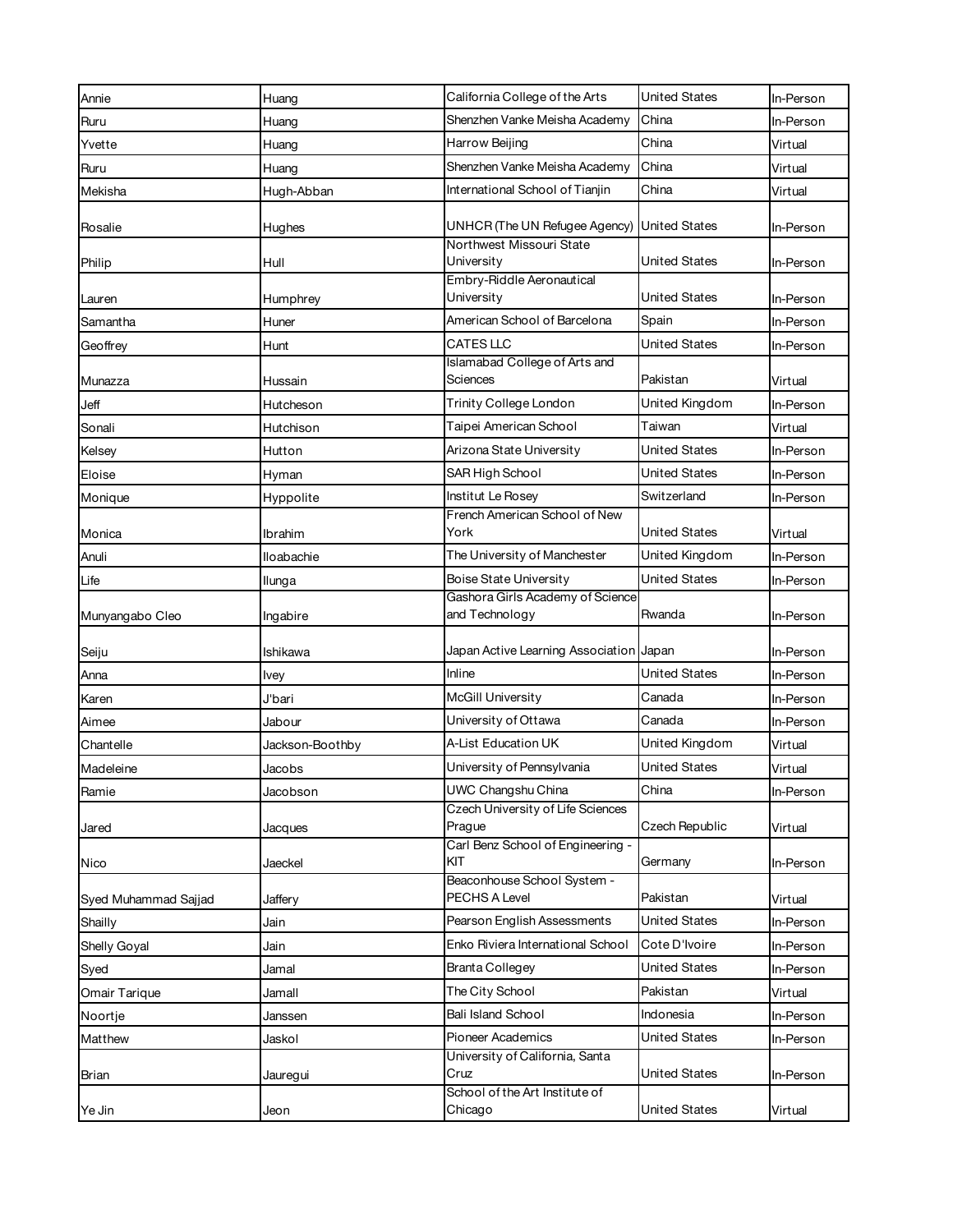| Samuel          | Jeong         | Saigon South International School Vietnam                     |                      | In-Person |
|-----------------|---------------|---------------------------------------------------------------|----------------------|-----------|
| Julia           | Jerving       | University of Melbourne                                       | Australia            | In-Person |
| Khadija         | Jetha         | University of Alberta                                         | Canada               | In-Person |
| Jie             | Jiang         | University of New Brunswick                                   | Canada               | In-Person |
| Xiaobo (Percy)  | Jiang         | Keystone Academy                                              | China                | Virtual   |
| Hui             | Jin           | Moonshot Academy                                              | China                | Virtual   |
| Rachel          | Jinks         | Georgia State University                                      | United States        | In-Person |
| Loutfi          | Jirari        | DePauw University                                             | United States        | In-Person |
| Leif            | Johansen      | University of Rochester                                       | <b>United States</b> | In-Person |
| Steven          | Johanson      | United World College of Costa<br>Rica                         | Costa Rica           | In-Person |
| Gweneth         | Johnsen       | Gi Education Consulting                                       | Spain                | Virtual   |
| Fred            | Johnson       | Lynn University                                               | <b>United States</b> | In-Person |
| Todd            | Johnson       | Colegio Americano de Quito                                    | Ecuador              | In-Person |
| Kristina        | Johnson       | Shanti Bhavan Residential School                              | India                | In-Person |
| Jodi            | Johnson-Rossi | Paul Smith's College                                          | <b>United States</b> | In-Person |
| Jessica         | Johnston      | <b>Scripps College</b>                                        | United States        | In-Person |
|                 |               | Savannah College of Art and                                   |                      |           |
| Jeff            | Jones         | Design                                                        | United States        | In-Person |
| Nathan          | Jones         | Westminster College                                           | <b>United States</b> | In-Person |
| Michael         | Jones         | Pasadena City College                                         | United States        | In-Person |
| Aaron           | Jones         | American School of Doha                                       | Qatar                | In-Person |
| Jaclyn          | Jonusas       | Florida International University                              | <b>United States</b> | Virtual   |
| David           | Jorgensen     | Institut Montana Zugerberg                                    | Switzerland          | In-Person |
| Sheetal         | Joshi         | <b>CEU Universities</b>                                       | Spain                | In-Person |
| Lauren          | Joyce Hensel  | Launch Education Advisors                                     | Netherlands          | In-Person |
| Julia           | Ju            | Dulwich College Shanghai Pudong China                         |                      | Virtual   |
| Lucy            | Kanatsoulis   | The American College of Greece                                | Greece               | In-Person |
| Danielle        | Kanclerz      | University of California, Berkeley                            | United States        | In-Person |
| Rohit           | Kandari       | <b>KIC UnivAssist</b>                                         | United States        | In-Person |
| Jieon           | Kang          | Hankuk Academy of Foreign<br><b>Studies</b>                   | Korea, Republic of   | In-Person |
| Jamie           | Kanki         | Concourse Global Enrollment, Inc. United States               |                      | In-Person |
| Philip          | Kanter        | Retired Professional                                          | <b>United States</b> | In-Person |
|                 |               | Enko Bamako International School Mali                         |                      |           |
| Cennet          | Karakus       | American School of Milan                                      | Italy                | In-Person |
| Marjorana       | Karathanasis  |                                                               | <b>United States</b> | In-Person |
| Karen           | Karidoyanes   | <b>Bentley University</b>                                     | <b>United States</b> | Virtual   |
| Juho            | Karppinen     | Providence College                                            |                      | In-Person |
| Adam            | Karsten       | Concordia International School<br>Beaconhouse School System - | China                | Virtual   |
| Bisma           | Kashif        | Defence Campus                                                | Pakistan             | Virtual   |
| Arsène Mabadjam | Katawa        | EDULCOD-Togo                                                  | Togo                 | Virtual   |
| Laura           | Kaub          | Abaarso School                                                | Somalia              | In-Person |
| Norris          | Kayitare      | Bridge2Rwanda                                                 | Rwanda               | In-Person |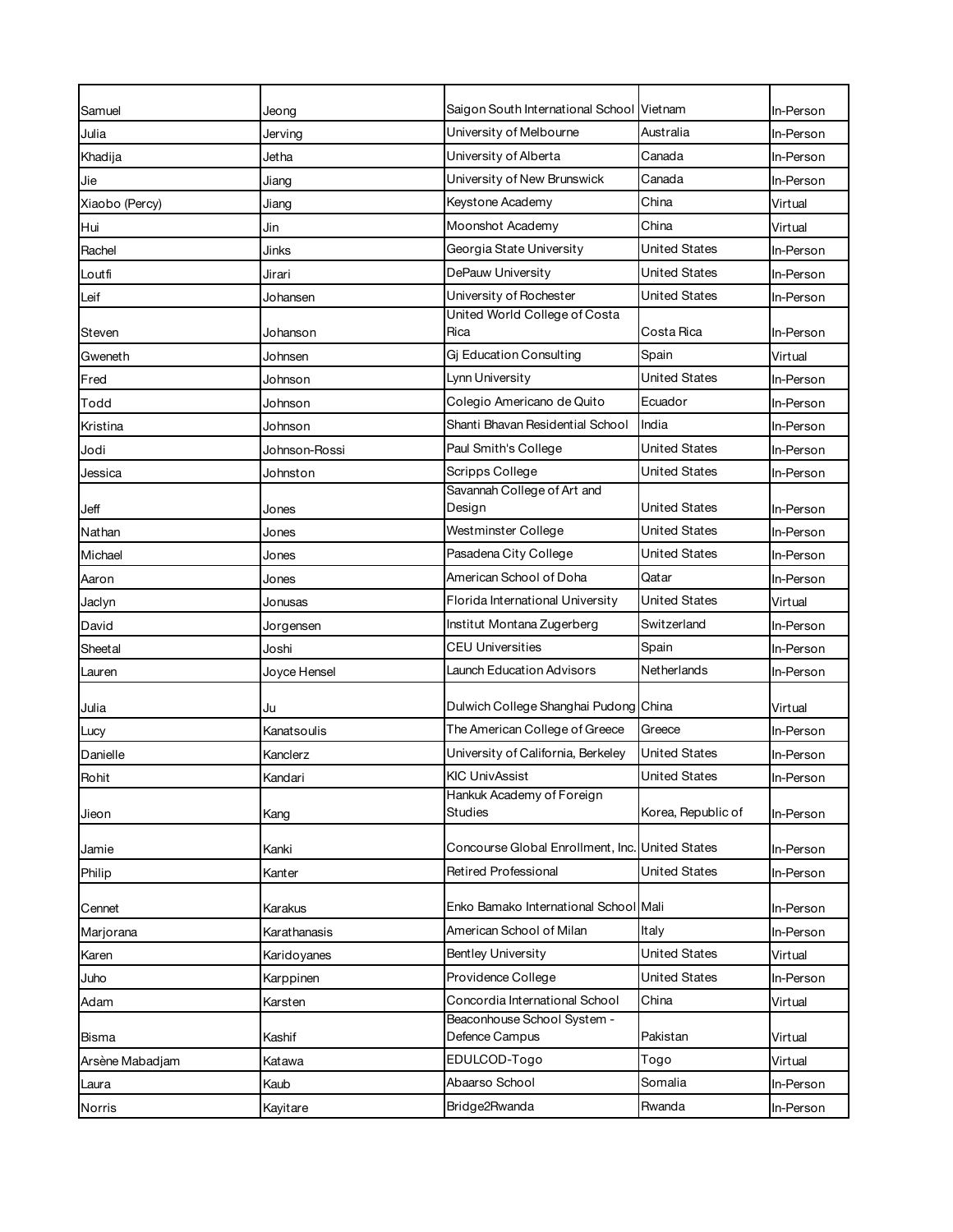|                        |               | Shenzhen Foreign Languages                     |                                 |           |
|------------------------|---------------|------------------------------------------------|---------------------------------|-----------|
| Yi                     | Ke            | School<br>California State University, San     | China                           | Virtual   |
| Rebecca                | Kehe          | Bernardino                                     | United States                   | In-Person |
| Kevin                  | Keller        | Bangkok Patana School                          | Thailand                        | In-Person |
| Rebekah                | Kellogg       | Concordia University Wisconsin                 | <b>United States</b>            | In-Person |
| Pamela                 | Kelly Wetzell | UWC South East Asia, East<br>Campus            | Singapore                       | In-Person |
| Kyran                  | Kennedy       | The Common Application                         | <b>United States</b>            | In-Person |
| Nefertiti              | Khalfani      | Felician University                            | <b>United States</b>            | In-Person |
| Umair                  | Khan          | EdPrograms                                     | United States                   | In-Person |
| Amy                    | Kice          | NYU Abu Dhabi                                  | United Arab Emirates            | In-Person |
| Annique                | Kiel          | Drake University                               | United States                   | In-Person |
| Daphne                 | Kieling       | California Baptist University                  | <b>United States</b>            | In-Person |
| Hannah                 | Kim           | Franklin & Marshall College                    | United States                   | In-Person |
| Yeounsoo               | Kim           | Korean Minjok Leadership<br>Academy            | Korea, Republic of              | In-Person |
| Taesik                 | Kim           | Chung Nam Samsung Academy                      | Korea, Republic of              | In-Person |
| Sally                  | Kim           | Taejon Christian International<br>School       | Korea, Republic of              | Virtual   |
|                        |               | Lanna International School<br>Thailand         | Thailand                        |           |
| <b>Nathaniel Scott</b> | Kimmons       |                                                |                                 | In-Person |
| Mika                   | Kimura        | New International School of Japan Japan        |                                 | In-Person |
| Marion                 | Kinder        | Nagoya University                              | Japan                           | Virtual   |
| Keshon                 | Kindred       | American College of Thessaloniki               | <b>United States</b>            | In-Person |
| Lindsay                | King          | Siena College                                  | United States                   | In-Person |
| Sierra                 | Kinslow       | Messiah College                                | United States                   | In-Person |
| Sasha                  | Kirik         | Christopher Newport University                 | <b>United States</b>            | In-Person |
| Andrea                 | Kitomary      | UWC East Africa                                | Tanzania, United<br>Republic of | Virtual   |
| Kara                   | Klinge        | SHE-CAN                                        | <b>United States</b>            | In-Person |
| Mason                  | Knight        | University of New Mexico                       | United States                   | In-Person |
| Tiffany                | Knight        | St. Mary's International School                | Japan                           | In-Person |
| Catherine              | Knudson       | East Carolina University                       | <b>United States</b>            | In-Person |
| Saralyn                | Knudson       | American International School of<br>Cape Town  | South Africa                    | In-Person |
| Bryan                  | Kobick        | Wesleyan University                            | <b>United States</b>            | In-Person |
| Patsy                  | Koh           | School of the Arts Singapore                   | Singapore                       | Virtual   |
| Ganesh                 | Kohli         | IC3 Movement                                   | <b>United States</b>            | In-Person |
| Jennifer               | Koller        | Spencer Koller Sarl                            | Switzerland                     | In-Person |
| Ryan                   | Konkright     | University of St. Thomas-Houston United States |                                 | In-Person |
| Becky                  | Konowicz      | Santa Clara University                         | <b>United States</b>            | In-Person |
| Mark                   | Kopenski      | Rowan University                               | <b>United States</b>            | In-Person |
| Ashley                 | Kopf          | National Student Leadership<br>Conference      | <b>United States</b>            | In-Person |
| Dan                    | Kopperud      | Rochester Institute of Technology              | <b>United States</b>            | In-Person |
| Katie                  | Korhonen      | New York University                            | <b>United States</b>            | In-Person |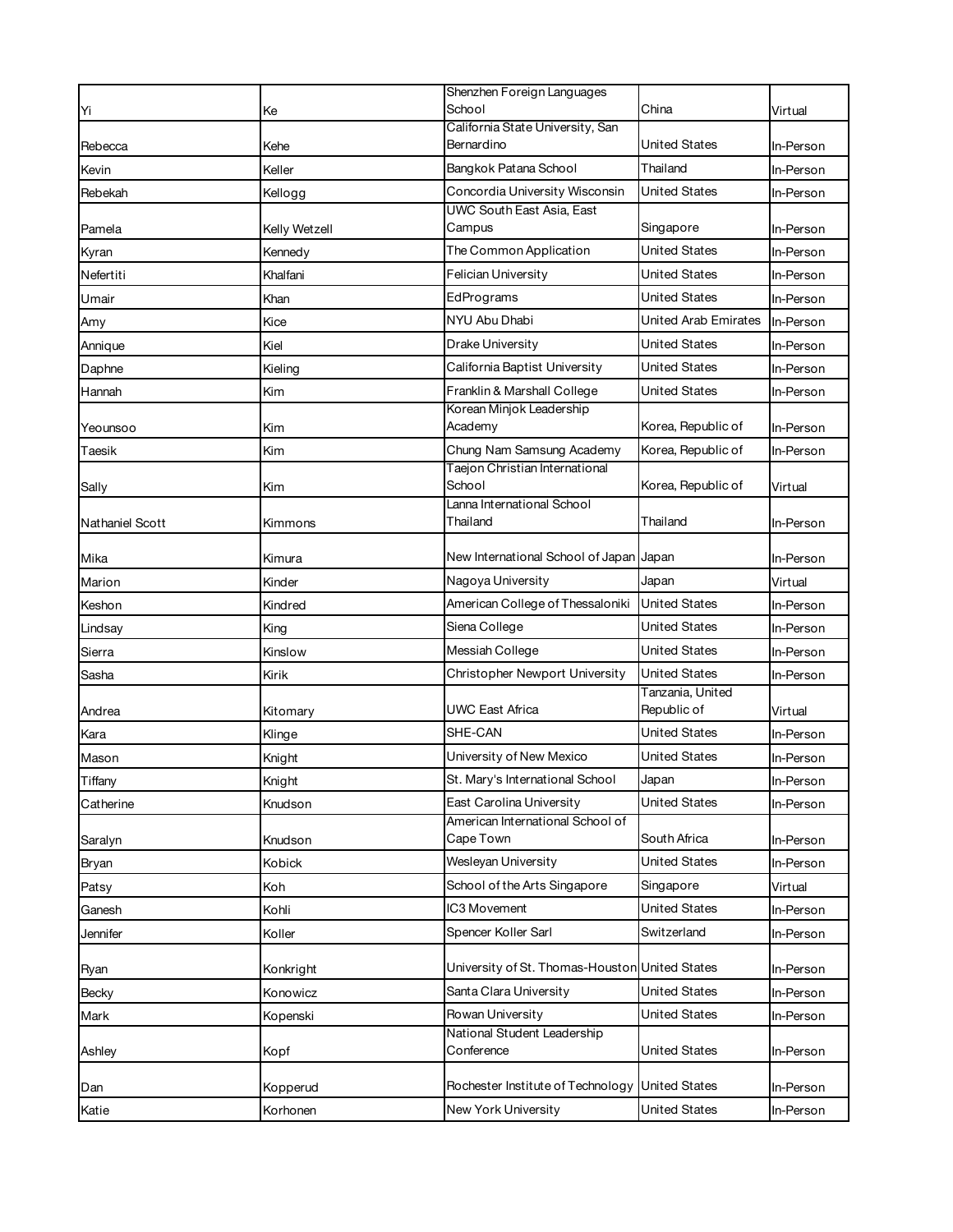|                      |            | Summer Discovery & Summer                                       |                      |           |
|----------------------|------------|-----------------------------------------------------------------|----------------------|-----------|
| Susan                | Kornick    | Institute for the Gifted                                        | United States        | In-Person |
| Alisha               | Koumphol   | <b>Brock University</b>                                         | Canada               | In-Person |
| Erika                | Kraus      | Youngstown State University                                     | United States        | In-Person |
| Noelle               | Krisch     | NYU Abu Dhabi                                                   | United Arab Emirates | In-Person |
| Trace                | Krug       | School of the Art Institute of<br>Chicago                       | United States        | In-Person |
| Andrius              | Ksikvas    | University of Maine                                             | United States        | In-Person |
| Victoria             | Kuether    | Ecole d'Humanite                                                | Switzerland          | Virtual   |
| Beverly              | Kufwafwa   | <b>Equity Group Foundation</b>                                  | Kenya                | In-Person |
| Anne                 | Kuijs      | Leiden University College                                       | Netherlands          | In-Person |
| Anshu                | Kumar      | The Altus Advantage LLC                                         | Qatar                | Virtual   |
| Sherwin <sup>®</sup> | Kuri       | The International School<br>Bangalore                           | India                | Virtual   |
| Natalie              | La Balme   | Ecole Jeannine Manuel                                           | France               | In-Person |
| Rebecca              | Laarman    | Chiang Rai International Christian<br>School                    | Thailand             | In-Person |
| Jeannette            | Lacoss     | California Institute of Technology                              | <b>United States</b> | In-Person |
| Emmanuel             | Lacoste    | South Hills Academy                                             | United States        | In-Person |
| Lisa                 | Lagerquist | Saint Michael's College                                         | United States        | In-Person |
|                      |            | Czech Technical University in                                   |                      |           |
| Erika                | Lahka      | Prague                                                          | Czech Republic       | In-Person |
| Nathan               | Lamb       | Durham University                                               | United Kingdom       | In-Person |
| Domenic              | Lamberti   | University of Chicago                                           | United States        | In-Person |
| Matt                 | Lance      | Rose-Hulman Institute of<br>Technology                          | United States        | In-Person |
| Sandra               | Langat     | University of Lethbridge                                        | Canada               | In-Person |
| Alys                 | Langdale   | Marlborough College                                             | United Kingdom       | In-Person |
| Tamara               | Lapman     | University of Miami                                             | <b>United States</b> | In-Person |
| Lin                  | Larson     | University of Texas at Arlington                                | United States        | In-Person |
| Scott                | Lassey     | International School Manila                                     | Philippines          | Virtual   |
| Devesh               | Lathi      | The Next Genius Foundation                                      | India                | Virtual   |
| Daniel               | Lauber     | NYU Shanghai                                                    | United States        | In-Person |
|                      |            | International Community School                                  |                      |           |
| Eric                 | Laug       | of Singapore                                                    | Singapore            | In-Person |
| Kaye-Lani            | Laughna    | Davidson College                                                | <b>United States</b> | In-Person |
| Chris                | Lawrance   | The University of Sydney                                        | Australia            | In-Person |
| Thomas               | Laxton     | Kellett School                                                  | Hong Kong            | In-Person |
| Lorie                | Lee        | University of California, San Diego United States               |                      | In-Person |
| San                  | Lee        | University of California, Davis                                 | United States        | In-Person |
| Howard               |            | University of California, Los<br>Angeles Summer Sessions Office | <b>United States</b> | In-Person |
| Wilson               | Lee<br>Lee | Singapore American School                                       | Singapore            | In-Person |
|                      |            | Affiliated High School of Peking                                |                      |           |
| Aileen               | Lee        | University<br>Northwest Missouri State                          | China                | Virtual   |
| Erika                | Lees       | University                                                      | <b>United States</b> | In-Person |
| Qianjiao             | Lei        | Xi'an Hanova International School                               | China                | Virtual   |
| Katie                | Leishear   | American School of Brasilia                                     | Brazil               | In-Person |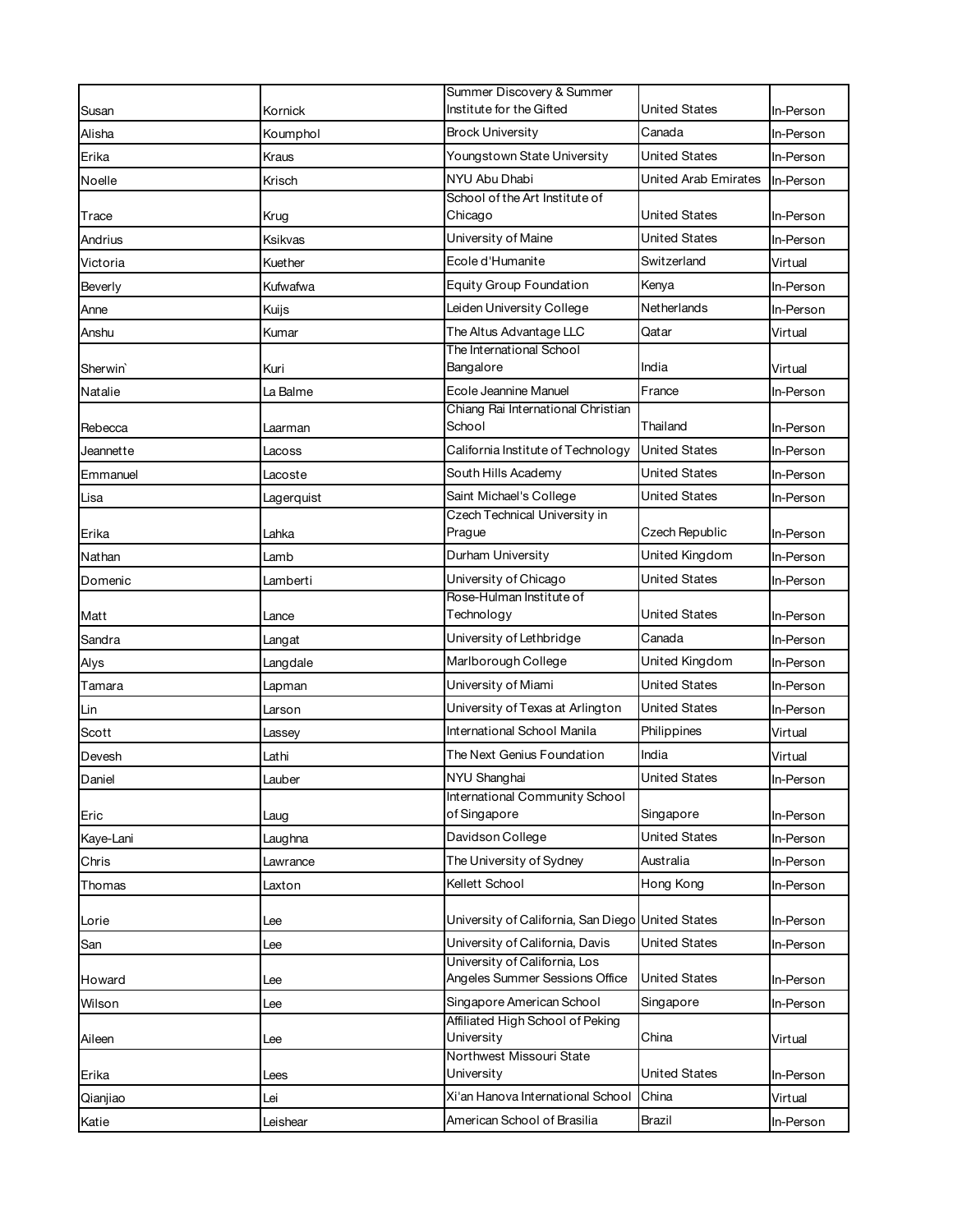| Amber               | Leisher         | <b>Bard College</b>                                        | <b>United States</b> | In-Person |
|---------------------|-----------------|------------------------------------------------------------|----------------------|-----------|
|                     |                 | Massachusetts Institute of                                 |                      |           |
| Ariel               | Leitao Leonelli | Technology                                                 | United States        | In-Person |
| Bernie              | Lenoue          | Mercer Island High School                                  | <b>United States</b> | In-Person |
| Mitsuko             | Leonard         | University of California, Davis<br>International Education | United States        | In-Person |
| Thomas              | LePere          | Consultant                                                 | <b>United States</b> | In-Person |
| Rachel              | Levine          | Cialfo                                                     | Singapore            | In-Person |
| Stephen             | Lewin           | Griffith University                                        | Australia            | Virtual   |
| Simon               | Lewis           | Latymer Upper School                                       | United Kingdom       | In-Person |
| Peace               | Li              | Georgia State University                                   | <b>United States</b> | In-Person |
| Meixia              | Li              | Guangdong Country Garden<br>School                         | China                | Virtual   |
| Shen                | Li              | Avans University of Applied<br>Sciences                    | Netherlands          | Virtual   |
| Tingting            | Li              | Chengdu Shishi Cambridge A-<br>Level Centre                | China                | Virtual   |
| Jin                 | Li              | Abest Education                                            | China                | Virtual   |
| Chuchu              | Li              | Ningbo Foreign Language School China                       |                      | Virtual   |
| Kan                 | Li              | <b>Ufound Education</b>                                    | China                | Virtual   |
| Shan                | Li              | Vanke School Pudong                                        | China                | Virtual   |
| Honey               | Lian            | DePauw University                                          | <b>United States</b> | In-Person |
| Berta               | Liao            | 'Iolani School                                             | <b>United States</b> | In-Person |
| Yen-Hsuan Cindy     | Liao            | Ming-Dao High School                                       | Taiwan               | Virtual   |
| Yunxia              | Liao            | International School of Beijing                            | China                | Virtual   |
| Stephanie           | Lie Sam Foek    | Erasmus University Rotterdam                               | Netherlands          | In-Person |
| Chien Hau           | Lim             | Meragang Sixth Form Centre                                 | Brunei Darussalam    | Virtual   |
| <b>JOAO RODRIGO</b> | LIMA AGILDO     | Colegio Sao Luis                                           | Brazil               | In-Person |
| Wei                 | Lin             | University of St Andrews                                   | United Kingdom       | In-Person |
| Amy                 | Lin             | University of Waterloo                                     | Canada               | In-Person |
| Fanming (Ariel)     | Lin             | Pegasus Academy                                            | China                | In-Person |
| Megan               | Lindle          | University of Cincinnati                                   | <b>United States</b> | In-Person |
| Tara                | Lindros         | Wesleyan University                                        | <b>United States</b> | In-Person |
| Matthew             | Lisko           | University of Florida                                      | <b>United States</b> | In-Person |
| Megan               | Lisner          | Florida Institute of Technology                            | <b>United States</b> | In-Person |
| Stanley             | Liu             | Pomona College                                             | <b>United States</b> | In-Person |
| Joan                | Liu             | <b>UWC South East Asia, East</b><br>Campus                 | Singapore            | In-Person |
| Fangyuan            | Liu             | University of Minnesota Twin<br>Cities                     | <b>United States</b> | Virtual   |
|                     |                 | Taipei European School                                     |                      |           |
| Chanel              | Liu             | Foundation                                                 | Taiwan               | Virtual   |
| Yanni               | Liu             | Keystone Academy<br>Dulwich International High School      | China                | Virtual   |
| Vivian              | Liu             | Suzhou                                                     | China                | Virtual   |
| Mengqi              | Liu             | Nansha College Preparatory<br>Academy                      | China                | Virtual   |
| Niou                | Liu             | Tsinghua University High School<br>International-Chaoyang  | China                | Virtual   |
| Kaitlyn             | Livingstone     | University of Pittsburgh                                   | <b>United States</b> | In-Person |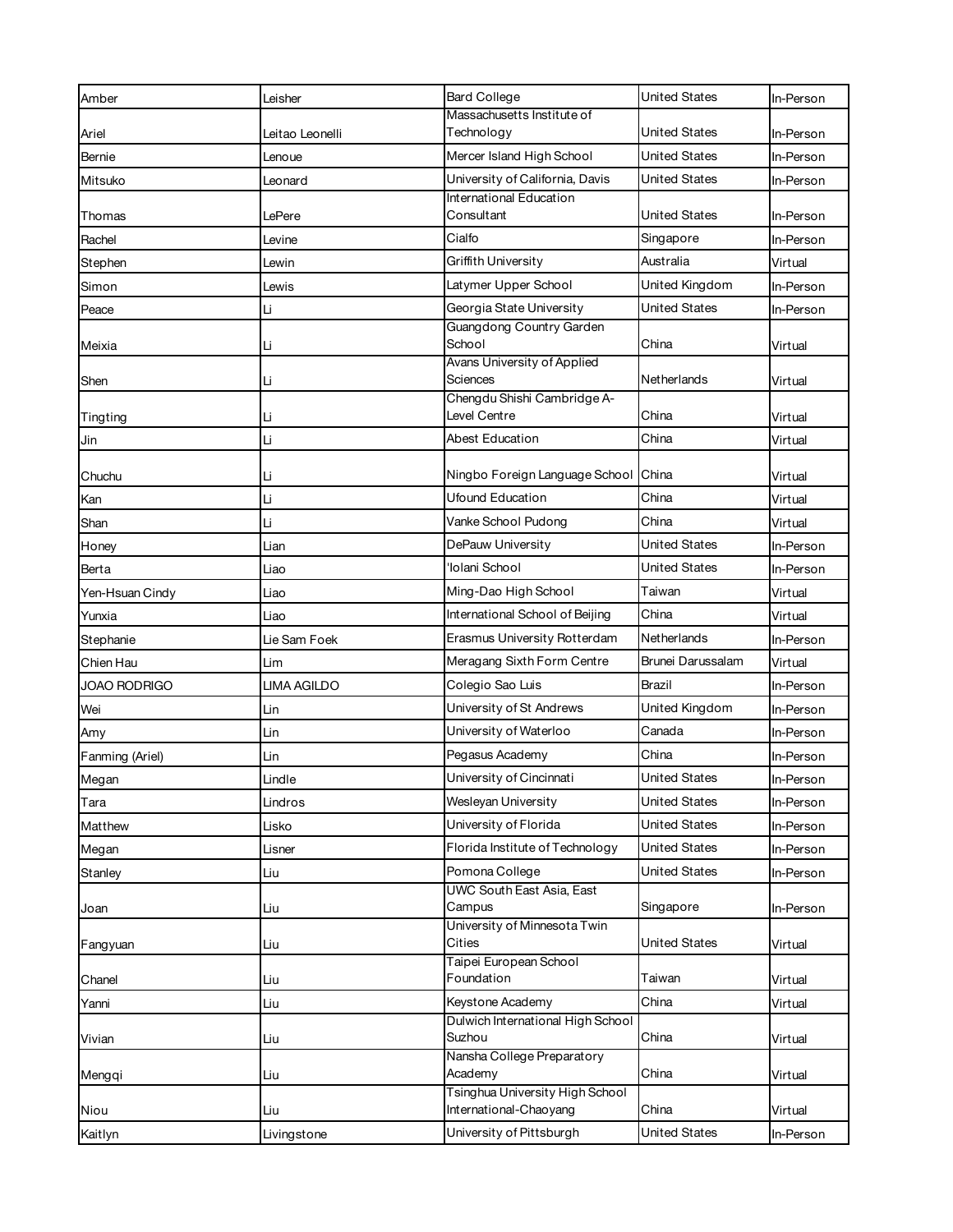| Almaty International School<br>Kazakhstan<br>Gretchen<br>In-Person<br>Logan<br>Minnesota State University,<br>United States<br>Mankato<br>In-Person<br>Elizabeth<br>Lohrenz<br>The Common Application<br>United States<br>Meredith<br>Lombardi<br>In-Person<br>Michigan State University<br>United States<br>Amber<br>In-Person<br>Longtin<br>Pasadena City College<br>United States<br>Olivia<br>In-Person<br>Loo<br>THINK Global School<br><b>United States</b><br>Virtual<br>Jaclyn<br>Lopez<br>Lincoln School<br>Costa Rica<br>Diego<br>Lopez-Calleja<br>In-Person<br>University of New Brunswick<br>Canada<br>Lord<br>In-Person<br>Stephanie<br>Vassar College<br>United States<br>In-Person<br>Kimberly<br>Lord<br>Sarah Loring de Garcia, Certified<br><b>Educational Planner</b><br>Mexico<br>Sarah<br>Loring de Garcia<br>Virtual<br><b>KIC UnivAssist</b><br>United States<br>Kate<br>In-Person<br>Lotz<br>United States<br>University of Washington<br>Kim<br>In-Person<br>Lovaas<br><b>RETIRED</b><br>United States<br>In-Person<br>Jane<br>Lowery<br>High School Affiliated to Shanghai<br>Jiao Tong University<br>China<br>Virtual<br>Xiaozhen<br>Lu<br>Duke Kunshan University<br>China<br>In-Person<br>Alyson<br>Lucas<br>Victoria Shanghai Academy<br>Hong Kong<br>Rebecca<br>Virtual<br>Lucas-Timpany<br><b>ESCP Business School</b><br>United Kingdom<br>Shirley<br>Lui<br>In-Person<br>Luther College<br><b>United States</b><br>In-Person<br>Jon<br>Lund<br><b>UWC Atlantic College</b><br>United Kingdom<br>Anthea<br>Virtual<br>Lung<br>Independent Educational<br>Consultant<br>Costa Rica<br>Yvonne "Renee"<br>Virtual<br>Lurie<br>Trinity College Dublin, the<br>University of Dublin<br>Ireland<br>Luthringer<br>In-Person<br>Dominique |
|--------------------------------------------------------------------------------------------------------------------------------------------------------------------------------------------------------------------------------------------------------------------------------------------------------------------------------------------------------------------------------------------------------------------------------------------------------------------------------------------------------------------------------------------------------------------------------------------------------------------------------------------------------------------------------------------------------------------------------------------------------------------------------------------------------------------------------------------------------------------------------------------------------------------------------------------------------------------------------------------------------------------------------------------------------------------------------------------------------------------------------------------------------------------------------------------------------------------------------------------------------------------------------------------------------------------------------------------------------------------------------------------------------------------------------------------------------------------------------------------------------------------------------------------------------------------------------------------------------------------------------------------------------------------------------------------------------------------------------------------------------------------|
|                                                                                                                                                                                                                                                                                                                                                                                                                                                                                                                                                                                                                                                                                                                                                                                                                                                                                                                                                                                                                                                                                                                                                                                                                                                                                                                                                                                                                                                                                                                                                                                                                                                                                                                                                                    |
|                                                                                                                                                                                                                                                                                                                                                                                                                                                                                                                                                                                                                                                                                                                                                                                                                                                                                                                                                                                                                                                                                                                                                                                                                                                                                                                                                                                                                                                                                                                                                                                                                                                                                                                                                                    |
|                                                                                                                                                                                                                                                                                                                                                                                                                                                                                                                                                                                                                                                                                                                                                                                                                                                                                                                                                                                                                                                                                                                                                                                                                                                                                                                                                                                                                                                                                                                                                                                                                                                                                                                                                                    |
|                                                                                                                                                                                                                                                                                                                                                                                                                                                                                                                                                                                                                                                                                                                                                                                                                                                                                                                                                                                                                                                                                                                                                                                                                                                                                                                                                                                                                                                                                                                                                                                                                                                                                                                                                                    |
|                                                                                                                                                                                                                                                                                                                                                                                                                                                                                                                                                                                                                                                                                                                                                                                                                                                                                                                                                                                                                                                                                                                                                                                                                                                                                                                                                                                                                                                                                                                                                                                                                                                                                                                                                                    |
|                                                                                                                                                                                                                                                                                                                                                                                                                                                                                                                                                                                                                                                                                                                                                                                                                                                                                                                                                                                                                                                                                                                                                                                                                                                                                                                                                                                                                                                                                                                                                                                                                                                                                                                                                                    |
|                                                                                                                                                                                                                                                                                                                                                                                                                                                                                                                                                                                                                                                                                                                                                                                                                                                                                                                                                                                                                                                                                                                                                                                                                                                                                                                                                                                                                                                                                                                                                                                                                                                                                                                                                                    |
|                                                                                                                                                                                                                                                                                                                                                                                                                                                                                                                                                                                                                                                                                                                                                                                                                                                                                                                                                                                                                                                                                                                                                                                                                                                                                                                                                                                                                                                                                                                                                                                                                                                                                                                                                                    |
|                                                                                                                                                                                                                                                                                                                                                                                                                                                                                                                                                                                                                                                                                                                                                                                                                                                                                                                                                                                                                                                                                                                                                                                                                                                                                                                                                                                                                                                                                                                                                                                                                                                                                                                                                                    |
|                                                                                                                                                                                                                                                                                                                                                                                                                                                                                                                                                                                                                                                                                                                                                                                                                                                                                                                                                                                                                                                                                                                                                                                                                                                                                                                                                                                                                                                                                                                                                                                                                                                                                                                                                                    |
|                                                                                                                                                                                                                                                                                                                                                                                                                                                                                                                                                                                                                                                                                                                                                                                                                                                                                                                                                                                                                                                                                                                                                                                                                                                                                                                                                                                                                                                                                                                                                                                                                                                                                                                                                                    |
|                                                                                                                                                                                                                                                                                                                                                                                                                                                                                                                                                                                                                                                                                                                                                                                                                                                                                                                                                                                                                                                                                                                                                                                                                                                                                                                                                                                                                                                                                                                                                                                                                                                                                                                                                                    |
|                                                                                                                                                                                                                                                                                                                                                                                                                                                                                                                                                                                                                                                                                                                                                                                                                                                                                                                                                                                                                                                                                                                                                                                                                                                                                                                                                                                                                                                                                                                                                                                                                                                                                                                                                                    |
|                                                                                                                                                                                                                                                                                                                                                                                                                                                                                                                                                                                                                                                                                                                                                                                                                                                                                                                                                                                                                                                                                                                                                                                                                                                                                                                                                                                                                                                                                                                                                                                                                                                                                                                                                                    |
|                                                                                                                                                                                                                                                                                                                                                                                                                                                                                                                                                                                                                                                                                                                                                                                                                                                                                                                                                                                                                                                                                                                                                                                                                                                                                                                                                                                                                                                                                                                                                                                                                                                                                                                                                                    |
|                                                                                                                                                                                                                                                                                                                                                                                                                                                                                                                                                                                                                                                                                                                                                                                                                                                                                                                                                                                                                                                                                                                                                                                                                                                                                                                                                                                                                                                                                                                                                                                                                                                                                                                                                                    |
|                                                                                                                                                                                                                                                                                                                                                                                                                                                                                                                                                                                                                                                                                                                                                                                                                                                                                                                                                                                                                                                                                                                                                                                                                                                                                                                                                                                                                                                                                                                                                                                                                                                                                                                                                                    |
|                                                                                                                                                                                                                                                                                                                                                                                                                                                                                                                                                                                                                                                                                                                                                                                                                                                                                                                                                                                                                                                                                                                                                                                                                                                                                                                                                                                                                                                                                                                                                                                                                                                                                                                                                                    |
|                                                                                                                                                                                                                                                                                                                                                                                                                                                                                                                                                                                                                                                                                                                                                                                                                                                                                                                                                                                                                                                                                                                                                                                                                                                                                                                                                                                                                                                                                                                                                                                                                                                                                                                                                                    |
|                                                                                                                                                                                                                                                                                                                                                                                                                                                                                                                                                                                                                                                                                                                                                                                                                                                                                                                                                                                                                                                                                                                                                                                                                                                                                                                                                                                                                                                                                                                                                                                                                                                                                                                                                                    |
|                                                                                                                                                                                                                                                                                                                                                                                                                                                                                                                                                                                                                                                                                                                                                                                                                                                                                                                                                                                                                                                                                                                                                                                                                                                                                                                                                                                                                                                                                                                                                                                                                                                                                                                                                                    |
|                                                                                                                                                                                                                                                                                                                                                                                                                                                                                                                                                                                                                                                                                                                                                                                                                                                                                                                                                                                                                                                                                                                                                                                                                                                                                                                                                                                                                                                                                                                                                                                                                                                                                                                                                                    |
|                                                                                                                                                                                                                                                                                                                                                                                                                                                                                                                                                                                                                                                                                                                                                                                                                                                                                                                                                                                                                                                                                                                                                                                                                                                                                                                                                                                                                                                                                                                                                                                                                                                                                                                                                                    |
|                                                                                                                                                                                                                                                                                                                                                                                                                                                                                                                                                                                                                                                                                                                                                                                                                                                                                                                                                                                                                                                                                                                                                                                                                                                                                                                                                                                                                                                                                                                                                                                                                                                                                                                                                                    |
| Dalhousie University                                                                                                                                                                                                                                                                                                                                                                                                                                                                                                                                                                                                                                                                                                                                                                                                                                                                                                                                                                                                                                                                                                                                                                                                                                                                                                                                                                                                                                                                                                                                                                                                                                                                                                                                               |
| Canada<br>MacDonald<br>Scott<br>In-Person                                                                                                                                                                                                                                                                                                                                                                                                                                                                                                                                                                                                                                                                                                                                                                                                                                                                                                                                                                                                                                                                                                                                                                                                                                                                                                                                                                                                                                                                                                                                                                                                                                                                                                                          |
| Dalhousie University<br>Canada<br>Ann<br>MacDonald<br>In-Person                                                                                                                                                                                                                                                                                                                                                                                                                                                                                                                                                                                                                                                                                                                                                                                                                                                                                                                                                                                                                                                                                                                                                                                                                                                                                                                                                                                                                                                                                                                                                                                                                                                                                                    |
| College of Charleston<br>United States<br>Tina<br>MacDonald<br>In-Person                                                                                                                                                                                                                                                                                                                                                                                                                                                                                                                                                                                                                                                                                                                                                                                                                                                                                                                                                                                                                                                                                                                                                                                                                                                                                                                                                                                                                                                                                                                                                                                                                                                                                           |
| Dulwich College Shanghai Pudong China<br>Rorie<br>MacDonald<br>Virtual                                                                                                                                                                                                                                                                                                                                                                                                                                                                                                                                                                                                                                                                                                                                                                                                                                                                                                                                                                                                                                                                                                                                                                                                                                                                                                                                                                                                                                                                                                                                                                                                                                                                                             |
| Independent Educational<br>Consultant                                                                                                                                                                                                                                                                                                                                                                                                                                                                                                                                                                                                                                                                                                                                                                                                                                                                                                                                                                                                                                                                                                                                                                                                                                                                                                                                                                                                                                                                                                                                                                                                                                                                                                                              |
| Brazil<br>Anelisa<br>Macedo<br>In-Person                                                                                                                                                                                                                                                                                                                                                                                                                                                                                                                                                                                                                                                                                                                                                                                                                                                                                                                                                                                                                                                                                                                                                                                                                                                                                                                                                                                                                                                                                                                                                                                                                                                                                                                           |
| University of Glasgow<br>United Kingdom<br>Mhairi<br>Macfarlane<br>In-Person                                                                                                                                                                                                                                                                                                                                                                                                                                                                                                                                                                                                                                                                                                                                                                                                                                                                                                                                                                                                                                                                                                                                                                                                                                                                                                                                                                                                                                                                                                                                                                                                                                                                                       |
| Jakarta Intercultural School<br>Indonesia<br>Machacek<br>Angela<br>Virtual                                                                                                                                                                                                                                                                                                                                                                                                                                                                                                                                                                                                                                                                                                                                                                                                                                                                                                                                                                                                                                                                                                                                                                                                                                                                                                                                                                                                                                                                                                                                                                                                                                                                                         |
| Syracuse University<br>United States<br>Ariel<br>Maciulewicz<br>In-Person                                                                                                                                                                                                                                                                                                                                                                                                                                                                                                                                                                                                                                                                                                                                                                                                                                                                                                                                                                                                                                                                                                                                                                                                                                                                                                                                                                                                                                                                                                                                                                                                                                                                                          |
| University of Southern California<br><b>United States</b><br>Nathan<br>Mack<br>In-Person                                                                                                                                                                                                                                                                                                                                                                                                                                                                                                                                                                                                                                                                                                                                                                                                                                                                                                                                                                                                                                                                                                                                                                                                                                                                                                                                                                                                                                                                                                                                                                                                                                                                           |
| International ACAC<br>United States<br>Mack<br>In-Person<br>Brandon                                                                                                                                                                                                                                                                                                                                                                                                                                                                                                                                                                                                                                                                                                                                                                                                                                                                                                                                                                                                                                                                                                                                                                                                                                                                                                                                                                                                                                                                                                                                                                                                                                                                                                |
| LizMac Consulting<br>Singapore<br>MacLachlan<br>Elizabeth<br>Virtual                                                                                                                                                                                                                                                                                                                                                                                                                                                                                                                                                                                                                                                                                                                                                                                                                                                                                                                                                                                                                                                                                                                                                                                                                                                                                                                                                                                                                                                                                                                                                                                                                                                                                               |
| Colégio Ari de Sá Cavalcante<br>Brazil<br>Magalhães<br>In-Person<br>Mateus                                                                                                                                                                                                                                                                                                                                                                                                                                                                                                                                                                                                                                                                                                                                                                                                                                                                                                                                                                                                                                                                                                                                                                                                                                                                                                                                                                                                                                                                                                                                                                                                                                                                                         |
| Enko Riverside International<br>School<br>Mozambique<br>Maghlakelidze<br>In-Person<br>Ketevan                                                                                                                                                                                                                                                                                                                                                                                                                                                                                                                                                                                                                                                                                                                                                                                                                                                                                                                                                                                                                                                                                                                                                                                                                                                                                                                                                                                                                                                                                                                                                                                                                                                                      |
| Magner Consulting<br>United States                                                                                                                                                                                                                                                                                                                                                                                                                                                                                                                                                                                                                                                                                                                                                                                                                                                                                                                                                                                                                                                                                                                                                                                                                                                                                                                                                                                                                                                                                                                                                                                                                                                                                                                                 |
| Magner<br>In-Person<br>Kristy<br>StudyUSA Global Educational                                                                                                                                                                                                                                                                                                                                                                                                                                                                                                                                                                                                                                                                                                                                                                                                                                                                                                                                                                                                                                                                                                                                                                                                                                                                                                                                                                                                                                                                                                                                                                                                                                                                                                       |
| Consulting<br>United States<br>Mahadoo<br>In-Person<br>Anjanita                                                                                                                                                                                                                                                                                                                                                                                                                                                                                                                                                                                                                                                                                                                                                                                                                                                                                                                                                                                                                                                                                                                                                                                                                                                                                                                                                                                                                                                                                                                                                                                                                                                                                                    |
| Headstart School<br>Pakistan<br>Mahir Sheikh<br>Virtual<br>Samiya                                                                                                                                                                                                                                                                                                                                                                                                                                                                                                                                                                                                                                                                                                                                                                                                                                                                                                                                                                                                                                                                                                                                                                                                                                                                                                                                                                                                                                                                                                                                                                                                                                                                                                  |
| Independent Member<br>Zambia<br>Mainza<br>Virtual<br>Elitah                                                                                                                                                                                                                                                                                                                                                                                                                                                                                                                                                                                                                                                                                                                                                                                                                                                                                                                                                                                                                                                                                                                                                                                                                                                                                                                                                                                                                                                                                                                                                                                                                                                                                                        |
| International School of Beijing<br>China<br>Maki<br>Michael<br>Virtual                                                                                                                                                                                                                                                                                                                                                                                                                                                                                                                                                                                                                                                                                                                                                                                                                                                                                                                                                                                                                                                                                                                                                                                                                                                                                                                                                                                                                                                                                                                                                                                                                                                                                             |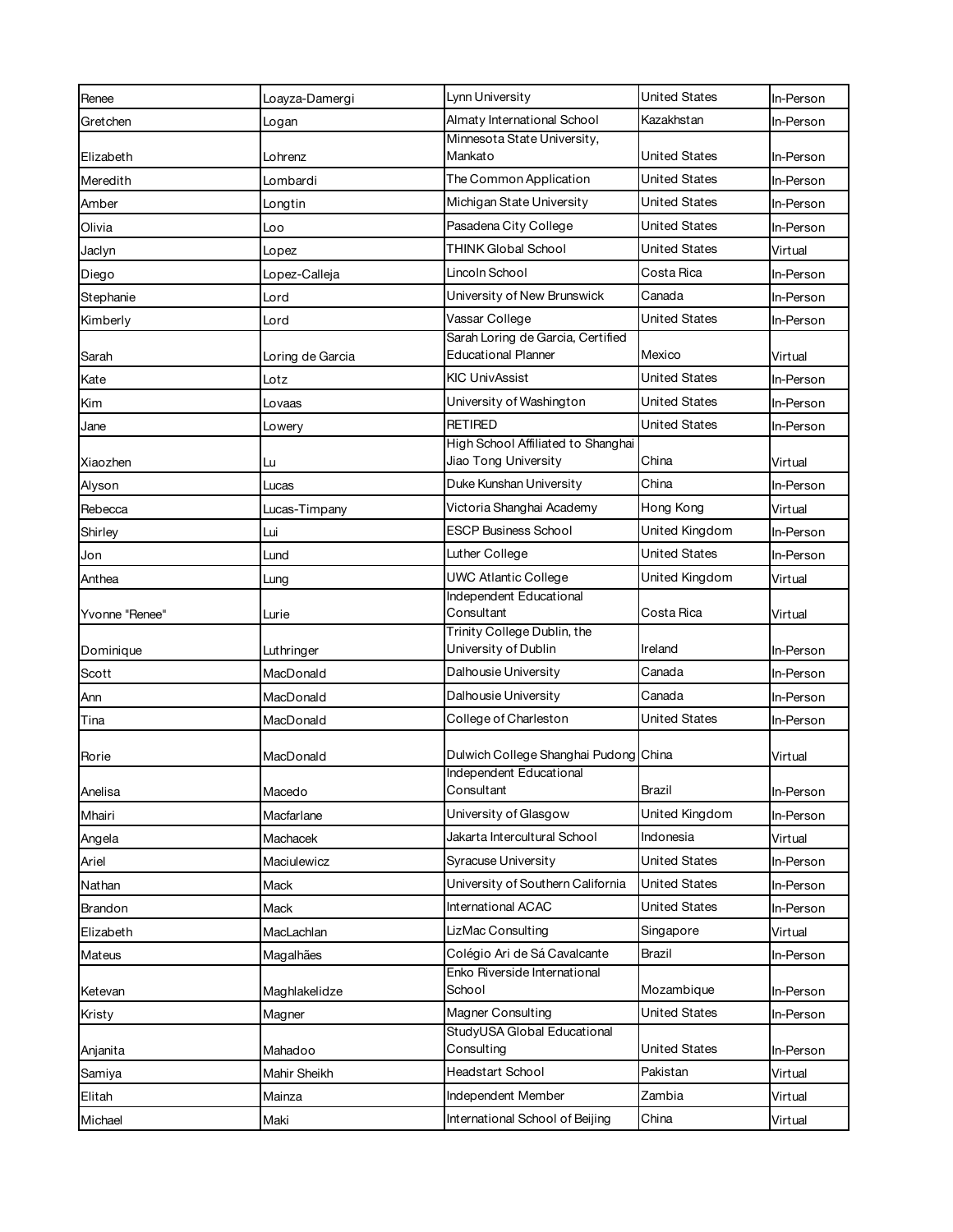| Roderick  | Malcolm         | Kalamazoo College                          | <b>United States</b> | In-Person |
|-----------|-----------------|--------------------------------------------|----------------------|-----------|
|           |                 | National Student Leadership                |                      |           |
| Andrea    | Maldonado       | Conference<br>Memorial University of       | United States        | In-Person |
| Adnaan    | Mallam-Hassam   | Newfoundland                               | Canada               | In-Person |
| Emily     | Mancuso         | University of Toronto                      | Canada               | In-Person |
| Jaclyn    | Mandart         | Adelphi University                         | United States        | In-Person |
| Neeraj    | Mandhana        | The Next Genius Foundation                 | India                | In-Person |
| Katherine | Mangum          | University of Miami                        | United States        | In-Person |
| Megan     | Mankerian-Stem  | Creighton University                       | United States        | In-Person |
| Gregory   | Manne           | Rise                                       | United States        | In-Person |
| Colleen   | Manthey         | California State University, San<br>Marcos | United States        | In-Person |
| Vincent   | Manyura         | The Aga Khan Academy, Nairobi              | Kenya                | In-Person |
| John      | Marfield        | University of Utah                         | United States        | In-Person |
| Marc      | Marier          | Chinese International School               | Hong Kong            | Virtual   |
| Guadalupe | Marin           | Florida International University           | United States        | In-Person |
| Veronica  | Marinez         | Loyola Marymount University                | <b>United States</b> | In-Person |
| Amy       | Markham         | Mount Holyoke College                      | <b>United States</b> | In-Person |
| Heather   | Marks           | Avenues: The World School                  | United States        | In-Person |
| Petra     | Marlin          | The University of Southern<br>Mississippi  | United States        | In-Person |
| Lisa      | Maroni          | Shoreline Community College                | United States        | In-Person |
| Crockett  | Marr            | Marr Education International               | United States        | In-Person |
| Daniel    | Marschner       | Loyola Marymount University                | United States        | In-Person |
| Kimberly  | Marsh           | Jacksonville University                    | United States        | Virtual   |
| Maiya     | Marshall        | Pacific Collegiate School                  | United States        | In-Person |
| Ana       | Martin          | Acadia University                          | Canada               | In-Person |
| Alicia    | Martin Carvajal | University of Colorado Boulder             | <b>United States</b> | In-Person |
| Ray       | Marx            | Colegio Americano de Quito                 | Ecuador              | In-Person |
| Aamir     | Masood          | Shiv Nadar School                          | India                | In-Person |
| Yousra    | Mateen          | Nixor College                              | Pakistan             | Virtual   |
| Maria     | Mathai          | <b>MMA Services</b>                        | India                | Virtual   |
| Jennifer  | Mathews         | BridgeU                                    | <b>United States</b> | In-Person |
| Diana     | Matier          | Central New Mexico Community<br>College    | United States        | In-Person |
| Marilina  | Matta           | The Catholic University of<br>America      | United States        | In-Person |
| Olivia    | Matthewson      | University of Cambridge                    | United Kingdom       | In-Person |
| Jo        | Mattingley-Nunn | Dulwich College Singapore                  | Singapore            | Virtual   |
| Brenna    | May             | Bennington College                         | United States        | In-Person |
| Fernanda  | Mayer Silva     | The American University of Rome            | Italy                | In-Person |
| Justin    | Mazur           | University of Pennsylvania                 | <b>United States</b> | In-Person |
| Paul      | McBean          | University of Dundee                       | United Kingdom       | In-Person |
| Liam      | McCartney       | <b>Boston University</b>                   | United States        | In-Person |
| Scot      | McClamma        | Pepperdine University                      | United States        | In-Person |
| Frank     | Mcclary         | University of South Carolina -<br>Columbia | United States        | In-Person |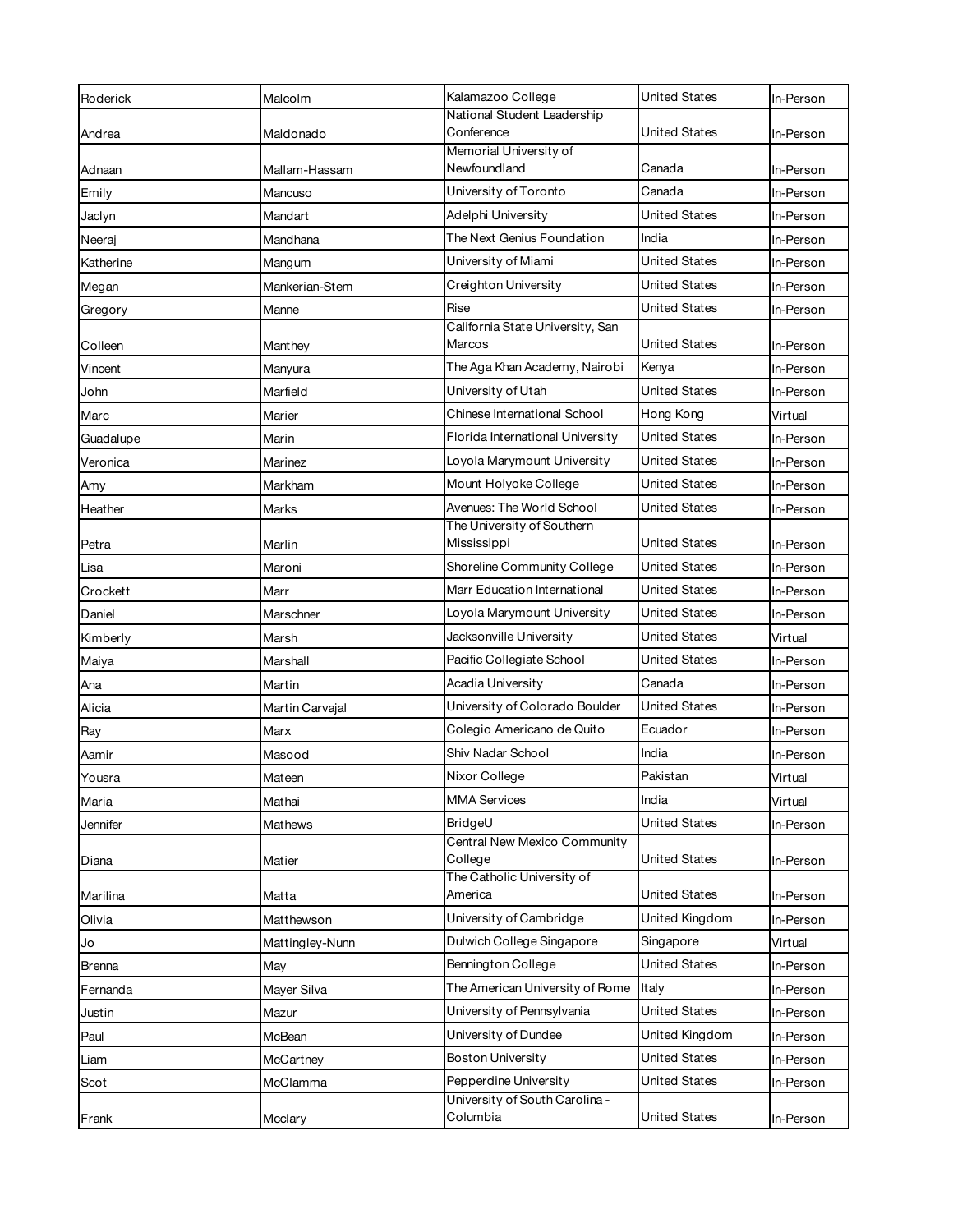| John           | McCracking              | American School of Madrid                                   | Spain                | In-Person |
|----------------|-------------------------|-------------------------------------------------------------|----------------------|-----------|
| Anna           | McCullough              | <b>Baker University</b>                                     | <b>United States</b> | In-Person |
| Meredith       | McDill                  | Smith College                                               | <b>United States</b> | In-Person |
| Debbie         | McDowell                | International School Bangkok                                | Thailand             | In-Person |
| Shane          | McGuire                 | Vanderbilt University                                       | <b>United States</b> | In-Person |
| Niki           | McInteer                | <b>Wake Forest University</b>                               | <b>United States</b> | In-Person |
| Kathryn (Kate) | McKeen                  | <b>IELTS USA</b>                                            | <b>United States</b> | In-Person |
| Joe            | McKinney                | University of Dundee                                        | United Kingdom       | In-Person |
| Jim            | McLaughlin              | IC3 Movement                                                | <b>United States</b> | In-Person |
| Emma           | McLeavey-Weeder         | Duolingo English Test                                       | <b>United States</b> | In-Person |
| Francesca      | McNulty                 | London Metropolitan University                              | United Kingdom       | In-Person |
| Jennifer       | McQuady                 | Loyola University Chicago                                   | <b>United States</b> | In-Person |
| Margarita      | Mechkova                | Heidelberg International School                             | Germany              | Virtual   |
| Patricia       | Medina                  | St. Edwards University                                      | <b>United States</b> | In-Person |
|                |                         | Western International School of                             |                      |           |
| Arina (Yuting) | Mei                     | Shanghai<br>Ms. GAO's Education Consulting                  | China                | Virtual   |
| Chunjiang      | Mei                     | Workshop                                                    | China                | Virtual   |
| Carolina       | Meira Martin            | Colégio Objetivo                                            | Brazil               | In-Person |
| Marcela        | Mejia Martinez          | Chapman University                                          | <b>United States</b> | In-Person |
| Elisa          | Melendez                | <b>IE University</b>                                        | Spain                | In-Person |
| Aline          | Mello de Lima Chmatalik | Escola Móbile                                               | Brazil               | In-Person |
| Dean           | Mendes                  | Williams College                                            | <b>United States</b> | In-Person |
| Hannah         | Mendlowitz              | Yale University                                             | <b>United States</b> | In-Person |
| Flora          | Meng                    | Dulwich College Beijing                                     | China                | Virtual   |
|                |                         | Shanghai American School - Puxi                             |                      |           |
| Sean           | Menton                  | Campus<br><b>CACS</b> (College Admission                    | China                | In-Person |
|                |                         | Counseling Service) - Dipont                                |                      |           |
| Anne           | Meredith                | Education                                                   | China                | Virtual   |
| Zitmarie       | Mestre                  | University of Connecticut                                   | <b>United States</b> | In-Person |
| Michelle       |                         | <b>Istanbul International Community</b><br>School           | Turkey               | Virtual   |
| Elena          | Mi<br>Mikhailava        | EducationUSA                                                | <b>United States</b> | In-Person |
|                | Milan                   | <b>IE University</b>                                        | Spain                |           |
| Alicia         |                         | Dalian American International                               |                      | In-Person |
| Michele        | Milan                   | School                                                      | China                | Virtual   |
| Edi            | Miletto                 | Aiglon College                                              | Switzerland          | In-Person |
| Olivia         | Miller                  | Colgate University                                          | <b>United States</b> | In-Person |
| Melisah        | Miller                  | Florida International University                            | <b>United States</b> | In-Person |
|                |                         | Xi'an Tie Yi High School<br>International Curriculum Center |                      |           |
| Francis        | Miller                  |                                                             | China                | Virtual   |
| Harvey         | Miller                  | <b>UWC Dilijan</b>                                          | Armenia              | Virtual   |
| Khun Nyan      | Min Htet                | Centre College                                              | United States        | In-Person |
| Seth           | Miranda                 | Montana State University                                    | <b>United States</b> | In-Person |
| Alba           | Miranda                 | Grenoble Ecole de Management                                | France               | In-Person |
| Brooke         | Mitchell                | Pepperdine University                                       | <b>United States</b> | In-Person |
| Stephen        | Mitchell                | <b>Broward College</b>                                      | United States        | Virtual   |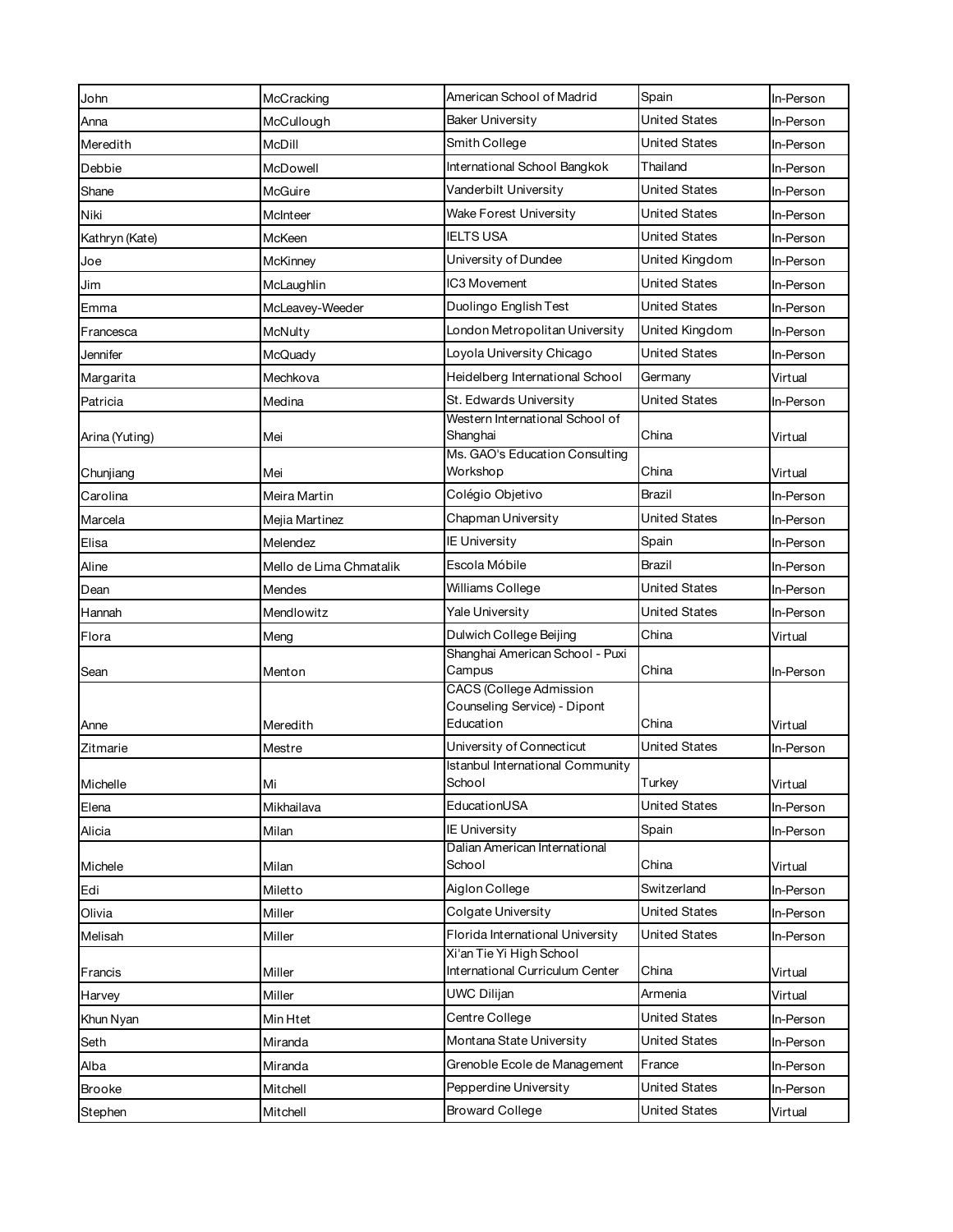|                 |                 | The American School in                                      |                             |           |
|-----------------|-----------------|-------------------------------------------------------------|-----------------------------|-----------|
| Kirk            | Mitchell        | Switzerland                                                 | Switzerland                 | Virtual   |
| Carole          | Mithika         | Rosslyn Academy                                             | Kenya                       | In-Person |
| Tadija          | Mitic           | Grammer School Svetozar<br>Markovic Nis                     | Serbia                      | In-Person |
| Eutah           | Mizushima       | Vancouver Island University                                 | Canada                      | Virtual   |
| Dominic         | Mochan          | Shrewsbury International School                             | Thailand                    | In-Person |
| Ramya           | Modukuri        | Manthan International School                                | India                       | Virtual   |
| Francine        | Mohammed        | UWC Atlantic College                                        | United Kingdom              | In-Person |
| Samantha        | Moktan Lama     | United World College of Costa<br>Rica                       | Costa Rica                  | Virtual   |
| <b>Bridget</b>  | Moore           | <b>Tufts University</b>                                     | <b>United States</b>        | In-Person |
| Howard          | Moore           | Tsinghua University High School<br>International - Chaoyang | China                       | In-Person |
| Melanie         | Moorhouse       | St. Clare's, Oxford                                         | United Kingdom              | In-Person |
| Kimy            | Moothart        | lowa State University                                       | United States               | In-Person |
|                 |                 | University of St. Thomas -                                  |                             |           |
| Marc            | Morales         | Houston                                                     | <b>United States</b>        | In-Person |
| Rosa            | Moreno-Zutautas | International Schools Partnership<br>Limited                | Canada                      | In-Person |
| Emi             | Morita          | York University                                             | Canada                      | In-Person |
| Joseph          | Morrison        | Concourse Global Enrollment, Inc. United States             |                             | In-Person |
| Ryan            | Mrowka          | Jacobs University Bremen                                    | Germany                     | In-Person |
| Tanya           | Mudde-Malik     | Rotterdam Business School                                   | Netherlands                 | Virtual   |
|                 |                 | International School at                                     |                             |           |
| Jason           | Mungles         | Sotogrande SL                                               | Spain                       | In-Person |
| Lucia           | Murillo Arroyo  | <b>Pioneer Academics</b>                                    | <b>United States</b>        | In-Person |
| Eva             | Muriuki         | <b>Equity Group Foundation</b>                              | Kenya                       | In-Person |
| Vandana         | Murjani         | The Emerald Heights International<br>School                 | India                       | In-Person |
| Anne            | Murphy          | Centre College                                              | <b>United States</b>        | In-Person |
| Molly           | Murphy          | University of Virginia                                      | United States               | In-Person |
| Alyson          | Murray          | Dalhousie University                                        | Canada                      | In-Person |
| John            | Murray          | Hesston College                                             | <b>United States</b>        | In-Person |
| Sean            | Murtagh         | <b>Revolution Prep</b>                                      | <b>United States</b>        | In-Person |
| Ango Paul       | Mwakisu         | NYU Abu Dhabi                                               | <b>United Arab Emirates</b> | In-Person |
| Raja Feroze     | Nadeem          | Westminster International School                            | Pakistan                    | Virtual   |
| Farhan Muhammad | Naeem           | The Millennium Schools                                      | Pakistan                    | Virtual   |
| David           | Nah             | Harbin Wanbang School                                       | China                       | In-Person |
| Swaraj          | Nandan          | <b>KIC UnivAssist</b>                                       | <b>United States</b>        | In-Person |
| Juliet Tracy    | Nansubuga       | Gayaza High School                                          | Uganda                      | In-Person |
| Charushilla     | Narula          | <b>EduShilla University Connection</b><br>Private Limited   | India                       | Virtual   |
| Simon           | Nascimento      | University of Chicago                                       | <b>United States</b>        | In-Person |
| Karen           | Nascimento      | FPP EDU Media                                               | <b>United States</b>        | In-Person |
| Mary Ruppe      | Nash            | <b>Embassy Row Consulting</b>                               | <b>United States</b>        | Virtual   |
| Anuar           | Nassyr          | Nurorda School-Lyceum                                       | Kazakhstan                  | In-Person |
| Talin           | Nathalie        | Tulane University                                           | <b>United States</b>        | In-Person |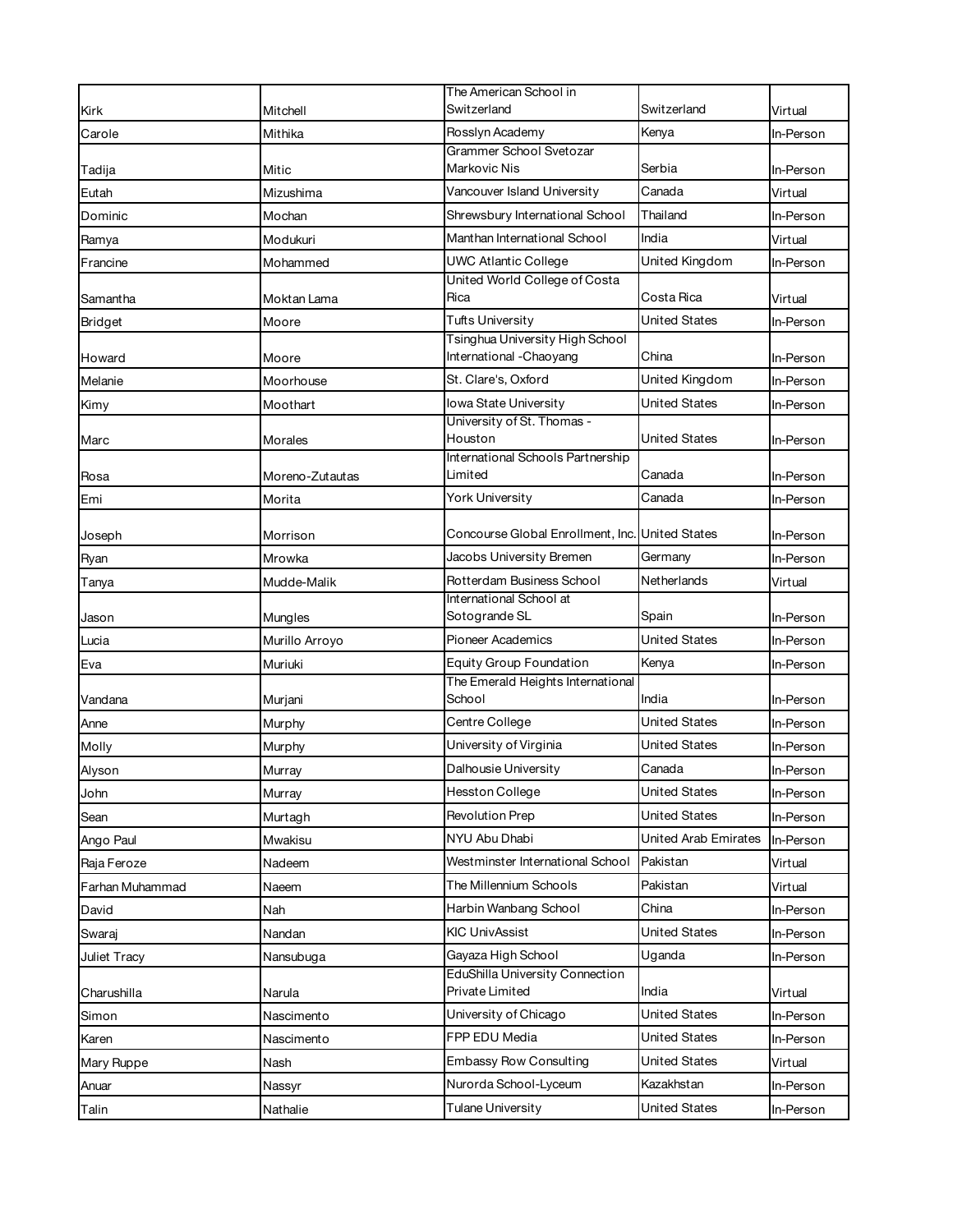| Diana<br>Virtual<br>Navarro<br>Amman Academy<br>Jordan<br>Manal<br>Nayfeh<br>In-Person<br>The American School in Japan<br>Neal<br>Japan<br>Sheri<br>Virtual<br>Patricia A. Nehme - My Edu<br>Advisor<br><b>United States</b><br>Nehme<br>Virtual<br>Patricia<br>Graded - The American School of<br>São Paulo<br>Brazil<br>Neill<br>In-Person<br>Jeffrey<br>Gashora Girls Academy of Science<br>and Technology<br>Rwanda<br>In-Person<br>John<br>Nejman<br><b>AJN Educational Consultancy</b><br>Ltd.<br>United Kingdom<br>Anthony<br>Nemecek<br>In-Person<br><b>UWC Maastricht</b><br>Netherlands<br>Nesbit<br>In-Person<br>Alan<br>Olds College<br>Canada<br>Kevin<br>Newsome<br>In-Person<br>Sunrise International Education<br>China<br>In-Person<br>Gavin<br>Newton-Tanzer<br>American Education Group<br>Vietnam<br>In-Person<br>Nguyen<br>Independent Educational<br>Consultant<br>Vietnam<br>In-Person<br>Nguyen<br>St Nicholas School<br>Brazil<br>In-Person<br>Nguyen Vasconcelos<br>China<br>Jiangsu Tianyi High School<br>Ni<br>Virtual<br>International School Bangkok<br>Thailand<br>Nichols<br>Curt<br>In-Person<br>American International School of<br>Mozambique<br>Malaysia<br>Erin<br>Nicolls<br>In-Person<br>Netherlands<br>University College Roosevelt<br>Denise<br>Nijhuis<br>In-Person<br>Augustana College<br>United States<br>Elizabeth<br>Nino<br>In-Person<br><b>Interface Education Services</b><br><b>United States</b><br>Nissenholtz<br>In-Person<br>Annalee<br>Emily Carr University of Art +<br>Design<br>Canada<br>Nkweta<br>In-Person<br>Zaa<br>Nanjing International School<br>China<br>Noh<br>Virtual<br>Yeon-Keong<br>British International School of<br>Phuket<br>Thailand<br>Nolen Jackson<br>In-Person<br>Casey<br>Erasmus University Rotterdam<br>Netherlands<br>Veronika<br>In-Person<br>Norvaisaite<br>Cambridge Assessment English<br>United Kingdom<br>Peter<br>Novak<br>In-Person<br>American School of Guatemala<br>Guatemala<br>Nowak<br>Danika<br>In-Person<br>Lake Forest College<br><b>United States</b><br>Noyed<br>In-Person<br>SOS HERMANN GMEINER INT'L<br><b>COLLEGE</b><br>Ghana<br><b>NTEM</b><br>In-Person<br>United States<br><b>Brown University</b><br>Nychis Ott<br>Panetha<br>In-Person<br>Leysin American School<br>Switzerland<br>In-Person<br>Nyomi<br>Western Academy of Beijing<br>China<br>O'Brien<br>Virtual<br>University of Pennsylvania<br><b>United States</b><br>O'Connell<br>Virtual<br>Elisabeth<br>University of Missouri<br>United States<br>Shannon<br>O'Hagan<br>In-Person<br>Memorial University of<br>Newfoundland<br>Canada<br>O'Keefe<br>In-Person<br>Carolyn<br>Shang Learning<br>China<br>Virtual<br>O'Keefe<br>Colegio Interamericano<br>Guatemala<br>Obiols<br>Virtual<br>Jimena<br>Learn@ease Educational<br>Consulting<br>Nigeria<br>Odigwe<br>In-Person<br>Uchenna<br>Milestone Oktatási Egyesület<br>Hungary<br>Oh<br>Virtual<br>Ye In<br>Shoreline Community College<br><b>United States</b><br>Cynthia<br>Okawara<br>In-Person<br>NYU Abu Dhabi<br>United Arab Emirates<br>Okine<br>In-Person |                 | Porta Sophia International  |          |  |
|------------------------------------------------------------------------------------------------------------------------------------------------------------------------------------------------------------------------------------------------------------------------------------------------------------------------------------------------------------------------------------------------------------------------------------------------------------------------------------------------------------------------------------------------------------------------------------------------------------------------------------------------------------------------------------------------------------------------------------------------------------------------------------------------------------------------------------------------------------------------------------------------------------------------------------------------------------------------------------------------------------------------------------------------------------------------------------------------------------------------------------------------------------------------------------------------------------------------------------------------------------------------------------------------------------------------------------------------------------------------------------------------------------------------------------------------------------------------------------------------------------------------------------------------------------------------------------------------------------------------------------------------------------------------------------------------------------------------------------------------------------------------------------------------------------------------------------------------------------------------------------------------------------------------------------------------------------------------------------------------------------------------------------------------------------------------------------------------------------------------------------------------------------------------------------------------------------------------------------------------------------------------------------------------------------------------------------------------------------------------------------------------------------------------------------------------------------------------------------------------------------------------------------------------------------------------------------------------------------------------------------------------------------------------------------------------------------------------------------------------------------------------------------------------------------------------------------------------------------------------------------------------------------------------------------------------------------------------------------------------------------------------------------------------------------------------------------------------|-----------------|-----------------------------|----------|--|
|                                                                                                                                                                                                                                                                                                                                                                                                                                                                                                                                                                                                                                                                                                                                                                                                                                                                                                                                                                                                                                                                                                                                                                                                                                                                                                                                                                                                                                                                                                                                                                                                                                                                                                                                                                                                                                                                                                                                                                                                                                                                                                                                                                                                                                                                                                                                                                                                                                                                                                                                                                                                                                                                                                                                                                                                                                                                                                                                                                                                                                                                                                |                 | <b>Educational Services</b> | Colombia |  |
|                                                                                                                                                                                                                                                                                                                                                                                                                                                                                                                                                                                                                                                                                                                                                                                                                                                                                                                                                                                                                                                                                                                                                                                                                                                                                                                                                                                                                                                                                                                                                                                                                                                                                                                                                                                                                                                                                                                                                                                                                                                                                                                                                                                                                                                                                                                                                                                                                                                                                                                                                                                                                                                                                                                                                                                                                                                                                                                                                                                                                                                                                                |                 |                             |          |  |
|                                                                                                                                                                                                                                                                                                                                                                                                                                                                                                                                                                                                                                                                                                                                                                                                                                                                                                                                                                                                                                                                                                                                                                                                                                                                                                                                                                                                                                                                                                                                                                                                                                                                                                                                                                                                                                                                                                                                                                                                                                                                                                                                                                                                                                                                                                                                                                                                                                                                                                                                                                                                                                                                                                                                                                                                                                                                                                                                                                                                                                                                                                |                 |                             |          |  |
|                                                                                                                                                                                                                                                                                                                                                                                                                                                                                                                                                                                                                                                                                                                                                                                                                                                                                                                                                                                                                                                                                                                                                                                                                                                                                                                                                                                                                                                                                                                                                                                                                                                                                                                                                                                                                                                                                                                                                                                                                                                                                                                                                                                                                                                                                                                                                                                                                                                                                                                                                                                                                                                                                                                                                                                                                                                                                                                                                                                                                                                                                                |                 |                             |          |  |
|                                                                                                                                                                                                                                                                                                                                                                                                                                                                                                                                                                                                                                                                                                                                                                                                                                                                                                                                                                                                                                                                                                                                                                                                                                                                                                                                                                                                                                                                                                                                                                                                                                                                                                                                                                                                                                                                                                                                                                                                                                                                                                                                                                                                                                                                                                                                                                                                                                                                                                                                                                                                                                                                                                                                                                                                                                                                                                                                                                                                                                                                                                |                 |                             |          |  |
|                                                                                                                                                                                                                                                                                                                                                                                                                                                                                                                                                                                                                                                                                                                                                                                                                                                                                                                                                                                                                                                                                                                                                                                                                                                                                                                                                                                                                                                                                                                                                                                                                                                                                                                                                                                                                                                                                                                                                                                                                                                                                                                                                                                                                                                                                                                                                                                                                                                                                                                                                                                                                                                                                                                                                                                                                                                                                                                                                                                                                                                                                                |                 |                             |          |  |
|                                                                                                                                                                                                                                                                                                                                                                                                                                                                                                                                                                                                                                                                                                                                                                                                                                                                                                                                                                                                                                                                                                                                                                                                                                                                                                                                                                                                                                                                                                                                                                                                                                                                                                                                                                                                                                                                                                                                                                                                                                                                                                                                                                                                                                                                                                                                                                                                                                                                                                                                                                                                                                                                                                                                                                                                                                                                                                                                                                                                                                                                                                |                 |                             |          |  |
|                                                                                                                                                                                                                                                                                                                                                                                                                                                                                                                                                                                                                                                                                                                                                                                                                                                                                                                                                                                                                                                                                                                                                                                                                                                                                                                                                                                                                                                                                                                                                                                                                                                                                                                                                                                                                                                                                                                                                                                                                                                                                                                                                                                                                                                                                                                                                                                                                                                                                                                                                                                                                                                                                                                                                                                                                                                                                                                                                                                                                                                                                                |                 |                             |          |  |
|                                                                                                                                                                                                                                                                                                                                                                                                                                                                                                                                                                                                                                                                                                                                                                                                                                                                                                                                                                                                                                                                                                                                                                                                                                                                                                                                                                                                                                                                                                                                                                                                                                                                                                                                                                                                                                                                                                                                                                                                                                                                                                                                                                                                                                                                                                                                                                                                                                                                                                                                                                                                                                                                                                                                                                                                                                                                                                                                                                                                                                                                                                |                 |                             |          |  |
|                                                                                                                                                                                                                                                                                                                                                                                                                                                                                                                                                                                                                                                                                                                                                                                                                                                                                                                                                                                                                                                                                                                                                                                                                                                                                                                                                                                                                                                                                                                                                                                                                                                                                                                                                                                                                                                                                                                                                                                                                                                                                                                                                                                                                                                                                                                                                                                                                                                                                                                                                                                                                                                                                                                                                                                                                                                                                                                                                                                                                                                                                                |                 |                             |          |  |
|                                                                                                                                                                                                                                                                                                                                                                                                                                                                                                                                                                                                                                                                                                                                                                                                                                                                                                                                                                                                                                                                                                                                                                                                                                                                                                                                                                                                                                                                                                                                                                                                                                                                                                                                                                                                                                                                                                                                                                                                                                                                                                                                                                                                                                                                                                                                                                                                                                                                                                                                                                                                                                                                                                                                                                                                                                                                                                                                                                                                                                                                                                |                 |                             |          |  |
|                                                                                                                                                                                                                                                                                                                                                                                                                                                                                                                                                                                                                                                                                                                                                                                                                                                                                                                                                                                                                                                                                                                                                                                                                                                                                                                                                                                                                                                                                                                                                                                                                                                                                                                                                                                                                                                                                                                                                                                                                                                                                                                                                                                                                                                                                                                                                                                                                                                                                                                                                                                                                                                                                                                                                                                                                                                                                                                                                                                                                                                                                                |                 |                             |          |  |
|                                                                                                                                                                                                                                                                                                                                                                                                                                                                                                                                                                                                                                                                                                                                                                                                                                                                                                                                                                                                                                                                                                                                                                                                                                                                                                                                                                                                                                                                                                                                                                                                                                                                                                                                                                                                                                                                                                                                                                                                                                                                                                                                                                                                                                                                                                                                                                                                                                                                                                                                                                                                                                                                                                                                                                                                                                                                                                                                                                                                                                                                                                | Ping            |                             |          |  |
|                                                                                                                                                                                                                                                                                                                                                                                                                                                                                                                                                                                                                                                                                                                                                                                                                                                                                                                                                                                                                                                                                                                                                                                                                                                                                                                                                                                                                                                                                                                                                                                                                                                                                                                                                                                                                                                                                                                                                                                                                                                                                                                                                                                                                                                                                                                                                                                                                                                                                                                                                                                                                                                                                                                                                                                                                                                                                                                                                                                                                                                                                                |                 |                             |          |  |
|                                                                                                                                                                                                                                                                                                                                                                                                                                                                                                                                                                                                                                                                                                                                                                                                                                                                                                                                                                                                                                                                                                                                                                                                                                                                                                                                                                                                                                                                                                                                                                                                                                                                                                                                                                                                                                                                                                                                                                                                                                                                                                                                                                                                                                                                                                                                                                                                                                                                                                                                                                                                                                                                                                                                                                                                                                                                                                                                                                                                                                                                                                | Ngoc            |                             |          |  |
|                                                                                                                                                                                                                                                                                                                                                                                                                                                                                                                                                                                                                                                                                                                                                                                                                                                                                                                                                                                                                                                                                                                                                                                                                                                                                                                                                                                                                                                                                                                                                                                                                                                                                                                                                                                                                                                                                                                                                                                                                                                                                                                                                                                                                                                                                                                                                                                                                                                                                                                                                                                                                                                                                                                                                                                                                                                                                                                                                                                                                                                                                                | Ai-Lien         |                             |          |  |
|                                                                                                                                                                                                                                                                                                                                                                                                                                                                                                                                                                                                                                                                                                                                                                                                                                                                                                                                                                                                                                                                                                                                                                                                                                                                                                                                                                                                                                                                                                                                                                                                                                                                                                                                                                                                                                                                                                                                                                                                                                                                                                                                                                                                                                                                                                                                                                                                                                                                                                                                                                                                                                                                                                                                                                                                                                                                                                                                                                                                                                                                                                | Mingyue         |                             |          |  |
|                                                                                                                                                                                                                                                                                                                                                                                                                                                                                                                                                                                                                                                                                                                                                                                                                                                                                                                                                                                                                                                                                                                                                                                                                                                                                                                                                                                                                                                                                                                                                                                                                                                                                                                                                                                                                                                                                                                                                                                                                                                                                                                                                                                                                                                                                                                                                                                                                                                                                                                                                                                                                                                                                                                                                                                                                                                                                                                                                                                                                                                                                                |                 |                             |          |  |
|                                                                                                                                                                                                                                                                                                                                                                                                                                                                                                                                                                                                                                                                                                                                                                                                                                                                                                                                                                                                                                                                                                                                                                                                                                                                                                                                                                                                                                                                                                                                                                                                                                                                                                                                                                                                                                                                                                                                                                                                                                                                                                                                                                                                                                                                                                                                                                                                                                                                                                                                                                                                                                                                                                                                                                                                                                                                                                                                                                                                                                                                                                |                 |                             |          |  |
|                                                                                                                                                                                                                                                                                                                                                                                                                                                                                                                                                                                                                                                                                                                                                                                                                                                                                                                                                                                                                                                                                                                                                                                                                                                                                                                                                                                                                                                                                                                                                                                                                                                                                                                                                                                                                                                                                                                                                                                                                                                                                                                                                                                                                                                                                                                                                                                                                                                                                                                                                                                                                                                                                                                                                                                                                                                                                                                                                                                                                                                                                                |                 |                             |          |  |
|                                                                                                                                                                                                                                                                                                                                                                                                                                                                                                                                                                                                                                                                                                                                                                                                                                                                                                                                                                                                                                                                                                                                                                                                                                                                                                                                                                                                                                                                                                                                                                                                                                                                                                                                                                                                                                                                                                                                                                                                                                                                                                                                                                                                                                                                                                                                                                                                                                                                                                                                                                                                                                                                                                                                                                                                                                                                                                                                                                                                                                                                                                |                 |                             |          |  |
|                                                                                                                                                                                                                                                                                                                                                                                                                                                                                                                                                                                                                                                                                                                                                                                                                                                                                                                                                                                                                                                                                                                                                                                                                                                                                                                                                                                                                                                                                                                                                                                                                                                                                                                                                                                                                                                                                                                                                                                                                                                                                                                                                                                                                                                                                                                                                                                                                                                                                                                                                                                                                                                                                                                                                                                                                                                                                                                                                                                                                                                                                                |                 |                             |          |  |
|                                                                                                                                                                                                                                                                                                                                                                                                                                                                                                                                                                                                                                                                                                                                                                                                                                                                                                                                                                                                                                                                                                                                                                                                                                                                                                                                                                                                                                                                                                                                                                                                                                                                                                                                                                                                                                                                                                                                                                                                                                                                                                                                                                                                                                                                                                                                                                                                                                                                                                                                                                                                                                                                                                                                                                                                                                                                                                                                                                                                                                                                                                |                 |                             |          |  |
|                                                                                                                                                                                                                                                                                                                                                                                                                                                                                                                                                                                                                                                                                                                                                                                                                                                                                                                                                                                                                                                                                                                                                                                                                                                                                                                                                                                                                                                                                                                                                                                                                                                                                                                                                                                                                                                                                                                                                                                                                                                                                                                                                                                                                                                                                                                                                                                                                                                                                                                                                                                                                                                                                                                                                                                                                                                                                                                                                                                                                                                                                                |                 |                             |          |  |
|                                                                                                                                                                                                                                                                                                                                                                                                                                                                                                                                                                                                                                                                                                                                                                                                                                                                                                                                                                                                                                                                                                                                                                                                                                                                                                                                                                                                                                                                                                                                                                                                                                                                                                                                                                                                                                                                                                                                                                                                                                                                                                                                                                                                                                                                                                                                                                                                                                                                                                                                                                                                                                                                                                                                                                                                                                                                                                                                                                                                                                                                                                |                 |                             |          |  |
|                                                                                                                                                                                                                                                                                                                                                                                                                                                                                                                                                                                                                                                                                                                                                                                                                                                                                                                                                                                                                                                                                                                                                                                                                                                                                                                                                                                                                                                                                                                                                                                                                                                                                                                                                                                                                                                                                                                                                                                                                                                                                                                                                                                                                                                                                                                                                                                                                                                                                                                                                                                                                                                                                                                                                                                                                                                                                                                                                                                                                                                                                                |                 |                             |          |  |
|                                                                                                                                                                                                                                                                                                                                                                                                                                                                                                                                                                                                                                                                                                                                                                                                                                                                                                                                                                                                                                                                                                                                                                                                                                                                                                                                                                                                                                                                                                                                                                                                                                                                                                                                                                                                                                                                                                                                                                                                                                                                                                                                                                                                                                                                                                                                                                                                                                                                                                                                                                                                                                                                                                                                                                                                                                                                                                                                                                                                                                                                                                |                 |                             |          |  |
|                                                                                                                                                                                                                                                                                                                                                                                                                                                                                                                                                                                                                                                                                                                                                                                                                                                                                                                                                                                                                                                                                                                                                                                                                                                                                                                                                                                                                                                                                                                                                                                                                                                                                                                                                                                                                                                                                                                                                                                                                                                                                                                                                                                                                                                                                                                                                                                                                                                                                                                                                                                                                                                                                                                                                                                                                                                                                                                                                                                                                                                                                                |                 |                             |          |  |
|                                                                                                                                                                                                                                                                                                                                                                                                                                                                                                                                                                                                                                                                                                                                                                                                                                                                                                                                                                                                                                                                                                                                                                                                                                                                                                                                                                                                                                                                                                                                                                                                                                                                                                                                                                                                                                                                                                                                                                                                                                                                                                                                                                                                                                                                                                                                                                                                                                                                                                                                                                                                                                                                                                                                                                                                                                                                                                                                                                                                                                                                                                |                 |                             |          |  |
|                                                                                                                                                                                                                                                                                                                                                                                                                                                                                                                                                                                                                                                                                                                                                                                                                                                                                                                                                                                                                                                                                                                                                                                                                                                                                                                                                                                                                                                                                                                                                                                                                                                                                                                                                                                                                                                                                                                                                                                                                                                                                                                                                                                                                                                                                                                                                                                                                                                                                                                                                                                                                                                                                                                                                                                                                                                                                                                                                                                                                                                                                                |                 |                             |          |  |
|                                                                                                                                                                                                                                                                                                                                                                                                                                                                                                                                                                                                                                                                                                                                                                                                                                                                                                                                                                                                                                                                                                                                                                                                                                                                                                                                                                                                                                                                                                                                                                                                                                                                                                                                                                                                                                                                                                                                                                                                                                                                                                                                                                                                                                                                                                                                                                                                                                                                                                                                                                                                                                                                                                                                                                                                                                                                                                                                                                                                                                                                                                | Molly           |                             |          |  |
|                                                                                                                                                                                                                                                                                                                                                                                                                                                                                                                                                                                                                                                                                                                                                                                                                                                                                                                                                                                                                                                                                                                                                                                                                                                                                                                                                                                                                                                                                                                                                                                                                                                                                                                                                                                                                                                                                                                                                                                                                                                                                                                                                                                                                                                                                                                                                                                                                                                                                                                                                                                                                                                                                                                                                                                                                                                                                                                                                                                                                                                                                                | <b>ROSELINE</b> |                             |          |  |
|                                                                                                                                                                                                                                                                                                                                                                                                                                                                                                                                                                                                                                                                                                                                                                                                                                                                                                                                                                                                                                                                                                                                                                                                                                                                                                                                                                                                                                                                                                                                                                                                                                                                                                                                                                                                                                                                                                                                                                                                                                                                                                                                                                                                                                                                                                                                                                                                                                                                                                                                                                                                                                                                                                                                                                                                                                                                                                                                                                                                                                                                                                |                 |                             |          |  |
|                                                                                                                                                                                                                                                                                                                                                                                                                                                                                                                                                                                                                                                                                                                                                                                                                                                                                                                                                                                                                                                                                                                                                                                                                                                                                                                                                                                                                                                                                                                                                                                                                                                                                                                                                                                                                                                                                                                                                                                                                                                                                                                                                                                                                                                                                                                                                                                                                                                                                                                                                                                                                                                                                                                                                                                                                                                                                                                                                                                                                                                                                                | Nunana          |                             |          |  |
|                                                                                                                                                                                                                                                                                                                                                                                                                                                                                                                                                                                                                                                                                                                                                                                                                                                                                                                                                                                                                                                                                                                                                                                                                                                                                                                                                                                                                                                                                                                                                                                                                                                                                                                                                                                                                                                                                                                                                                                                                                                                                                                                                                                                                                                                                                                                                                                                                                                                                                                                                                                                                                                                                                                                                                                                                                                                                                                                                                                                                                                                                                | Ben             |                             |          |  |
|                                                                                                                                                                                                                                                                                                                                                                                                                                                                                                                                                                                                                                                                                                                                                                                                                                                                                                                                                                                                                                                                                                                                                                                                                                                                                                                                                                                                                                                                                                                                                                                                                                                                                                                                                                                                                                                                                                                                                                                                                                                                                                                                                                                                                                                                                                                                                                                                                                                                                                                                                                                                                                                                                                                                                                                                                                                                                                                                                                                                                                                                                                |                 |                             |          |  |
|                                                                                                                                                                                                                                                                                                                                                                                                                                                                                                                                                                                                                                                                                                                                                                                                                                                                                                                                                                                                                                                                                                                                                                                                                                                                                                                                                                                                                                                                                                                                                                                                                                                                                                                                                                                                                                                                                                                                                                                                                                                                                                                                                                                                                                                                                                                                                                                                                                                                                                                                                                                                                                                                                                                                                                                                                                                                                                                                                                                                                                                                                                |                 |                             |          |  |
|                                                                                                                                                                                                                                                                                                                                                                                                                                                                                                                                                                                                                                                                                                                                                                                                                                                                                                                                                                                                                                                                                                                                                                                                                                                                                                                                                                                                                                                                                                                                                                                                                                                                                                                                                                                                                                                                                                                                                                                                                                                                                                                                                                                                                                                                                                                                                                                                                                                                                                                                                                                                                                                                                                                                                                                                                                                                                                                                                                                                                                                                                                |                 |                             |          |  |
|                                                                                                                                                                                                                                                                                                                                                                                                                                                                                                                                                                                                                                                                                                                                                                                                                                                                                                                                                                                                                                                                                                                                                                                                                                                                                                                                                                                                                                                                                                                                                                                                                                                                                                                                                                                                                                                                                                                                                                                                                                                                                                                                                                                                                                                                                                                                                                                                                                                                                                                                                                                                                                                                                                                                                                                                                                                                                                                                                                                                                                                                                                |                 |                             |          |  |
|                                                                                                                                                                                                                                                                                                                                                                                                                                                                                                                                                                                                                                                                                                                                                                                                                                                                                                                                                                                                                                                                                                                                                                                                                                                                                                                                                                                                                                                                                                                                                                                                                                                                                                                                                                                                                                                                                                                                                                                                                                                                                                                                                                                                                                                                                                                                                                                                                                                                                                                                                                                                                                                                                                                                                                                                                                                                                                                                                                                                                                                                                                | Patricia        |                             |          |  |
|                                                                                                                                                                                                                                                                                                                                                                                                                                                                                                                                                                                                                                                                                                                                                                                                                                                                                                                                                                                                                                                                                                                                                                                                                                                                                                                                                                                                                                                                                                                                                                                                                                                                                                                                                                                                                                                                                                                                                                                                                                                                                                                                                                                                                                                                                                                                                                                                                                                                                                                                                                                                                                                                                                                                                                                                                                                                                                                                                                                                                                                                                                |                 |                             |          |  |
|                                                                                                                                                                                                                                                                                                                                                                                                                                                                                                                                                                                                                                                                                                                                                                                                                                                                                                                                                                                                                                                                                                                                                                                                                                                                                                                                                                                                                                                                                                                                                                                                                                                                                                                                                                                                                                                                                                                                                                                                                                                                                                                                                                                                                                                                                                                                                                                                                                                                                                                                                                                                                                                                                                                                                                                                                                                                                                                                                                                                                                                                                                |                 |                             |          |  |
|                                                                                                                                                                                                                                                                                                                                                                                                                                                                                                                                                                                                                                                                                                                                                                                                                                                                                                                                                                                                                                                                                                                                                                                                                                                                                                                                                                                                                                                                                                                                                                                                                                                                                                                                                                                                                                                                                                                                                                                                                                                                                                                                                                                                                                                                                                                                                                                                                                                                                                                                                                                                                                                                                                                                                                                                                                                                                                                                                                                                                                                                                                |                 |                             |          |  |
|                                                                                                                                                                                                                                                                                                                                                                                                                                                                                                                                                                                                                                                                                                                                                                                                                                                                                                                                                                                                                                                                                                                                                                                                                                                                                                                                                                                                                                                                                                                                                                                                                                                                                                                                                                                                                                                                                                                                                                                                                                                                                                                                                                                                                                                                                                                                                                                                                                                                                                                                                                                                                                                                                                                                                                                                                                                                                                                                                                                                                                                                                                |                 |                             |          |  |
|                                                                                                                                                                                                                                                                                                                                                                                                                                                                                                                                                                                                                                                                                                                                                                                                                                                                                                                                                                                                                                                                                                                                                                                                                                                                                                                                                                                                                                                                                                                                                                                                                                                                                                                                                                                                                                                                                                                                                                                                                                                                                                                                                                                                                                                                                                                                                                                                                                                                                                                                                                                                                                                                                                                                                                                                                                                                                                                                                                                                                                                                                                | Eudora          |                             |          |  |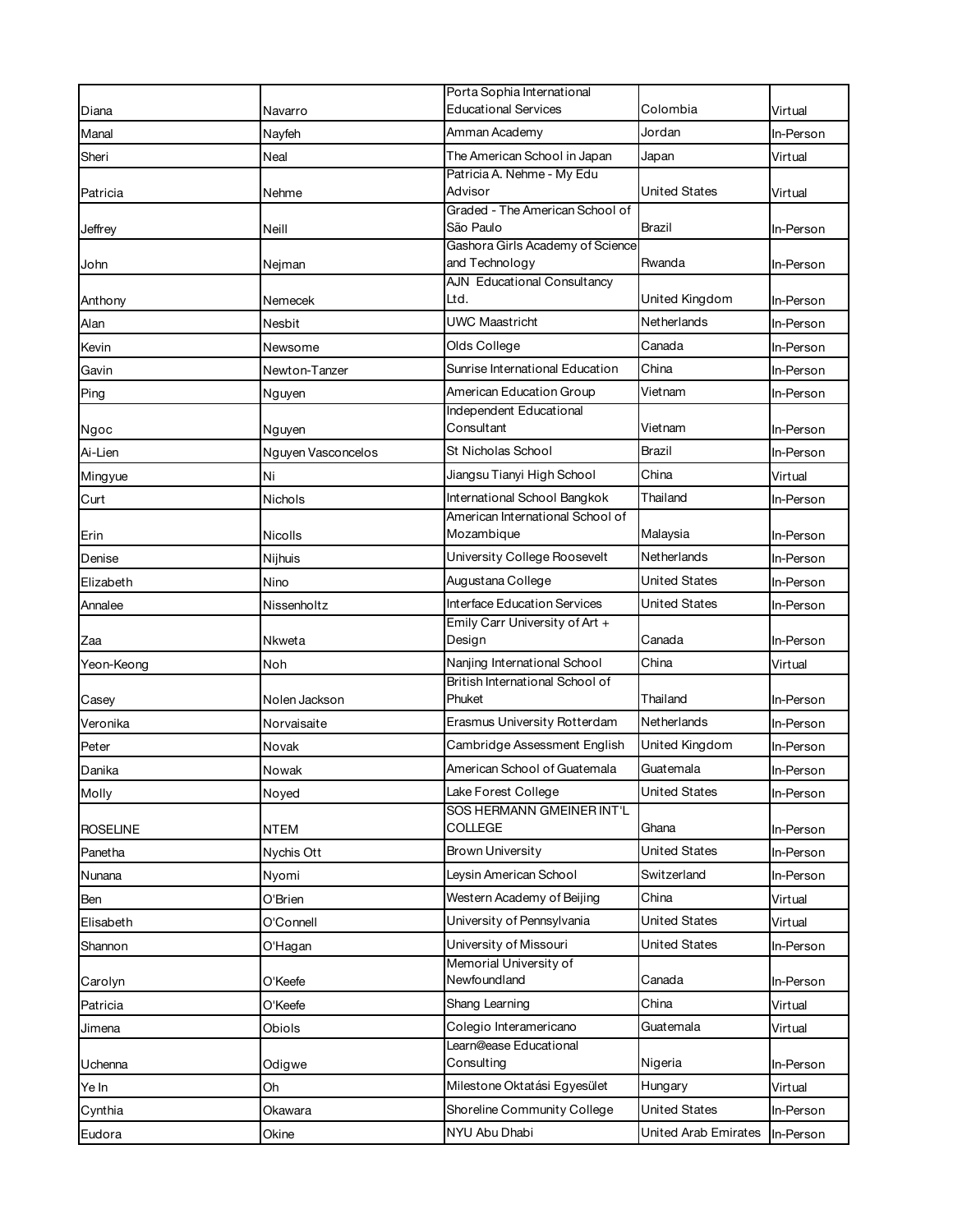| Asuman         | Okman        | The Koc School                                             | Turkey               | In-Person |
|----------------|--------------|------------------------------------------------------------|----------------------|-----------|
| Dwayne         | Okpaise      | St. John's College                                         | <b>United States</b> | In-Person |
| Tolulope       | Olasewere    | <b>BUILD Nigeria</b>                                       | Nigeria              | In-Person |
| Maygan         | Olsen Malone | Davidson College                                           | <b>United States</b> | In-Person |
| Petra          | Orent        | Franklin University Switzerland                            | Switzerland          | In-Person |
| Erik           | Osborne      | <b>Bentley University</b>                                  | <b>United States</b> | In-Person |
| Peter          | Osgood       | Harvey Mudd College                                        | <b>United States</b> | In-Person |
|                |              | International School of Geneva, La                         |                      |           |
| Marsha         | Oshima       | Grande Boissiere Campus<br>V. Komarovi Tbilisi Physics and | Switzerland          | In-Person |
| Maia           | Otiashvili   | Math N199 Public School                                    | Georgia              | In-Person |
| Terri          | Overton      | Shrewsbury International School                            | Thailand             | In-Person |
| Laura          | Pacchioni    | Florida International University                           | United States        | In-Person |
| Dexter         | Padayachee   | African Leadership Academy                                 | South Africa         | In-Person |
| Anna Maria     | Padula       | Omni Admissions                                            | Italy                | In-Person |
| Stacy          | Palestrant   | Elite Scholars of China                                    | China                | In-Person |
| Andrew         | Palmer       | Dulwich College Suzhou                                     | China                | Virtual   |
| Lindsay        | Pan          | Case Western Reserve University                            | <b>United States</b> | In-Person |
| Namrata        | Pandey       | La Mentoraa                                                | India                | In-Person |
| Kristen        | Pantazes     | University of Pennsylvania                                 | United States        | In-Person |
| Cheryl         | Park         | Georgia Gwinnett College                                   | United States        | Virtual   |
| Hulya          | Park         | Nagoya University                                          | Japan                | Virtual   |
| Steven         | Parr         | New International School of Japan Japan                    |                      | In-Person |
| Erin           | Parsons      | Cuesta College                                             | <b>United States</b> | In-Person |
| Raluca         | Pasare       | The University of Manchester                               | United Kingdom       | In-Person |
| Deepa          | Patel        | St. Andrews International School                           | Thailand             | Virtual   |
| Deviyani       | Pathak       | Saigon South International School Vietnam                  |                      | In-Person |
| Neil           | Patrickson   | Edinburgh Napier University                                | United Kingdom       | In-Person |
| Nadia          | Paul         | The University of Winnipeg                                 | Canada               | In-Person |
| Sabrina        | Paxton       | Vanderbilt University                                      | <b>United States</b> | In-Person |
| Chris          | Payne        | Collingwood School                                         | Canada               | In-Person |
| Brandon        | Pearson      | Pierce College                                             | United States        | Virtual   |
| Sherry         | Pei          | Dulwich College Suzhou                                     | China                | Virtual   |
| Matthew        | Peipert      | Portland State University                                  | United States        | In-Person |
| Edwin          | Pena         | <b>SRT Fairs</b>                                           | Bulgaria             | In-Person |
| Murali Krishna | Penmetsa     | Lucerne University of Applied<br>Sciences and Arts         | Switzerland          | In-Person |
| Lea            | Pennober     | Audencia Business School                                   | France, Metropolitan | In-Person |
| Juan           | Perez        | <b>Trinity University</b>                                  | <b>United States</b> | In-Person |
| Michel         | Perez        | <b>SRT Fairs</b>                                           | Bulgaria             | In-Person |
| Lucila         | Perez Mollo  | Franklin University Switzerland                            | Switzerland          | In-Person |
|                |              | Jayshree Periwal International                             |                      |           |
| Ayush          | Periwal      | School                                                     | India                | In-Person |
| Aakriti        | Periwal      | Jayshree Periwal International<br>School                   | India                | In-Person |
| Sydney         | Peters       | Rath Education Group                                       | <b>United States</b> | In-Person |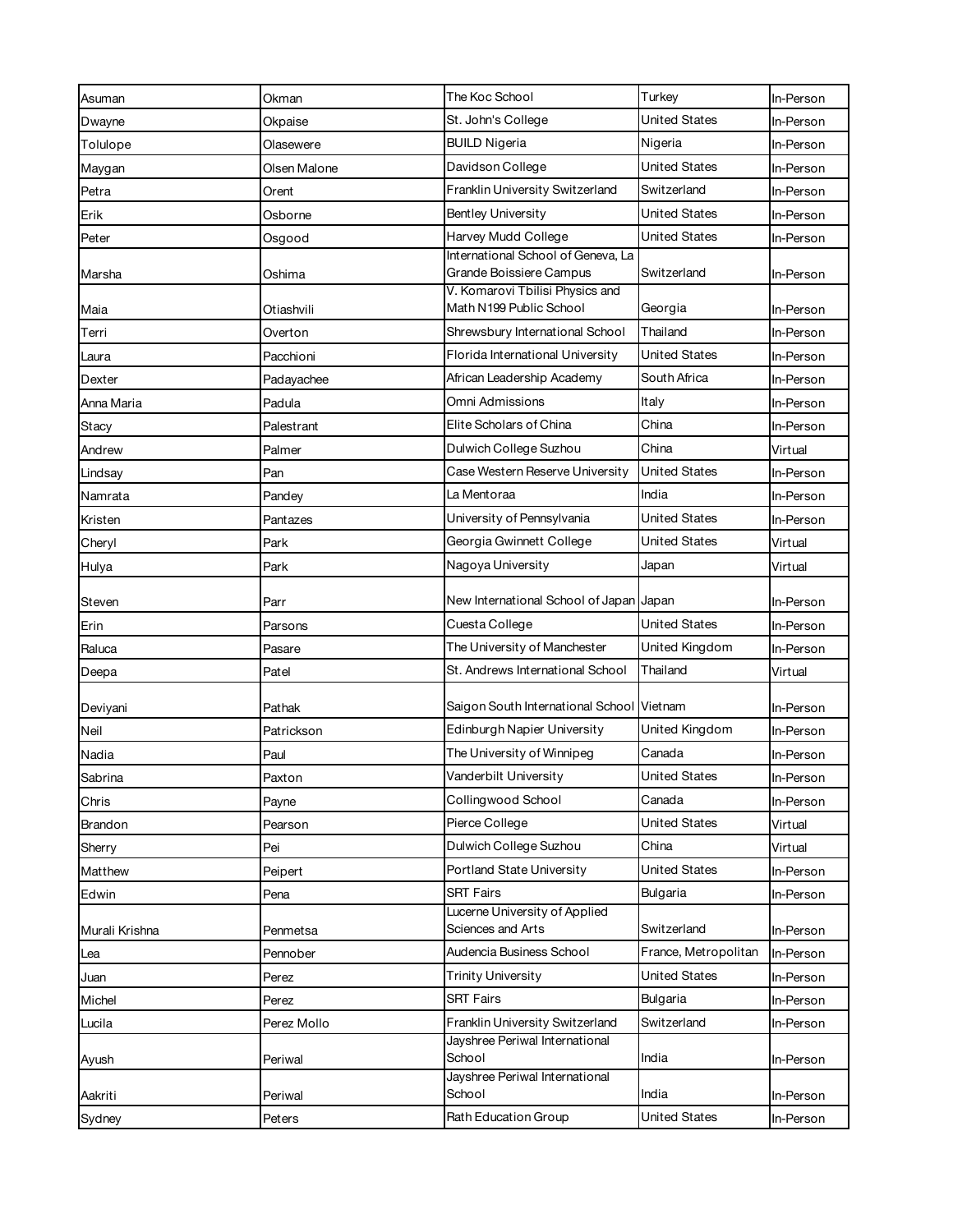| Matthew       | Petersen         | University of Southern California           | <b>United States</b> | In-Person |
|---------------|------------------|---------------------------------------------|----------------------|-----------|
|               |                  | EIC Escuela Internacional del               |                      |           |
| Elena         | Petrova          | Camp                                        | Spain                | In-Person |
| Rachel        | Pezim            | Collingwood School                          | Canada               | In-Person |
| Jennifer      | Pham             | Goucher College                             | United States        | In-Person |
| Nellie        | Pharr-Maletta    | Community College of Baltimore<br>County    | United States        | Virtual   |
| Chip          | Phillips         | American School of Guatemala                | Guatemala            | In-Person |
| Jared         | Pierce           | Babson College                              | United States        | In-Person |
| Danika        | Pierce           | Saint Joseph's Institution<br>International | Singapore            | In-Person |
| Paz           | Pitarque         | <b>Tufts University</b>                     | United States        | Virtual   |
| Beatriz       | Plagaro          | Universidad de Navarra                      | Spain                | In-Person |
| Melissa       | Pluchos          | Applerouth Tutoring Services                | <b>United States</b> | In-Person |
| Rebecca       | Pohl             | American School of Warsaw                   | Poland               | In-Person |
| Gregory       | Pokorny          | Langara College                             | Canada               | In-Person |
| Myriam        | Polo de Molina   | Colegio Colombo Britanico                   | Colombia             | Virtual   |
| Erica         | Porter           | Concordia University                        | Canada               | In-Person |
| Noel          | Porter           | Southern Oregon University                  | United States        | Virtual   |
| Mari          | Prauer           | Colgate University                          | United States        | In-Person |
| Birgit        | Preu             | International School of Hamburg             | Germany              | Virtual   |
| Barbara       | Prevosti         | Bocconi University                          | Italy                | In-Person |
| <b>Bryant</b> | Priester         | Northwestern University in Qatar            | Qatar                | In-Person |
|               |                  | University of California, Santa             |                      |           |
| Lisa          | Przekop          | Barbara                                     | United States        | In-Person |
| Maria Lucia   | Puerta           | Colegio Nueva Granada                       | Colombia             | In-Person |
| Keino         | Purcell          | Northeastern University                     | United States        | In-Person |
|               |                  | The Pre-Collegiate Program of               |                      |           |
| Danielle      | Purkey           | Yangon<br>Saint Louis University - Madrid   | Myanmar              | In-Person |
| Emily         | Pyle             | Campus                                      | Spain                | In-Person |
| James         | Quill            | Indiana University                          | <b>United States</b> | In-Person |
| Sean          | Ragan            | <b>Brandeis University</b>                  | <b>United States</b> | In-Person |
| Hani          | Rahman           | Dover Court International School            | Singapore            | Virtual   |
| Soumithra     | Ramdas Nagendran | Inventure Academy                           | India                | Virtual   |
| Jesus         | Ramirez          | University of Vermont                       | United States        | In-Person |
| Adrienne      | Ramsey           | Babson College                              | United States        | In-Person |
| Lisa          | Raney            | Syracuse University                         | United States        | In-Person |
| Eishna        | Ranganathan      | Swarthmore College                          | United States        | In-Person |
|               |                  | International Bilingual School -            |                      |           |
| Hannah        | Rash             | Hsinchu Science Park                        | Taiwan               | In-Person |
| Zehra         | Ratani           | <b>Rice University</b>                      | United States        | In-Person |
| Eric          | Rath             | Rath Education Group                        | United States        | In-Person |
| Elisa         | Raveglia         | Bocconi University                          | Italy                | In-Person |
| Lindsey       | Rech             | Kyiv International School                   | Ukraine              | In-Person |
| Kiara         | Reece            | Vanderbilt University                       | United States        | In-Person |
| Mei           | Reeder           | Eastern New Mexico University               | United States        | In-Person |
| Ffiona        | Rees             | University of California, Los<br>Angeles    | <b>United States</b> | In-Person |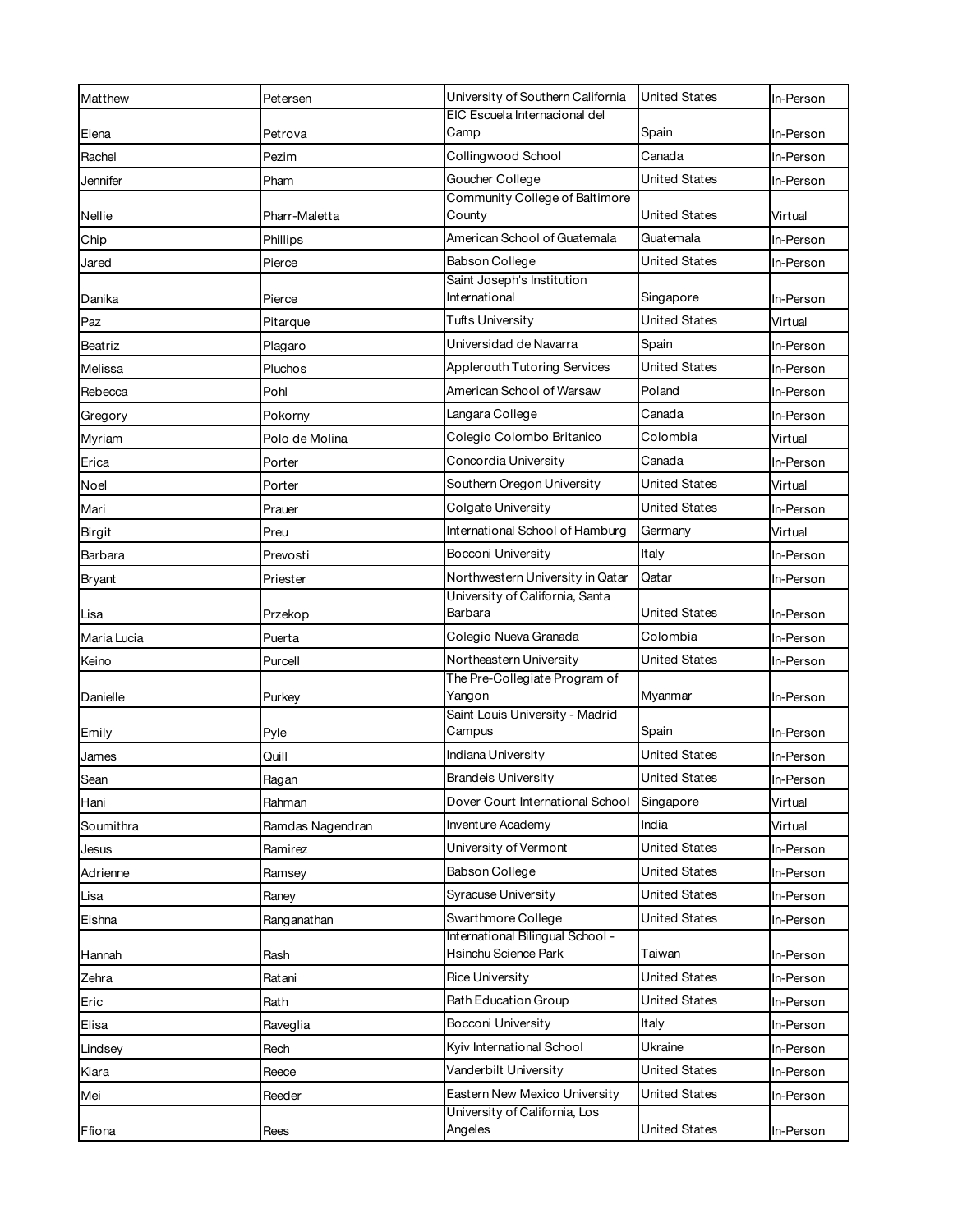|                 |                       | Athens College - Psychico                            |                      |           |
|-----------------|-----------------------|------------------------------------------------------|----------------------|-----------|
| Veronica        | Regalado Vergara      | College                                              | Greece               | In-Person |
| Karla           | Reigosa               | Florida Southern College                             | United States        | Virtual   |
| Loni            | Reynolds              | <b>UES Education</b>                                 | United Kingdom       | In-Person |
| Nicole          | Ribeiro               | Colegio Planck                                       | Brazil               | In-Person |
| Ryan            | Ricciardi             | Bowdoin College                                      | United States        | In-Person |
| Bill            | Richards              | St. Mary's University (UK)                           | United Kingdom       | In-Person |
| Anne            | Richardson            | The American School in London                        | United Kingdom       | In-Person |
| Patricia        | Ricle                 | Colegio Menor                                        | Ecuador              | Virtual   |
| Erica           | Riesbeck              | University of Richmond                               | United States        | In-Person |
| Sara            | Riggs                 | Georgia Institute of Technology                      | United States        | In-Person |
| Victoria        | Rissling              | MacEwan University                                   | Canada               | In-Person |
| Kristina        | Rivera                | University of Connecticut                            | United States        | In-Person |
| Grace           | Robertson-Lloyd       | Grinnell College                                     | United States        | In-Person |
| Jodi            | Robinson              | The Hill School                                      | United States        | In-Person |
| Aida            | Rocci                 | <b>UES Education</b>                                 | United Kingdom       | Virtual   |
| Peter           | Rodenberg             | State University of New York at<br>Plattsburgh       | United States        | In-Person |
| Rick            | Rodrigues             | Brentwood College School                             | Canada               | In-Person |
| Yvonne          | Romero da Silva       | <b>Rice University</b>                               | United States        | In-Person |
| Anne            | Rose                  | University of Toronto                                | Canada               | Virtual   |
| Ari             | Rosner-Salazar        | Central New Mexico Community<br>College              | United States        | In-Person |
| Maria Elena     | Ross                  | Reed College                                         | United States        | In-Person |
| Tomer           | Rothschild            | Elite Scholars of China                              | China                | In-Person |
|                 |                       | International School of Geneva -                     |                      |           |
| Martyn          | Rowlands              | Campus des Nations                                   | Switzerland          | In-Person |
| Paulina         | Rozynska              | King's College London                                | United Kingdom       | In-Person |
| Rommel          | Rubio                 | Robert College                                       | Turkey               | In-Person |
| Juan Carlos     | Ruiz Coll             | <b>Brussels School of Governance</b>                 | Belgium              | In-Person |
| Jennifer        | Russell               | Bryn Mawr College                                    | United States        | Virtual   |
| Bill            | Russo                 | Keystone Academy<br>American International School of | China                | Virtual   |
| Claire          | Ruz                   | Vilnius                                              | Lithuania            | In-Person |
| Janan           | Sabeh                 | Graded - The American School of<br>Sao Paulo         | Brazil               | In-Person |
| Josh            | Sadagursky            | Verto Education                                      | <b>United States</b> | In-Person |
| Sujith          | Sajan                 | Loyola University Chicago                            | United States        | In-Person |
| Francesca       | Salcedo-Edwards       | <b>Bennington College</b>                            | <b>United States</b> | Virtual   |
| Maria Mercedes  | Salmon                | EducationUSA REAC, Western<br>Hemisphere Americas    | Mexico               | In-Person |
| Marie           | Salovaara             | Charles University                                   | Czech Republic       | In-Person |
| Jesu Jose Ilde  | Salvador              | The Beacon Academy                                   | Philippines          | Virtual   |
| Dale            | Samuels               | Korean International School                          | Korea, Republic of   | Virtual   |
| Julioby         | Sanabria              | EducationUSA                                         | United States        | In-Person |
| Martha Carolina | <b>Sanchez Torres</b> | De Montfort University                               | United Kingdom       | In-Person |
| Paul            | Sanders               | The College Board                                    | United States        | In-Person |
| Pip             | Sanders               | College Curve                                        | United States        | Virtual   |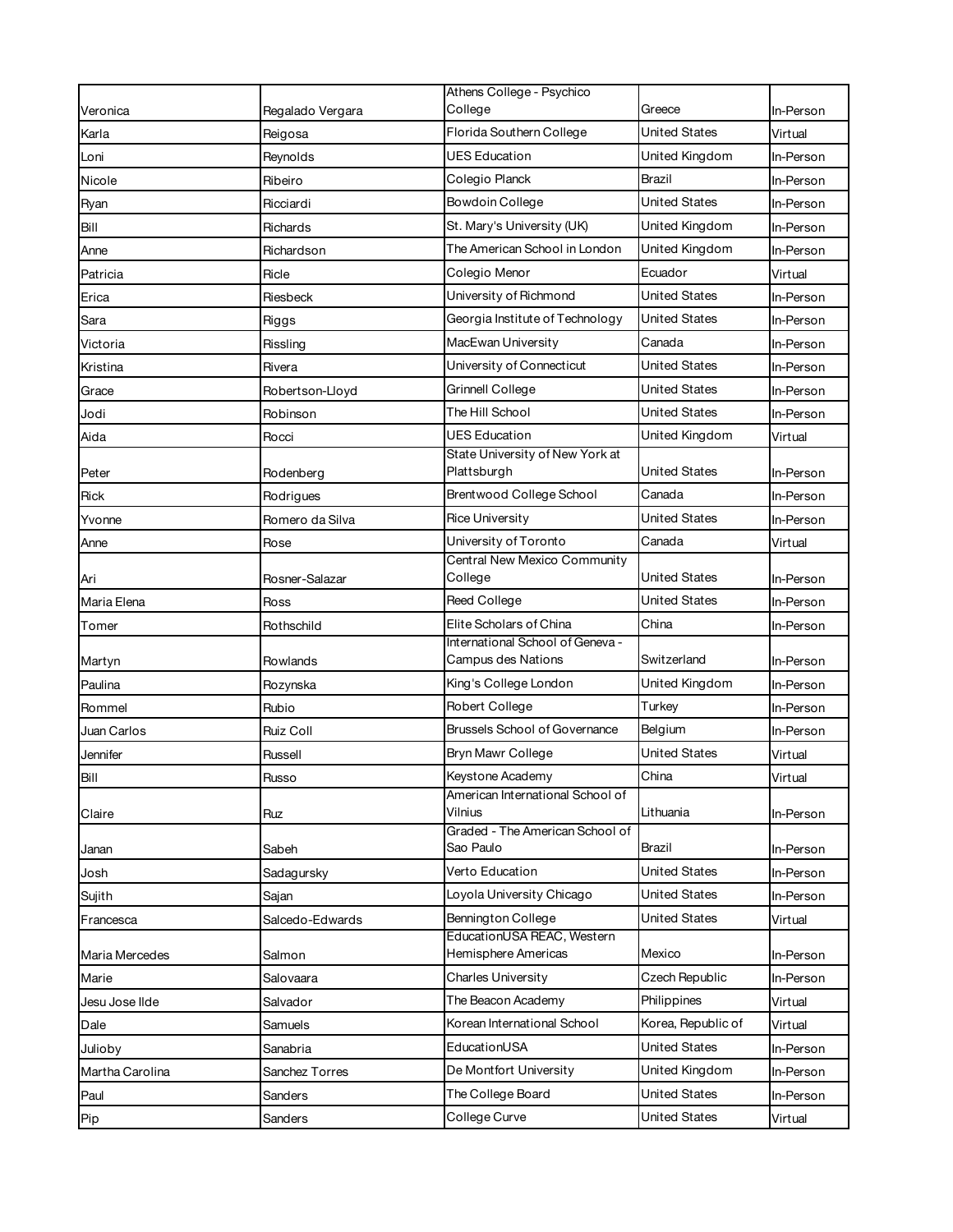| Zachary      | Sandoval      | Calvin University                                            | <b>United States</b> | In-Person |
|--------------|---------------|--------------------------------------------------------------|----------------------|-----------|
| Jonathan     | Santry        | City of London School                                        | United Kingdom       | Virtual   |
| Adam         | Sapp          | Pomona College                                               | United States        | In-Person |
| Thomas       | Sayers        | Saint Leo University                                         | <b>United States</b> | In-Person |
| Alice        | Schaaf        | Transylvania University                                      | <b>United States</b> | In-Person |
| Steve        | Schaefer      | Concordia College                                            | <b>United States</b> | In-Person |
|              |               | College of Saint Benedict/Saint                              |                      |           |
| Alex         | Schleper      | John's University                                            | United States        | In-Person |
| Madeline     | Schloss       | Colegio Interamericano                                       | Guatemala            | Virtual   |
| Kaitlin      | Schmidt       | EF Academy                                                   | United States        | In-Person |
| Sarah        | Schmidt       | Macalester College                                           | United States        | Virtual   |
| Marie        | Schofer       | Cornell College<br>University of Illinois Urbana-            | United States        | In-Person |
| Erin         | Schoonover    | Champaign                                                    | <b>United States</b> | In-Person |
| Kathleen     | Schultz       | Zurich International School                                  | Switzerland          | In-Person |
| Karen        | Scott         | Texas Christian University                                   | <b>United States</b> | In-Person |
| Vicki        | Seefeldt West | Ohio University                                              | United States        | In-Person |
| Lauren       | Sefton        | Rhodes College                                               | <b>United States</b> | In-Person |
| Christopher  | Segur         | College of the Holy Cross                                    | United States        | In-Person |
| Katie        | Seidel        | Lawrence University                                          | <b>United States</b> | Virtual   |
| Kasey        | Semler        | Cairo American College                                       | Egypt                | In-Person |
| Sarah        | Sen           | <b>ESCP Business School</b>                                  | United Kingdom       | In-Person |
| Dan          | Seneker       | <b>Bishop's University</b>                                   | Canada               | In-Person |
| Joseph       | Serdar        | Loyola University Chicago                                    | <b>United States</b> | In-Person |
| Anjali Anand | Seth          | Huron at Western University                                  | Canada               | In-Person |
| Anamika      | Sethi         | Delhi Public School - Gurgaon                                | India                | Virtual   |
| Brent        | Seton         | Ontario Tech University                                      | Canada               | In-Person |
| Crockett     | Sewell        | University of Southampton                                    | United Kingdom       | In-Person |
| Elisabeth    | Shabouk       | Brookhouse School                                            | Kenya                | In-Person |
| Columbia     | Shafer        | California College of the Arts                               | <b>United States</b> | In-Person |
| Priya        | Shah          | North Central College                                        | United States        | In-Person |
| Nazia        | Shah          | Roots Millennium School - Khyber<br>Campus                   | Pakistan             | Virtual   |
| Manju        | Sharma        | <b>BD</b> Somani International School                        | India                | In-Person |
| Shalini      | Sharma        | Doon School                                                  | India                | Virtual   |
| Lesley       | Sharples      | Mill Hill School Foundation                                  | United Kingdom       | In-Person |
|              |               | The City School - Alpha DHA                                  |                      |           |
| Lubna        | Shaukat       | Campus                                                       | Pakistan             | Virtual   |
| Louisa       | Shea          | Institut International de Lancy                              | Switzerland          | Virtual   |
| Joanna       | Shearer       | The American School in London<br>International Baccalaureate | United Kingdom       | In-Person |
| Bisma        | Sheikh        | Organization                                                 | <b>United States</b> | Virtual   |
| Chen         | Shi           | Suzhou Experimental High School China                        |                      | Virtual   |
| Qiusha       | Shi           | Dulwich International High School<br>Suzhou                  | China                | Virtual   |
| Robert       | Shields       | Shanghai Qi Bao Dwight High<br>School                        | China                | Virtual   |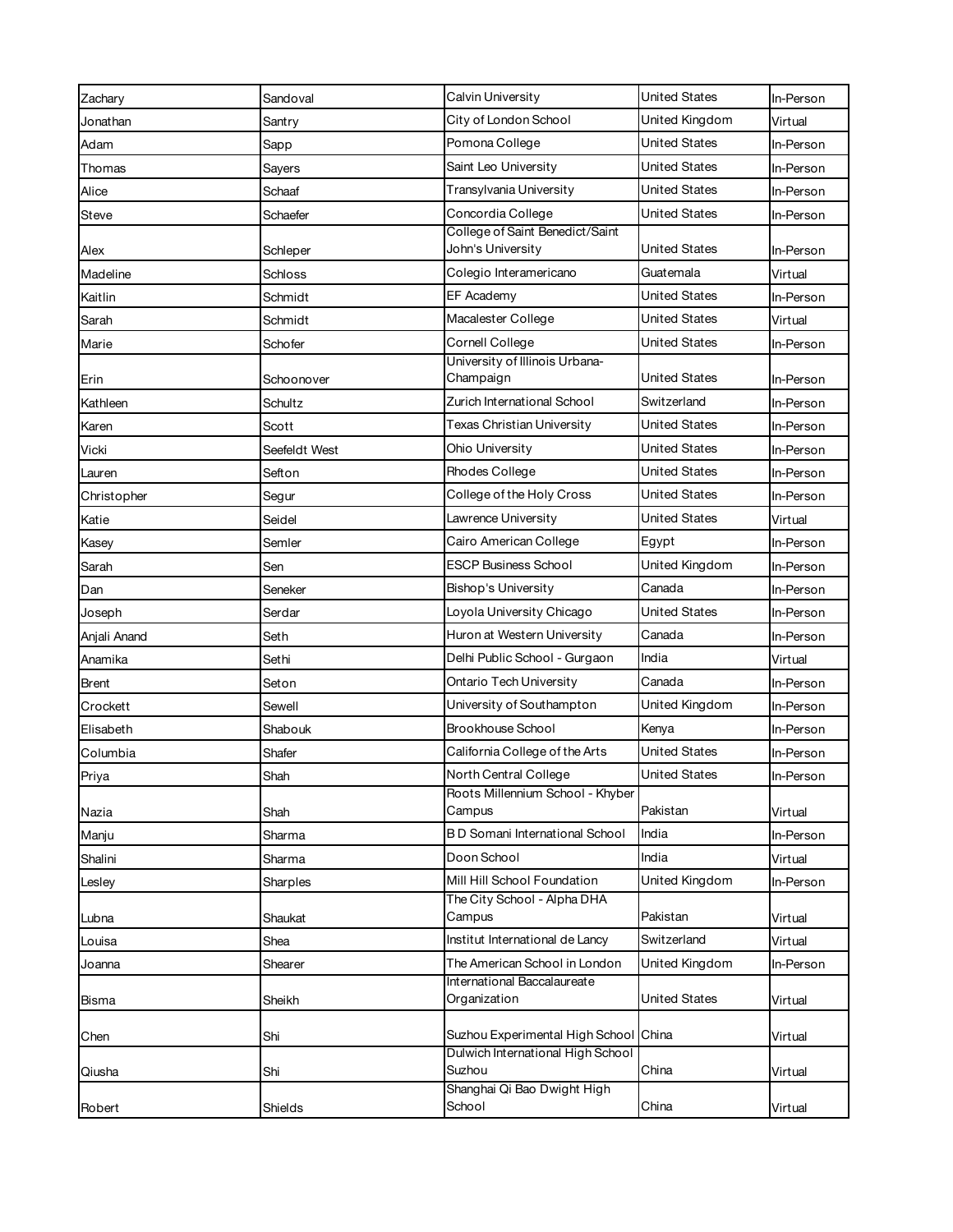|            |               | VIS at Betterworld Lab                                     |                      |           |
|------------|---------------|------------------------------------------------------------|----------------------|-----------|
|            |               | <b>Experimental Education</b><br>Institution               | Taiwan               | Virtual   |
| Rosalyn    | Shih          | Michigan State University                                  | United States        |           |
| Soeyeon    | Shin          | <b>Educational Consultant</b>                              | United States        | In-Person |
| Chizu      | Shiono        | Revathi Shivakumar                                         | India                | In-Person |
| Revathi    | Shivakumar    |                                                            | Australia            | In-Person |
| Debbie     | Shively       | Internationally Educated                                   |                      | In-Person |
| Beth       | Shotton       | University of St Andrews                                   | United Kingdom       | In-Person |
| Swati      | Shrestha      | International School Bangkok<br>Cathedral and John Connon  | Thailand             | Virtual   |
| Sudarshana | Shukla        | School                                                     | India                | Virtual   |
| John       | Shull         | St. Stephen's School                                       | Italy                | In-Person |
| Iryna      | Shuvalova     | Nanjing International School                               | China                | Virtual   |
| Baohong    | Si            | The High School Affiliated to<br>Beijing Normal University | China                | Virtual   |
| Giorgi     | Sichinava     | European School                                            | Georgia              | In-Person |
| Serene     | Sidani        | Georgetown University in Qatar                             | Qatar                | In-Person |
| Ayesha     | Siddigi       | EducationUSA                                               | <b>United States</b> | In-Person |
| Dana       | Silk          | <b>Pioneer Academics</b>                                   | United States        | In-Person |
| Jessica    | Silva         | John Cabot University                                      | Italy                | In-Person |
| Bianca     | Simboli       | Lynn University                                            | United States        | In-Person |
| Jennifer   | Simons        | Bright Horizons College Coach                              | United States        | In-Person |
| Erica      | Sin           | ArborBridge                                                | United States        | In-Person |
| Nicole     | Sinclair      | Texas Christian University                                 | United States        | In-Person |
| Reon       | Sines-Sheaff  | The College of Wooster                                     | United States        | In-Person |
| Raghvendra | Singh         | Northern Arizona University                                | United States        | In-Person |
| Tanushree  | Sinha         | Shiv Nadar School                                          | India                | In-Person |
| Anne       | Sjostrom      | Duke University                                            | United States        | In-Person |
| James      | Skinner       | Cheltenham Ladies' College                                 | United Kingdom       | In-Person |
| Vivian     | Slee          | Princeton University                                       | <b>United States</b> | In-Person |
| Erin       | Slocum        | Tanglin Trust School                                       | Singapore            | In-Person |
| Madison    | Smalley       | <b>Boston University</b>                                   | <b>United States</b> | In-Person |
| Emilee     | Smith         | Western New England University                             | United States        | In-Person |
| Peter      | Smith         | University of California, Berkeley                         | <b>United States</b> | In-Person |
| Ashley     | Smith         | Leeds Beckett University                                   | United Kingdom       | In-Person |
| Sami       | Smith         | <b>High Point University</b>                               | <b>United States</b> | In-Person |
| Jason      | Smith         | <b>UES Education</b>                                       | United Kingdom       | In-Person |
| Scott      | Smith         | The College Board                                          | <b>United States</b> | In-Person |
| Tim        | Smith         | China World Academy                                        | China                | In-Person |
|            |               | TASIS, The American School in<br>England                   | United Kingdom       |           |
| Natalie    | Smith         | International School of Minsk                              | Belarus              | In-Person |
| Stephanie  | Smith         | Universal Pierre and Marie Curie                           |                      | In-Person |
| Rachael    | Smith-Vaughan | School                                                     | Nicaragua            | In-Person |
| Katryna    | Snow          | Council of International Schools                           | Netherlands          | In-Person |
| Stephen    | Soanes        | University of Warwick                                      | United Kingdom       | In-Person |
| Junita     | Sockalingam   | Hwa Chong Institution                                      | Singapore            | Virtual   |
| Stacy      | Soderstrom    | Central Washington University                              | <b>United States</b> | In-Person |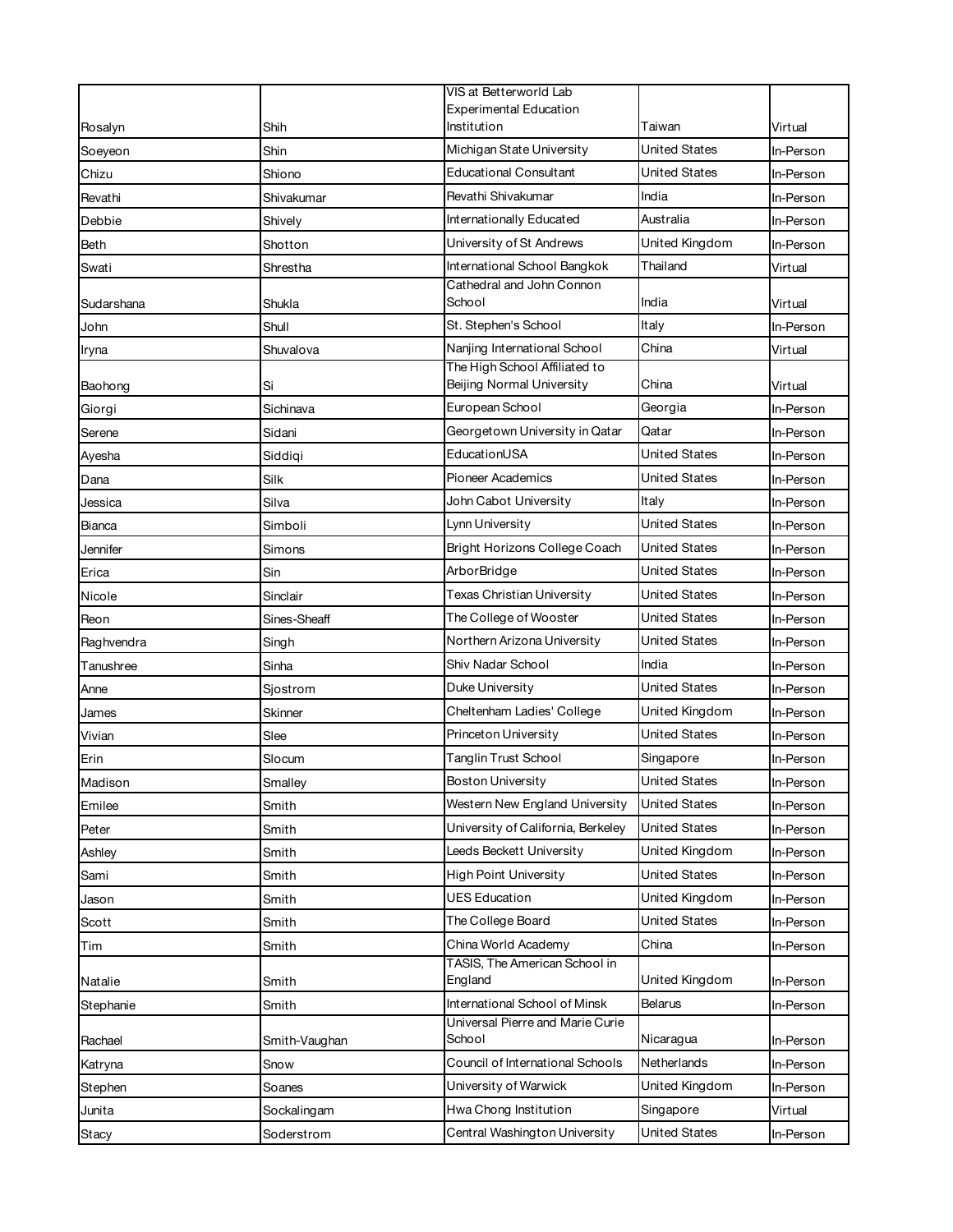| Sivilay         | Somchanhmavong | GlobalEd Insight, LLC                        | <b>United States</b> | In-Person |
|-----------------|----------------|----------------------------------------------|----------------------|-----------|
| HyukSang        | Son            | Dulwich College Suzhou                       | China                | Virtual   |
|                 |                | Korean Minjok Leadership                     |                      |           |
| Kyungsil        | Song           | Academy                                      | Korea, Republic of   | In-Person |
| Sonia           | Soni           | Aditya Birla World Academy                   | India                | In-Person |
| María del Pilar | Soto Saprissa  | Lincoln School                               | Costa Rica           | In-Person |
| Marjorie        | Southworth     | American School of Madrid                    | Spain                | In-Person |
| Sarah           | Souza          | Duquesne University                          | <b>United States</b> | In-Person |
| Beth Anne       | Spacht         | University of Richmond                       | United States        | In-Person |
| Rachel          | Spence         | California Baptist University                | <b>United States</b> | In-Person |
| William         | Spence         | BridgeU                                      | United Kingdom       | In-Person |
| Joseph          | Spero          | <b>Bentley University</b>                    | <b>United States</b> | In-Person |
| Joseph          | Spir Rechani   | <b>Bates College</b>                         | United States        | In-Person |
| Quinton         | Sprull         | Northwestern University                      | United States        | Virtual   |
| Chrishna        | Srey           | Sewanee: The University of the<br>South      | <b>United States</b> | In-Person |
|                 |                | State University of New York at              |                      |           |
| Michelle        | St. Onge       | Plattsburgh                                  | United States        | In-Person |
| Mark            | Stacey         | Kellett School                               | Hong Kong            | In-Person |
| Lindsay         | <b>Stamsos</b> | Portland State University                    | <b>United States</b> | In-Person |
| Terran          | Stango         | The British School Caracas                   | Venezuela            | In-Person |
| Cristhina       | Starke         | New Mexico Military Institute                | United States        | In-Person |
| Julia           | Staudacher     | Central European University                  | Austria              | Virtual   |
| Kristi          | Steele         | <b>KC360</b>                                 | <b>United States</b> | In-Person |
| Eric            | Steere         | Thomas Jefferson School                      | <b>United States</b> | In-Person |
| Vasil           | Stefanov       | <b>SRT Fairs</b>                             | Bulgaria             | In-Person |
| Sian            | Steggles       | Virtual Internships                          | United Kingdom       | In-Person |
| Alyse           | Stegman        | Liceo Internacional                          | Ecuador              | In-Person |
| Michael         | Steidel        | Carnegie Mellon University                   | United States        | In-Person |
| Patrick         | Stenger        | International School of Beijing              | China                | Virtual   |
| Josh            | Stephens       | Independent Consultant                       | <b>United States</b> | In-Person |
| Marissa         | Sterrett       | <b>Wellesley College</b>                     | United States        | In-Person |
| Amanda          | <b>Stevens</b> | St. John's College                           | <b>United States</b> | In-Person |
| Matthew         | Stevens        | Saigon South International School Vietnam    |                      | In-Person |
| Aly             | Stewart        | The University of Edinburgh                  | United Kingdom       | In-Person |
| Rosalind        | Stewart        | Southbank International School               | United Kingdom       | In-Person |
| Susan           | Stewart        | The International French School of<br>Sydney | Australia            | In-Person |
| Anna            | Stewart        | Colegio Nueva Granada                        | Colombia             | In-Person |
| Lynne           | Stillings      | Ashinaga                                     | <b>United States</b> | In-Person |
| _eanne          | Stillman       | University of Guelph                         | Canada               | In-Person |
| Barbara         | Stoddard       | University of Pennsylvania                   | <b>United States</b> | In-Person |
| Dallas          | <b>Stokes</b>  | Xavier University                            | <b>United States</b> | In-Person |
| Andrew          | Stonebarger    | Southern Methodist University                | <b>United States</b> | In-Person |
| Sophia          | Stoughton      | <b>Stanford University</b>                   | United States        | Virtual   |
|                 | Streett        | Retired Professional                         | United States        | In-Person |
| Dory            |                |                                              |                      |           |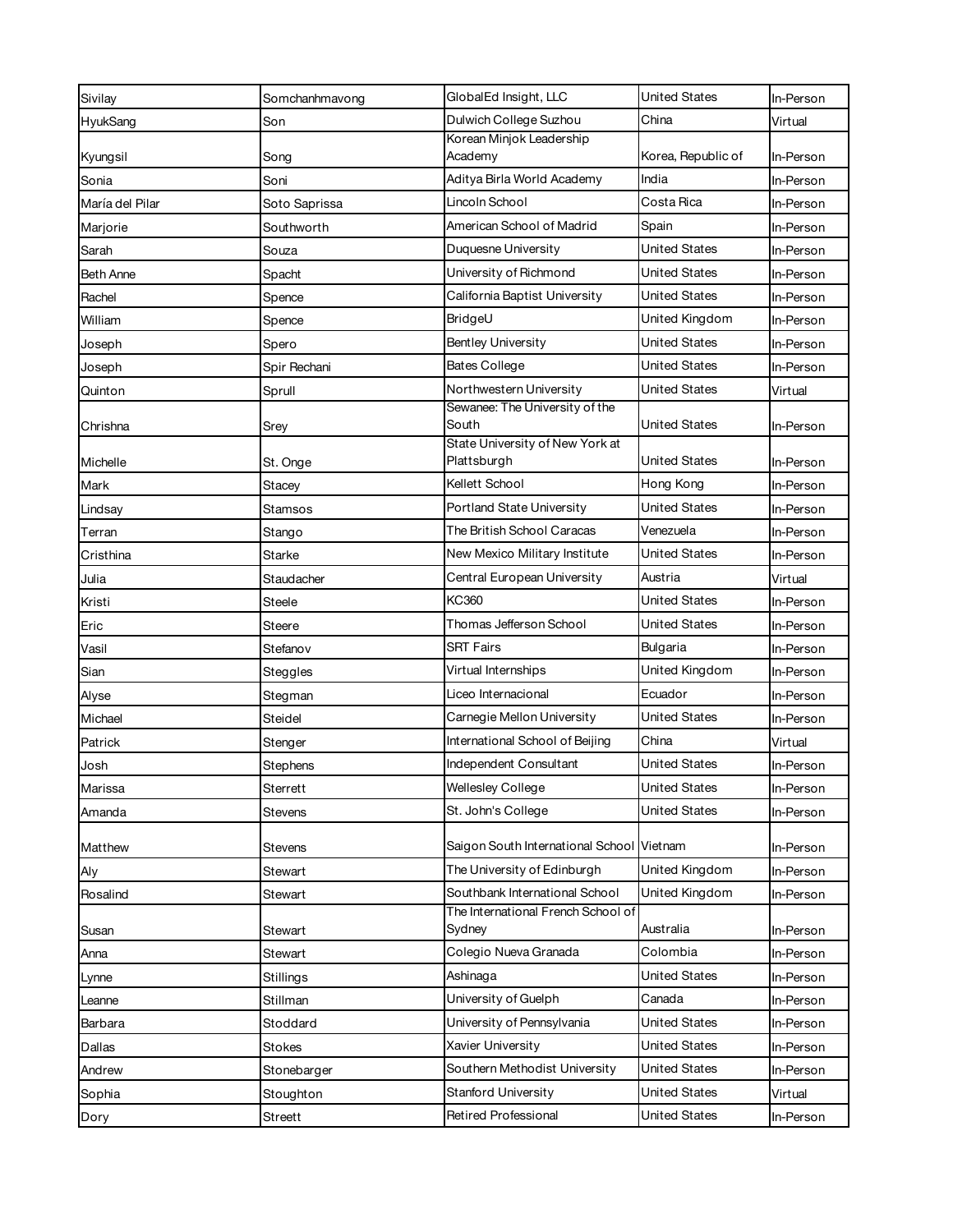| Champaign<br>United States<br>In-Person<br>Jessica<br>Strong<br>Edvice London<br>United Kingdom<br>Kyle<br>Strothmann<br>In-Person<br>Lehigh University<br>United States<br>Rob<br>Suerth<br>In-Person<br>Wise 360 Educational Consult<br>Ghana<br>Iss-Haq<br>Suleman<br>In-Person<br><b>United States</b><br>Marian University-Indianapolis<br>Kelly<br>In-Person<br>Sumner<br>California State University, Chico<br><b>United States</b><br>Yuzhuo (Snow)<br>Sun<br>In-Person<br>University of Detroit Mercy<br>United States<br>Weihong<br>Sun<br>In-Person<br>Dalian American International<br>School<br>China<br>Sun<br>Virtual<br>Chu<br>NUS High School of Mathematics<br>and Science<br>Singapore<br>Swaminathan<br>In-Person<br>Mala<br>Suffolk University<br>United States<br>In-Person<br>Stephanie<br>Sweeney<br>Dulwich College Seoul<br>Japan<br>Paul<br>Sweet<br>In-Person<br>University of California, Riverside<br><b>United States</b><br>Ashley<br>Swengler<br>In-Person<br>Wichita State University<br><b>United States</b><br>Fai<br>In-Person<br>Tai<br>International School Basel<br>Switzerland<br>Malissa<br>In-Person<br>Takacs<br>EducationUSA<br><b>United States</b><br>In-Person<br>Carolina<br>Talatinian<br>The Hong Kong University of<br>Science and Technology<br>Hong Kong<br>Tam<br>In-Person<br>Kennis<br>JCT4Education<br><b>United States</b><br>Juan-Camilo<br>In-Person<br>Tamayo<br>University of New Mexico<br>United States<br>Nicole<br>In-Person<br>Tami<br>Merrimack College<br>United States<br>Rachael<br>In-Person<br>Tampone<br>Singapore Management<br>University<br>Singapore<br>Carl<br>In-Person<br>Tan<br>Dipont Education<br>China<br>Virtual<br>Peiying<br>Tang<br>Ritsumeikan University<br>Japan<br>Virtual<br>Yuka<br>Tanimoto<br>Hillsborough Community College United States<br>Virtual<br>Ashley<br>Tankersley<br>International School Manila<br>Philippines<br>Stephanie<br>In-Person<br>Tao<br>International School of Panama<br>Panama<br>Jennifer<br>In-Person<br>Tassell<br>Etel-Tapiolan Lukio<br>Finland<br>Kukka<br>Virtual<br>Tast<br>Dubai College<br>United Arab Emirates<br>Tate<br>In-Person<br>Jonathan<br>Jakarta Intercultural School<br>Indonesia<br>In-Person<br>Joe<br>Tavares<br>Colegio Etapa<br>Brazil<br>Cristina<br>In-Person<br>Tavares<br>Queen's University<br>Canada<br>Michelle<br>Taylor<br>In-Person<br>Coastal Carolina University<br>United States<br>Carrie<br>Taylor<br>In-Person<br>Mada International College<br>Cameroon<br>Suh Abongnwi<br>Tchio Levis<br>In-Person<br>Michigan Technological University United States<br>Tefft de Munoz<br>In-Person<br>Cassy<br><b>Terakki Foundation Schools</b><br>Turkey<br>Bahar<br>Tekin<br>In-Person<br>University of California, Los<br><b>United States</b><br>Angeles<br>Teleke<br>In-Person<br>Seray<br>Warren Wilson College<br><b>United States</b><br>Telka<br>Skye<br>In-Person<br>United States<br>University of La Verne<br><b>Tiong Huat</b><br>In-Person<br>Teo |        | University of Illinois Urbana- |  |
|-----------------------------------------------------------------------------------------------------------------------------------------------------------------------------------------------------------------------------------------------------------------------------------------------------------------------------------------------------------------------------------------------------------------------------------------------------------------------------------------------------------------------------------------------------------------------------------------------------------------------------------------------------------------------------------------------------------------------------------------------------------------------------------------------------------------------------------------------------------------------------------------------------------------------------------------------------------------------------------------------------------------------------------------------------------------------------------------------------------------------------------------------------------------------------------------------------------------------------------------------------------------------------------------------------------------------------------------------------------------------------------------------------------------------------------------------------------------------------------------------------------------------------------------------------------------------------------------------------------------------------------------------------------------------------------------------------------------------------------------------------------------------------------------------------------------------------------------------------------------------------------------------------------------------------------------------------------------------------------------------------------------------------------------------------------------------------------------------------------------------------------------------------------------------------------------------------------------------------------------------------------------------------------------------------------------------------------------------------------------------------------------------------------------------------------------------------------------------------------------------------------------------------------------------------------------------------------------------------------------------------------------------------------------------------------------------------------------------------------------------------------------------------------------------------------------------------------------------------------------------------------------------------------------------------------------------------------------------------------------------------------------------------|--------|--------------------------------|--|
|                                                                                                                                                                                                                                                                                                                                                                                                                                                                                                                                                                                                                                                                                                                                                                                                                                                                                                                                                                                                                                                                                                                                                                                                                                                                                                                                                                                                                                                                                                                                                                                                                                                                                                                                                                                                                                                                                                                                                                                                                                                                                                                                                                                                                                                                                                                                                                                                                                                                                                                                                                                                                                                                                                                                                                                                                                                                                                                                                                                                                             |        |                                |  |
|                                                                                                                                                                                                                                                                                                                                                                                                                                                                                                                                                                                                                                                                                                                                                                                                                                                                                                                                                                                                                                                                                                                                                                                                                                                                                                                                                                                                                                                                                                                                                                                                                                                                                                                                                                                                                                                                                                                                                                                                                                                                                                                                                                                                                                                                                                                                                                                                                                                                                                                                                                                                                                                                                                                                                                                                                                                                                                                                                                                                                             |        |                                |  |
|                                                                                                                                                                                                                                                                                                                                                                                                                                                                                                                                                                                                                                                                                                                                                                                                                                                                                                                                                                                                                                                                                                                                                                                                                                                                                                                                                                                                                                                                                                                                                                                                                                                                                                                                                                                                                                                                                                                                                                                                                                                                                                                                                                                                                                                                                                                                                                                                                                                                                                                                                                                                                                                                                                                                                                                                                                                                                                                                                                                                                             |        |                                |  |
|                                                                                                                                                                                                                                                                                                                                                                                                                                                                                                                                                                                                                                                                                                                                                                                                                                                                                                                                                                                                                                                                                                                                                                                                                                                                                                                                                                                                                                                                                                                                                                                                                                                                                                                                                                                                                                                                                                                                                                                                                                                                                                                                                                                                                                                                                                                                                                                                                                                                                                                                                                                                                                                                                                                                                                                                                                                                                                                                                                                                                             |        |                                |  |
|                                                                                                                                                                                                                                                                                                                                                                                                                                                                                                                                                                                                                                                                                                                                                                                                                                                                                                                                                                                                                                                                                                                                                                                                                                                                                                                                                                                                                                                                                                                                                                                                                                                                                                                                                                                                                                                                                                                                                                                                                                                                                                                                                                                                                                                                                                                                                                                                                                                                                                                                                                                                                                                                                                                                                                                                                                                                                                                                                                                                                             |        |                                |  |
|                                                                                                                                                                                                                                                                                                                                                                                                                                                                                                                                                                                                                                                                                                                                                                                                                                                                                                                                                                                                                                                                                                                                                                                                                                                                                                                                                                                                                                                                                                                                                                                                                                                                                                                                                                                                                                                                                                                                                                                                                                                                                                                                                                                                                                                                                                                                                                                                                                                                                                                                                                                                                                                                                                                                                                                                                                                                                                                                                                                                                             |        |                                |  |
|                                                                                                                                                                                                                                                                                                                                                                                                                                                                                                                                                                                                                                                                                                                                                                                                                                                                                                                                                                                                                                                                                                                                                                                                                                                                                                                                                                                                                                                                                                                                                                                                                                                                                                                                                                                                                                                                                                                                                                                                                                                                                                                                                                                                                                                                                                                                                                                                                                                                                                                                                                                                                                                                                                                                                                                                                                                                                                                                                                                                                             |        |                                |  |
|                                                                                                                                                                                                                                                                                                                                                                                                                                                                                                                                                                                                                                                                                                                                                                                                                                                                                                                                                                                                                                                                                                                                                                                                                                                                                                                                                                                                                                                                                                                                                                                                                                                                                                                                                                                                                                                                                                                                                                                                                                                                                                                                                                                                                                                                                                                                                                                                                                                                                                                                                                                                                                                                                                                                                                                                                                                                                                                                                                                                                             |        |                                |  |
|                                                                                                                                                                                                                                                                                                                                                                                                                                                                                                                                                                                                                                                                                                                                                                                                                                                                                                                                                                                                                                                                                                                                                                                                                                                                                                                                                                                                                                                                                                                                                                                                                                                                                                                                                                                                                                                                                                                                                                                                                                                                                                                                                                                                                                                                                                                                                                                                                                                                                                                                                                                                                                                                                                                                                                                                                                                                                                                                                                                                                             |        |                                |  |
|                                                                                                                                                                                                                                                                                                                                                                                                                                                                                                                                                                                                                                                                                                                                                                                                                                                                                                                                                                                                                                                                                                                                                                                                                                                                                                                                                                                                                                                                                                                                                                                                                                                                                                                                                                                                                                                                                                                                                                                                                                                                                                                                                                                                                                                                                                                                                                                                                                                                                                                                                                                                                                                                                                                                                                                                                                                                                                                                                                                                                             |        |                                |  |
|                                                                                                                                                                                                                                                                                                                                                                                                                                                                                                                                                                                                                                                                                                                                                                                                                                                                                                                                                                                                                                                                                                                                                                                                                                                                                                                                                                                                                                                                                                                                                                                                                                                                                                                                                                                                                                                                                                                                                                                                                                                                                                                                                                                                                                                                                                                                                                                                                                                                                                                                                                                                                                                                                                                                                                                                                                                                                                                                                                                                                             |        |                                |  |
|                                                                                                                                                                                                                                                                                                                                                                                                                                                                                                                                                                                                                                                                                                                                                                                                                                                                                                                                                                                                                                                                                                                                                                                                                                                                                                                                                                                                                                                                                                                                                                                                                                                                                                                                                                                                                                                                                                                                                                                                                                                                                                                                                                                                                                                                                                                                                                                                                                                                                                                                                                                                                                                                                                                                                                                                                                                                                                                                                                                                                             |        |                                |  |
|                                                                                                                                                                                                                                                                                                                                                                                                                                                                                                                                                                                                                                                                                                                                                                                                                                                                                                                                                                                                                                                                                                                                                                                                                                                                                                                                                                                                                                                                                                                                                                                                                                                                                                                                                                                                                                                                                                                                                                                                                                                                                                                                                                                                                                                                                                                                                                                                                                                                                                                                                                                                                                                                                                                                                                                                                                                                                                                                                                                                                             |        |                                |  |
|                                                                                                                                                                                                                                                                                                                                                                                                                                                                                                                                                                                                                                                                                                                                                                                                                                                                                                                                                                                                                                                                                                                                                                                                                                                                                                                                                                                                                                                                                                                                                                                                                                                                                                                                                                                                                                                                                                                                                                                                                                                                                                                                                                                                                                                                                                                                                                                                                                                                                                                                                                                                                                                                                                                                                                                                                                                                                                                                                                                                                             |        |                                |  |
|                                                                                                                                                                                                                                                                                                                                                                                                                                                                                                                                                                                                                                                                                                                                                                                                                                                                                                                                                                                                                                                                                                                                                                                                                                                                                                                                                                                                                                                                                                                                                                                                                                                                                                                                                                                                                                                                                                                                                                                                                                                                                                                                                                                                                                                                                                                                                                                                                                                                                                                                                                                                                                                                                                                                                                                                                                                                                                                                                                                                                             |        |                                |  |
|                                                                                                                                                                                                                                                                                                                                                                                                                                                                                                                                                                                                                                                                                                                                                                                                                                                                                                                                                                                                                                                                                                                                                                                                                                                                                                                                                                                                                                                                                                                                                                                                                                                                                                                                                                                                                                                                                                                                                                                                                                                                                                                                                                                                                                                                                                                                                                                                                                                                                                                                                                                                                                                                                                                                                                                                                                                                                                                                                                                                                             |        |                                |  |
|                                                                                                                                                                                                                                                                                                                                                                                                                                                                                                                                                                                                                                                                                                                                                                                                                                                                                                                                                                                                                                                                                                                                                                                                                                                                                                                                                                                                                                                                                                                                                                                                                                                                                                                                                                                                                                                                                                                                                                                                                                                                                                                                                                                                                                                                                                                                                                                                                                                                                                                                                                                                                                                                                                                                                                                                                                                                                                                                                                                                                             |        |                                |  |
|                                                                                                                                                                                                                                                                                                                                                                                                                                                                                                                                                                                                                                                                                                                                                                                                                                                                                                                                                                                                                                                                                                                                                                                                                                                                                                                                                                                                                                                                                                                                                                                                                                                                                                                                                                                                                                                                                                                                                                                                                                                                                                                                                                                                                                                                                                                                                                                                                                                                                                                                                                                                                                                                                                                                                                                                                                                                                                                                                                                                                             |        |                                |  |
|                                                                                                                                                                                                                                                                                                                                                                                                                                                                                                                                                                                                                                                                                                                                                                                                                                                                                                                                                                                                                                                                                                                                                                                                                                                                                                                                                                                                                                                                                                                                                                                                                                                                                                                                                                                                                                                                                                                                                                                                                                                                                                                                                                                                                                                                                                                                                                                                                                                                                                                                                                                                                                                                                                                                                                                                                                                                                                                                                                                                                             |        |                                |  |
|                                                                                                                                                                                                                                                                                                                                                                                                                                                                                                                                                                                                                                                                                                                                                                                                                                                                                                                                                                                                                                                                                                                                                                                                                                                                                                                                                                                                                                                                                                                                                                                                                                                                                                                                                                                                                                                                                                                                                                                                                                                                                                                                                                                                                                                                                                                                                                                                                                                                                                                                                                                                                                                                                                                                                                                                                                                                                                                                                                                                                             |        |                                |  |
|                                                                                                                                                                                                                                                                                                                                                                                                                                                                                                                                                                                                                                                                                                                                                                                                                                                                                                                                                                                                                                                                                                                                                                                                                                                                                                                                                                                                                                                                                                                                                                                                                                                                                                                                                                                                                                                                                                                                                                                                                                                                                                                                                                                                                                                                                                                                                                                                                                                                                                                                                                                                                                                                                                                                                                                                                                                                                                                                                                                                                             |        |                                |  |
|                                                                                                                                                                                                                                                                                                                                                                                                                                                                                                                                                                                                                                                                                                                                                                                                                                                                                                                                                                                                                                                                                                                                                                                                                                                                                                                                                                                                                                                                                                                                                                                                                                                                                                                                                                                                                                                                                                                                                                                                                                                                                                                                                                                                                                                                                                                                                                                                                                                                                                                                                                                                                                                                                                                                                                                                                                                                                                                                                                                                                             |        |                                |  |
|                                                                                                                                                                                                                                                                                                                                                                                                                                                                                                                                                                                                                                                                                                                                                                                                                                                                                                                                                                                                                                                                                                                                                                                                                                                                                                                                                                                                                                                                                                                                                                                                                                                                                                                                                                                                                                                                                                                                                                                                                                                                                                                                                                                                                                                                                                                                                                                                                                                                                                                                                                                                                                                                                                                                                                                                                                                                                                                                                                                                                             |        |                                |  |
|                                                                                                                                                                                                                                                                                                                                                                                                                                                                                                                                                                                                                                                                                                                                                                                                                                                                                                                                                                                                                                                                                                                                                                                                                                                                                                                                                                                                                                                                                                                                                                                                                                                                                                                                                                                                                                                                                                                                                                                                                                                                                                                                                                                                                                                                                                                                                                                                                                                                                                                                                                                                                                                                                                                                                                                                                                                                                                                                                                                                                             |        |                                |  |
|                                                                                                                                                                                                                                                                                                                                                                                                                                                                                                                                                                                                                                                                                                                                                                                                                                                                                                                                                                                                                                                                                                                                                                                                                                                                                                                                                                                                                                                                                                                                                                                                                                                                                                                                                                                                                                                                                                                                                                                                                                                                                                                                                                                                                                                                                                                                                                                                                                                                                                                                                                                                                                                                                                                                                                                                                                                                                                                                                                                                                             |        |                                |  |
|                                                                                                                                                                                                                                                                                                                                                                                                                                                                                                                                                                                                                                                                                                                                                                                                                                                                                                                                                                                                                                                                                                                                                                                                                                                                                                                                                                                                                                                                                                                                                                                                                                                                                                                                                                                                                                                                                                                                                                                                                                                                                                                                                                                                                                                                                                                                                                                                                                                                                                                                                                                                                                                                                                                                                                                                                                                                                                                                                                                                                             |        |                                |  |
|                                                                                                                                                                                                                                                                                                                                                                                                                                                                                                                                                                                                                                                                                                                                                                                                                                                                                                                                                                                                                                                                                                                                                                                                                                                                                                                                                                                                                                                                                                                                                                                                                                                                                                                                                                                                                                                                                                                                                                                                                                                                                                                                                                                                                                                                                                                                                                                                                                                                                                                                                                                                                                                                                                                                                                                                                                                                                                                                                                                                                             |        |                                |  |
|                                                                                                                                                                                                                                                                                                                                                                                                                                                                                                                                                                                                                                                                                                                                                                                                                                                                                                                                                                                                                                                                                                                                                                                                                                                                                                                                                                                                                                                                                                                                                                                                                                                                                                                                                                                                                                                                                                                                                                                                                                                                                                                                                                                                                                                                                                                                                                                                                                                                                                                                                                                                                                                                                                                                                                                                                                                                                                                                                                                                                             |        |                                |  |
|                                                                                                                                                                                                                                                                                                                                                                                                                                                                                                                                                                                                                                                                                                                                                                                                                                                                                                                                                                                                                                                                                                                                                                                                                                                                                                                                                                                                                                                                                                                                                                                                                                                                                                                                                                                                                                                                                                                                                                                                                                                                                                                                                                                                                                                                                                                                                                                                                                                                                                                                                                                                                                                                                                                                                                                                                                                                                                                                                                                                                             |        |                                |  |
|                                                                                                                                                                                                                                                                                                                                                                                                                                                                                                                                                                                                                                                                                                                                                                                                                                                                                                                                                                                                                                                                                                                                                                                                                                                                                                                                                                                                                                                                                                                                                                                                                                                                                                                                                                                                                                                                                                                                                                                                                                                                                                                                                                                                                                                                                                                                                                                                                                                                                                                                                                                                                                                                                                                                                                                                                                                                                                                                                                                                                             |        |                                |  |
|                                                                                                                                                                                                                                                                                                                                                                                                                                                                                                                                                                                                                                                                                                                                                                                                                                                                                                                                                                                                                                                                                                                                                                                                                                                                                                                                                                                                                                                                                                                                                                                                                                                                                                                                                                                                                                                                                                                                                                                                                                                                                                                                                                                                                                                                                                                                                                                                                                                                                                                                                                                                                                                                                                                                                                                                                                                                                                                                                                                                                             |        |                                |  |
|                                                                                                                                                                                                                                                                                                                                                                                                                                                                                                                                                                                                                                                                                                                                                                                                                                                                                                                                                                                                                                                                                                                                                                                                                                                                                                                                                                                                                                                                                                                                                                                                                                                                                                                                                                                                                                                                                                                                                                                                                                                                                                                                                                                                                                                                                                                                                                                                                                                                                                                                                                                                                                                                                                                                                                                                                                                                                                                                                                                                                             |        |                                |  |
|                                                                                                                                                                                                                                                                                                                                                                                                                                                                                                                                                                                                                                                                                                                                                                                                                                                                                                                                                                                                                                                                                                                                                                                                                                                                                                                                                                                                                                                                                                                                                                                                                                                                                                                                                                                                                                                                                                                                                                                                                                                                                                                                                                                                                                                                                                                                                                                                                                                                                                                                                                                                                                                                                                                                                                                                                                                                                                                                                                                                                             |        |                                |  |
|                                                                                                                                                                                                                                                                                                                                                                                                                                                                                                                                                                                                                                                                                                                                                                                                                                                                                                                                                                                                                                                                                                                                                                                                                                                                                                                                                                                                                                                                                                                                                                                                                                                                                                                                                                                                                                                                                                                                                                                                                                                                                                                                                                                                                                                                                                                                                                                                                                                                                                                                                                                                                                                                                                                                                                                                                                                                                                                                                                                                                             |        |                                |  |
|                                                                                                                                                                                                                                                                                                                                                                                                                                                                                                                                                                                                                                                                                                                                                                                                                                                                                                                                                                                                                                                                                                                                                                                                                                                                                                                                                                                                                                                                                                                                                                                                                                                                                                                                                                                                                                                                                                                                                                                                                                                                                                                                                                                                                                                                                                                                                                                                                                                                                                                                                                                                                                                                                                                                                                                                                                                                                                                                                                                                                             |        |                                |  |
|                                                                                                                                                                                                                                                                                                                                                                                                                                                                                                                                                                                                                                                                                                                                                                                                                                                                                                                                                                                                                                                                                                                                                                                                                                                                                                                                                                                                                                                                                                                                                                                                                                                                                                                                                                                                                                                                                                                                                                                                                                                                                                                                                                                                                                                                                                                                                                                                                                                                                                                                                                                                                                                                                                                                                                                                                                                                                                                                                                                                                             |        |                                |  |
|                                                                                                                                                                                                                                                                                                                                                                                                                                                                                                                                                                                                                                                                                                                                                                                                                                                                                                                                                                                                                                                                                                                                                                                                                                                                                                                                                                                                                                                                                                                                                                                                                                                                                                                                                                                                                                                                                                                                                                                                                                                                                                                                                                                                                                                                                                                                                                                                                                                                                                                                                                                                                                                                                                                                                                                                                                                                                                                                                                                                                             |        |                                |  |
|                                                                                                                                                                                                                                                                                                                                                                                                                                                                                                                                                                                                                                                                                                                                                                                                                                                                                                                                                                                                                                                                                                                                                                                                                                                                                                                                                                                                                                                                                                                                                                                                                                                                                                                                                                                                                                                                                                                                                                                                                                                                                                                                                                                                                                                                                                                                                                                                                                                                                                                                                                                                                                                                                                                                                                                                                                                                                                                                                                                                                             |        |                                |  |
| Revolution Prep<br>United States<br>William<br>In-Person<br>Tetz                                                                                                                                                                                                                                                                                                                                                                                                                                                                                                                                                                                                                                                                                                                                                                                                                                                                                                                                                                                                                                                                                                                                                                                                                                                                                                                                                                                                                                                                                                                                                                                                                                                                                                                                                                                                                                                                                                                                                                                                                                                                                                                                                                                                                                                                                                                                                                                                                                                                                                                                                                                                                                                                                                                                                                                                                                                                                                                                                            |        |                                |  |
| International Baccalaureate                                                                                                                                                                                                                                                                                                                                                                                                                                                                                                                                                                                                                                                                                                                                                                                                                                                                                                                                                                                                                                                                                                                                                                                                                                                                                                                                                                                                                                                                                                                                                                                                                                                                                                                                                                                                                                                                                                                                                                                                                                                                                                                                                                                                                                                                                                                                                                                                                                                                                                                                                                                                                                                                                                                                                                                                                                                                                                                                                                                                 |        |                                |  |
| Organization<br><b>United States</b><br>In-Person<br>Teulon<br>UWC South East Asia, Dover                                                                                                                                                                                                                                                                                                                                                                                                                                                                                                                                                                                                                                                                                                                                                                                                                                                                                                                                                                                                                                                                                                                                                                                                                                                                                                                                                                                                                                                                                                                                                                                                                                                                                                                                                                                                                                                                                                                                                                                                                                                                                                                                                                                                                                                                                                                                                                                                                                                                                                                                                                                                                                                                                                                                                                                                                                                                                                                                   | Paul   |                                |  |
| Campus<br>Singapore<br>Tewari<br>In-Person                                                                                                                                                                                                                                                                                                                                                                                                                                                                                                                                                                                                                                                                                                                                                                                                                                                                                                                                                                                                                                                                                                                                                                                                                                                                                                                                                                                                                                                                                                                                                                                                                                                                                                                                                                                                                                                                                                                                                                                                                                                                                                                                                                                                                                                                                                                                                                                                                                                                                                                                                                                                                                                                                                                                                                                                                                                                                                                                                                                  | Shruti |                                |  |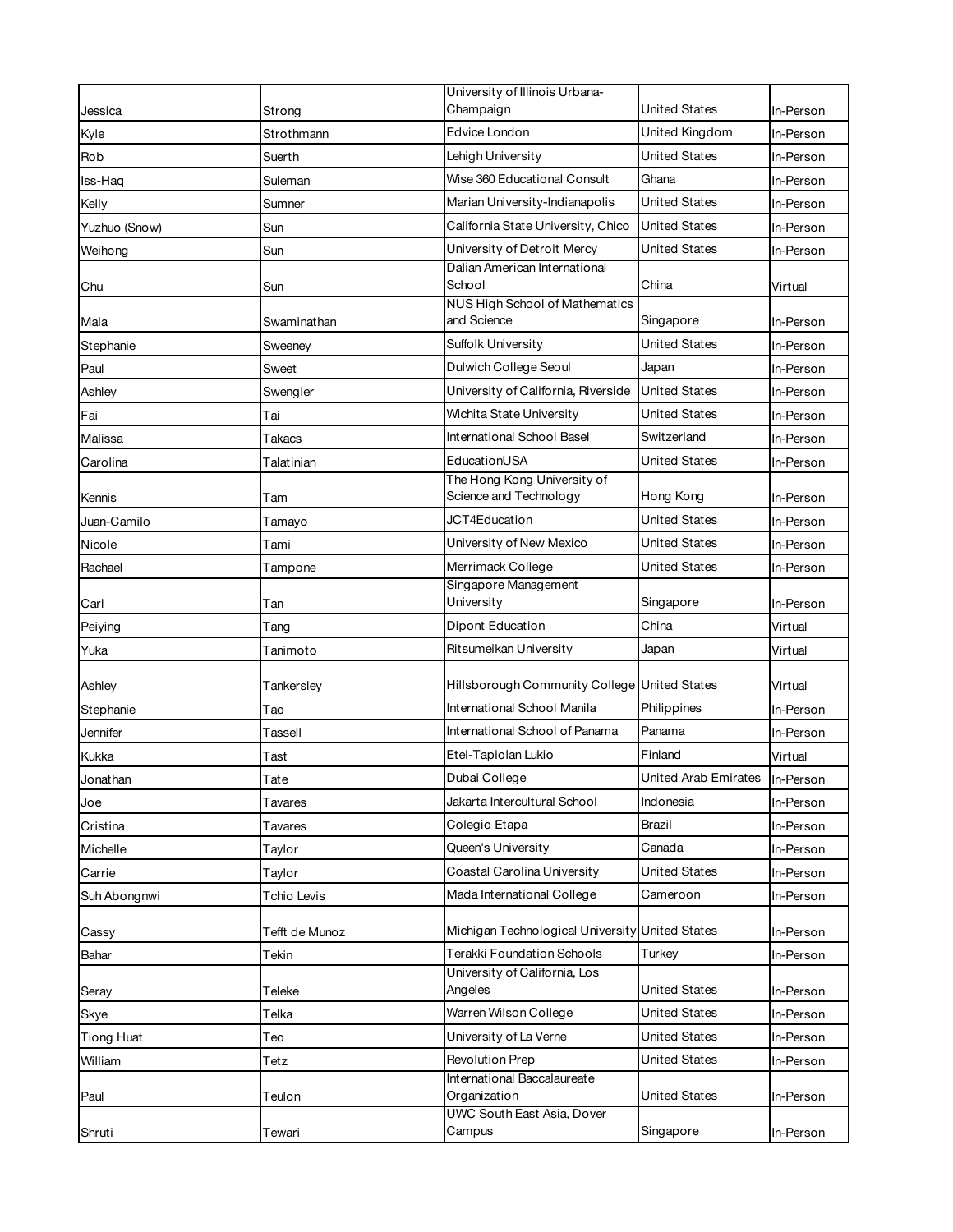|                     |                           | Dhirubhai Ambani International                                   |                      |                      |
|---------------------|---------------------------|------------------------------------------------------------------|----------------------|----------------------|
| Nitika              | Thakur                    | School                                                           | India                | In-Person            |
| Doreen              | Thode                     | Seattle University                                               | <b>United States</b> | In-Person            |
| Samantha            | Thompson                  | University of Wisconsin - Madison United States                  |                      | In-Person            |
| Amy                 | Thompson                  | Pechersk School International in<br>Kyiv                         | Ukraine              | In-Person            |
| Nicole              | Thompson                  | The American School in London                                    | United Kingdom       | In-Person            |
| Blake               | Thomsen                   | Meto                                                             | <b>United States</b> | In-Person            |
| Flavia              | Thomsen Mostazo           | Colegio Santa Cruz                                               | Brazil               | In-Person            |
| Chris               | Thomson                   | St. Johnsbury Academy Jeju                                       | Korea, Republic of   | Virtual              |
| Peter               | Thorp                     | Haile-Manas Academy                                              | Ethiopia             | In-Person            |
|                     |                           | University of Minnesota Twin<br>Cities                           | United States        |                      |
| Aimee               | Thostenson<br>Timlin      | Georgetown University                                            | <b>United States</b> | In-Person            |
| Kathryn             | Titford                   | Council of International Schools                                 | Netherlands          | In-Person            |
| Sarah               | Tomita                    | University of Hawaii at Manoa                                    | <b>United States</b> | In-Person            |
| Moto                | Tomkins                   | Harrow Beijing                                                   | China                | In-Person            |
| Damien              |                           | Santa Rosa Junior College                                        | <b>United States</b> | Virtual<br>In-Person |
| Teresa              | Tope<br>Toribio           | Orange Coast College                                             | United States        |                      |
| Kristoffer<br>Pablo |                           | University of New Mexico                                         | United States        | In-Person            |
| Martha              | Torres<br>Torres Reina    | Santiago Christian Academy                                       | Chile                | In-Person            |
|                     |                           | <b>Purdue University</b>                                         | United States        | In-Person            |
| Danek               | Torrey                    | Wycombe Abbey School                                             | United Kingdom       | In-Person            |
| Ed                  | Tourle<br>Traboulsi Helou | ABA Oman International School                                    | Oman                 | In-Person<br>Virtual |
| Jinan               |                           | The University of Edinburgh                                      | United Kingdom       | In-Person            |
| Louise<br>Hoa       | Tracey<br>Tran            | <b>Summit Education Services</b>                                 | Vietnam              | Virtual              |
|                     |                           | Dean College                                                     | United States        | In-Person            |
| Myra                | Traylor                   | California State University                                      |                      |                      |
| Scott               | Trevino                   | Channel Islands                                                  | United States        | In-Person            |
| Lourdes             | Trevino                   | Lourdes Trevino                                                  | Mexico               | In-Person            |
| Michelle            | Trimpe                    | University of Chicago                                            | United States        | In-Person            |
| Agustin             | Trujillo Castellanos      | Gimnasio Campestre                                               | Colombia             | In-Person            |
| Alexandra           | Trumbull-Holper           | <b>Beloit College</b>                                            | United States        | In-Person            |
| Odonchimeg          | Tserendori                | <b>Educational Advising Resource</b><br>Center                   | Mongolia             | In-Person            |
| Ying Kim            | Tsoi                      | University of Hong Kong                                          | Hong Kong            | Virtual              |
| Cinthia Luri        | Tsuda                     | Escola Mobile                                                    | Brazil               | In-Person            |
| Peter               | Tsvetkov                  | Jacobs University Bremen                                         | Germany              | In-Person            |
|                     |                           | "Bilim-Innovation" International                                 |                      |                      |
| Azamat              | Tulepbergenov             | Social Foundation                                                | Kazakhstan           | In-Person            |
| Kimberly            | Tulloch Wynn              | York House School                                                | Canada               | In-Person            |
| Diala               | Turk Sinno                | UniEdge                                                          | Lebanon              | Virtual              |
| Jo                  | Turner                    | University College London (UCL)                                  | United Kingdom       | In-Person            |
| Tessa               | Tweet                     | California Institute of Technology<br>German Swiss International | United States        | In-Person            |
| Beatrice            | Ugolini                   | School                                                           | Hong Kong            | Virtual              |
| Anip                | Uppal                     | Knox College                                                     | <b>United States</b> | In-Person            |
| Margaret            | Urquhart                  | The University of Tampa                                          | <b>United States</b> | In-Person            |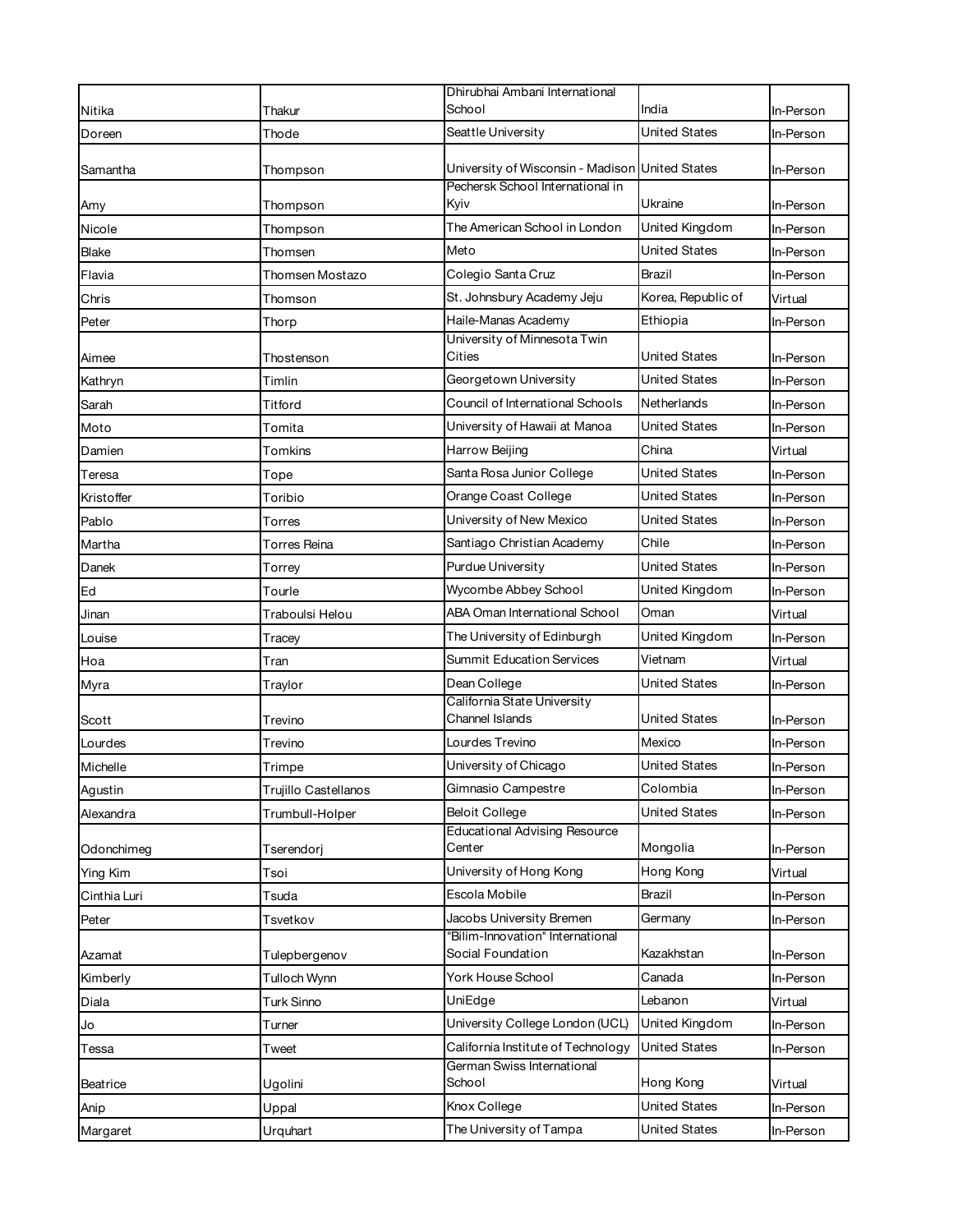| Chinenye        | Uwadileke                | EducationUSA Nigeria                                      | Nigeria              | In-Person              |
|-----------------|--------------------------|-----------------------------------------------------------|----------------------|------------------------|
|                 |                          | EducationUSA at American                                  |                      |                        |
| Raushan         | Uzakova                  | Councils for International<br>Education                   | Kazakhstan           | In-Person              |
| Andrea          | Vagi                     | Central European University                               | Austria              | Virtual                |
| Daniel          |                          | Renaissance College Hong Kong                             | Hong Kong            | In-Person              |
|                 | Van Engelen              | University of Guelph                                      | Canada               |                        |
| Amy<br>Samantha | Van Rensburg<br>Van Sant | Capitol Technology University                             | United States        | In-Person<br>In-Person |
|                 |                          | Southwest Baptist University                              | United States        |                        |
| Rebecca         | Van Stavern              | <b>Butler University</b>                                  | United States        | In-Person              |
| Craig           | VanGalder                | University of Oregon                                      | <b>United States</b> | In-Person              |
| Alfredo         | Varela                   | American College of Greece -                              |                      | In-Person              |
| Eva             | Varellas Kanellis        | Pierce                                                    | Greece               | In-Person              |
| Teji            | Varghese                 | Jamnabai Narsee School                                    | India                | Virtual                |
| Jini            | Varghese                 | UWC Mahindra College - Pune                               | India                | Virtual                |
| Stene           | Verhulst                 | Colorado State University                                 | <b>United States</b> | In-Person              |
| Jason           | Via                      | University of Stirling                                    | United Kingdom       | In-Person              |
| Christopher     | <b>Vickers</b>           | Dalhousie University                                      | Canada               | In-Person              |
| Punnya          | Vij                      | EduCoach Services                                         | India                | In-Person              |
| Joyce           | Vining Morgan            | <b>Retired Professional</b>                               | <b>United States</b> | Virtual                |
| Tresa           | Virankabutra, Ph.D.      | Concordian International School                           | Thailand             | In-Person              |
| Neena           | Virmani                  | Pathways World School                                     | India                | In-Person              |
| Stefanie        | Vishab                   | Summer Discovery                                          | <b>United States</b> | In-Person              |
|                 |                          | International Baccalaureate                               |                      |                        |
| Marie           | Vivas                    | Organization                                              | United States        | In-Person              |
| Que             | Vo                       | <b>Clark University</b><br>New Mexico Institute of Mining | <b>United States</b> | Virtual                |
| Michael         | Voegerl                  | and Technology                                            | <b>United States</b> | In-Person              |
| Ankur           | Vohra                    | Cialfo                                                    | India                | In-Person              |
| Thai            | Vue                      | University of California, Davis                           | United States        | In-Person              |
| Miki            | Vysohlid                 | College of Saint Rose                                     | United States        | In-Person              |
| David           | Wagner                   | St. Olaf College                                          | <b>United States</b> | In-Person              |
|                 |                          | Presidents' Alliance on Higher                            |                      |                        |
| Laura           | Wagner                   | Education in Immigration                                  | United States        | In-Person              |
| Youssef         | Wahib                    | Northwestern University in Qatar                          | Qatar                | In-Person              |
| Maria-Vittoria  | Walker                   | Florida Institute of Technology                           | <b>United States</b> | In-Person              |
| Tanja           | Walker                   | Saltus Grammar School                                     | Bermuda              | Virtual                |
| Roshan          | Walkerley                | University of Cambridge                                   | United Kingdom       | In-Person              |
| Xiaofeng        | Wan                      | Amherst College                                           | <b>United States</b> | In-Person              |
| Stella          | Wang                     | University of Louisville                                  | <b>United States</b> | In-Person              |
| Yu-wan          | Wang                     | Stony Brook University                                    | <b>United States</b> | In-Person              |
| Aaron           | Wang                     | University of Toronto                                     | Canada               | In-Person              |
| Elaine          | Wang                     | Keystone Academy                                          | China                | Virtual                |
| Yujian          | Wang                     | Purdue University                                         | United States        | Virtual                |
| Caroline        | Ward                     | William & Mary                                            | <b>United States</b> | In-Person              |
| Dalia           | Wardany                  | Foothill and De Anza Colleges                             | United States        | In-Person              |
| Thomas          | Waterfall                | K. International School Tokyo                             | Japan                | In-Person              |
| William         | Watter                   | Korea International School - Jeju                         | Korea, Republic of   | Virtual                |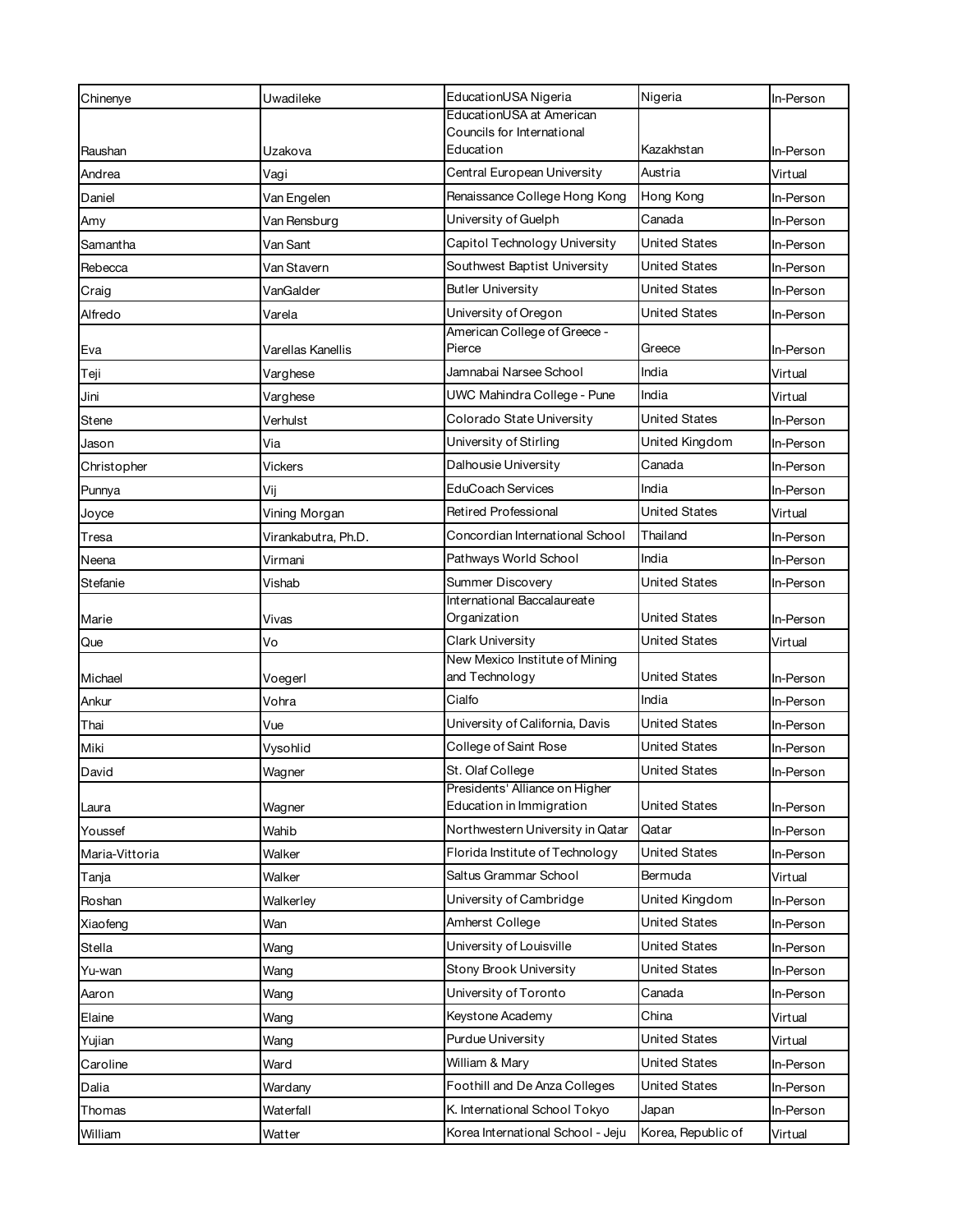|              |            | Roots Millennium Schools -                                     |                             |           |
|--------------|------------|----------------------------------------------------------------|-----------------------------|-----------|
| Syed Nauman  | Wazir      | Future World School                                            | Pakistan                    | Virtual   |
| David        | Weeks      | Sunrise International Education                                | China                       | In-Person |
| Nick         | Weir       | Unifrog Education Ltd                                          | United Kingdom              | In-Person |
| Brier        | Welch      | College of Marin                                               | United States               | In-Person |
| John         | Wells      | University of St Andrews                                       | United Kingdom              | In-Person |
| Phillip      | Wenturine  | GEMS Dubai American Academy                                    | <b>United Arab Emirates</b> | In-Person |
| Michele      | Werlin     | Uruguayan American School                                      | Uruguay                     | Virtual   |
| Harvey       | Werner     | Loyola University New Orleans                                  | <b>United States</b>        | In-Person |
| Deedre       | Werner     | International School of Kenya                                  | Kenya                       | In-Person |
| Andrew       | Wesselmann | Washington University in St. Louis United States               |                             | In-Person |
| Marie        | Whalen     | Whitworth University                                           | United States               | In-Person |
| Thomas       | White      |                                                                | Taiwan                      | In-Person |
| Kimberly     | White      | Ringling College of Art & Design                               | <b>United States</b>        | Virtual   |
| Andrew       | Whyte      | Institut Le Rosey                                              | Switzerland                 | In-Person |
| Sam          | Wickham    | ACS Cobham International School United Kingdom                 |                             | In-Person |
| Rielly       | Wieners    | Stanford University                                            | <b>United States</b>        | In-Person |
| Ben          | Wilkey     | <b>AEO Tour</b>                                                | <b>United States</b>        | In-Person |
| Claire       | Wilkins    | German Swiss International<br>School                           | Hong Kong                   | Virtual   |
| Akhee        | Williams   | Santa Clara University                                         | <b>United States</b>        | In-Person |
| Zoe          | Williams   | <b>Tanglin Trust School</b>                                    | Singapore                   | In-Person |
| Tom          | Wilmot     | Studee                                                         | United Kingdom              | In-Person |
| Shari        | Wilson     | University of San Francisco                                    | United States               | In-Person |
| David        | Wilson     | The International School<br>Bangalore                          | India                       | Virtual   |
| Anna-Theresa | Wise       | Hamilton College                                               | <b>United States</b>        | In-Person |
| Kari         | Withers    | International School Ho Chi Minh<br>City                       | Vietnam                     | In-Person |
| Molly        | Witt       | University of Vermont                                          | <b>United States</b>        | Virtual   |
|              |            | Rochester Institute of Technology<br>(RIT)                     | <b>United States</b>        |           |
| David        | Wivell     |                                                                |                             | In-Person |
| Sam          | Wong       | Hong Kong Baptist University<br>International Christian School | Hong Kong                   | Virtual   |
| Jinny        | Wong       | The Hong Kong University of                                    | Hong Kong                   | Virtual   |
| Zorian Man   | Wong       | Science and Technology                                         | Hong Kong                   | Virtual   |
| Gum Ju       | Woo        | International School of Busan                                  | Korea, Republic of          | Virtual   |
| Rachel       | Wood       | <b>Butte College</b>                                           | <b>United States</b>        | In-Person |
| Jacob        | Wooden     | University of Denver                                           | <b>United States</b>        | In-Person |
| Caitlin      | Worsham    | American Education Group,<br>Vietnam                           | Vietnam                     | In-Person |
| Robin        | Worth      | Harvard College                                                | <b>United States</b>        | In-Person |
| Tenzin       | Wosel      | Tibetan Children's Village School                              | India                       | In-Person |
| Douglas      | Wren       | Wren International                                             | United States               | In-Person |
| Adam         | Wu         | University of La Verne                                         | United States               | In-Person |
| Ruifeng      | Wu         | Huron at Western University                                    | Canada                      | In-Person |
| Chun         | Wu         | Nord Anglia School Ningbo                                      | China                       | Virtual   |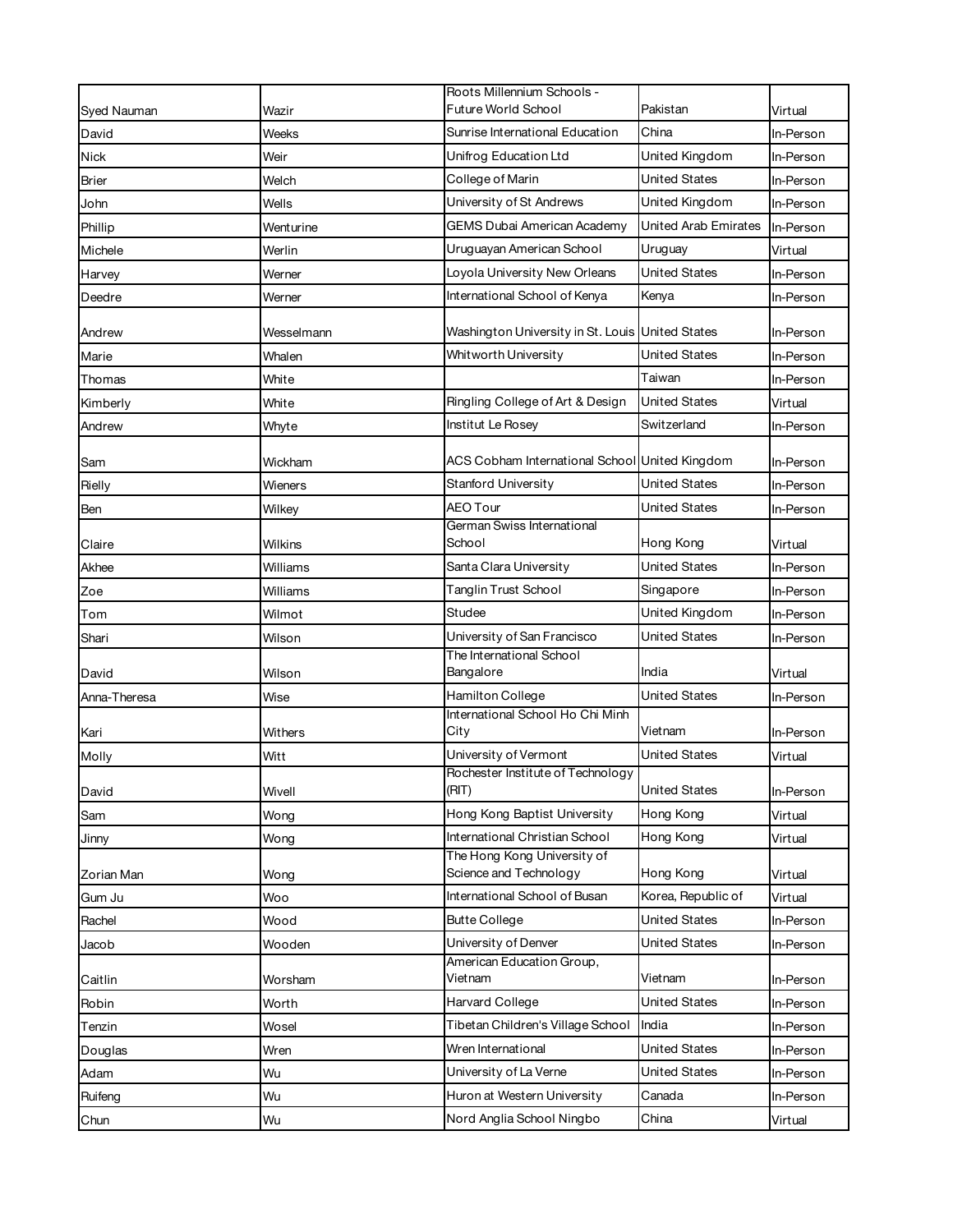| Nj               | Xiang               | Dulwich College Suzhou                            | China                | Virtual   |
|------------------|---------------------|---------------------------------------------------|----------------------|-----------|
|                  |                     | Dulwich International High School                 |                      |           |
| Ying             | Xie                 | Suzhou                                            | China                | Virtual   |
| Heng             | Xu                  | University of Florida                             | <b>United States</b> | In-Person |
| Lizhao           | Xuan                | Ningxiang Country Garden School China             |                      | Virtual   |
| Jianming         | Yan                 | Shenzhen Vanke Meisha Academy                     | China                | In-Person |
|                  |                     | Massachusetts Institute of                        |                      |           |
| Michael          | Yang                | Technology                                        | <b>United States</b> | In-Person |
| Junjie           | Yang                | Capilano University                               | Canada               | In-Person |
| Jiarong          | Yang                | University of Guelph                              | Canada               | In-Person |
| Hyesook (Hannah) | Yang                | Chadwick International School                     | Korea, Republic of   | Virtual   |
| Yichao           | Yang                | Hangzhou Foreign Languages<br>School              | China                | Virtual   |
| Qianwen          | Yang                | Beijing No.2 Middle School                        | China                | Virtual   |
|                  |                     | Shanghai American School,                         |                      |           |
| John             | Yates               | Pudong Campus                                     | China                | In-Person |
| Barbara          | Yearwood            | Crofton House School                              | Canada               | Virtual   |
| John             | Yi                  | Yale University                                   | <b>United States</b> | In-Person |
| <b>Burcu</b>     | <b>Yilmaz Gunes</b> | New York Institute of Technology                  | <b>United States</b> | In-Person |
| Jacci            | Yin                 | <b>Scripps College</b>                            | <b>United States</b> | In-Person |
| Joyce            | Yin                 | The Edge Learning Center                          | Hong Kong            | Virtual   |
| Ying             | Ying                | California State University,<br>Northridge        | <b>United States</b> | In-Person |
|                  | Yiu                 | Miami University                                  | United States        | Virtual   |
| Mindy            |                     | Hankuk Academy of Foreign                         |                      |           |
| Soyeun           | Yoo                 | <b>Studies</b>                                    | Korea, Republic of   | In-Person |
| Rebecca          | Yoon                | Appalachian State University                      | <b>United States</b> | In-Person |
|                  |                     | Jeffrey Yoon Educational                          |                      |           |
| Jeffrey          | Yoon                | Consulting                                        | United States        | In-Person |
| Dahlia           | Younan              | Ryerson University                                | Canada               | In-Person |
| Diane Weisz      | Young               | EducationUSA REAC, West Africa                    | Ghana                | In-Person |
| Sara             | Young-Singh         | Pace University<br>Concordia International School | <b>United States</b> | In-Person |
| Amanda           | Yu                  | Shanghai                                          | China                | Virtual   |
| Yuan             | Yuan                | RDFZ Chaoyang Branch School                       | China                | Virtual   |
| Syeda Affifa     | Zainab Zaidi        | Froebel's International School                    | Pakistan             | Virtual   |
|                  |                     | Taipei European School                            |                      |           |
| Dwayne           | Zamora              | Foundation                                        | Taiwan               | Virtual   |
| Claudia          | Zamora              | Lincoln International Academy                     | Nicaragua            | Virtual   |
| Hubertus         | Zander              | UWC Robert Bosch College                          | Germany              | In-Person |
| Aaron            | Zdawczyk            | Northwestern University                           | United States        | In-Person |
| Rebecca          | Zeigler Mano        | <b>Education Matters</b>                          | Zimbabwe             | In-Person |
| Rubi             | Zeledon             | American Nicaraguan School                        | Nicaragua            | Virtual   |
| Elizabeth        | Zeller              | International Baccalaureate<br>Organization       | Netherlands          | In-Person |
|                  |                     | Central Michigan University                       | <b>United States</b> | In-Person |
| Ling             | Zhang               | Fordham University                                | <b>United States</b> |           |
| Michelle         | Zhang               |                                                   |                      | In-Person |
| Allan Quan       | Zhang               | Saint Louis University                            | <b>United States</b> | In-Person |
| Nan              | Zhang               | WLSA Shanghai Academy                             | China                | Virtual   |